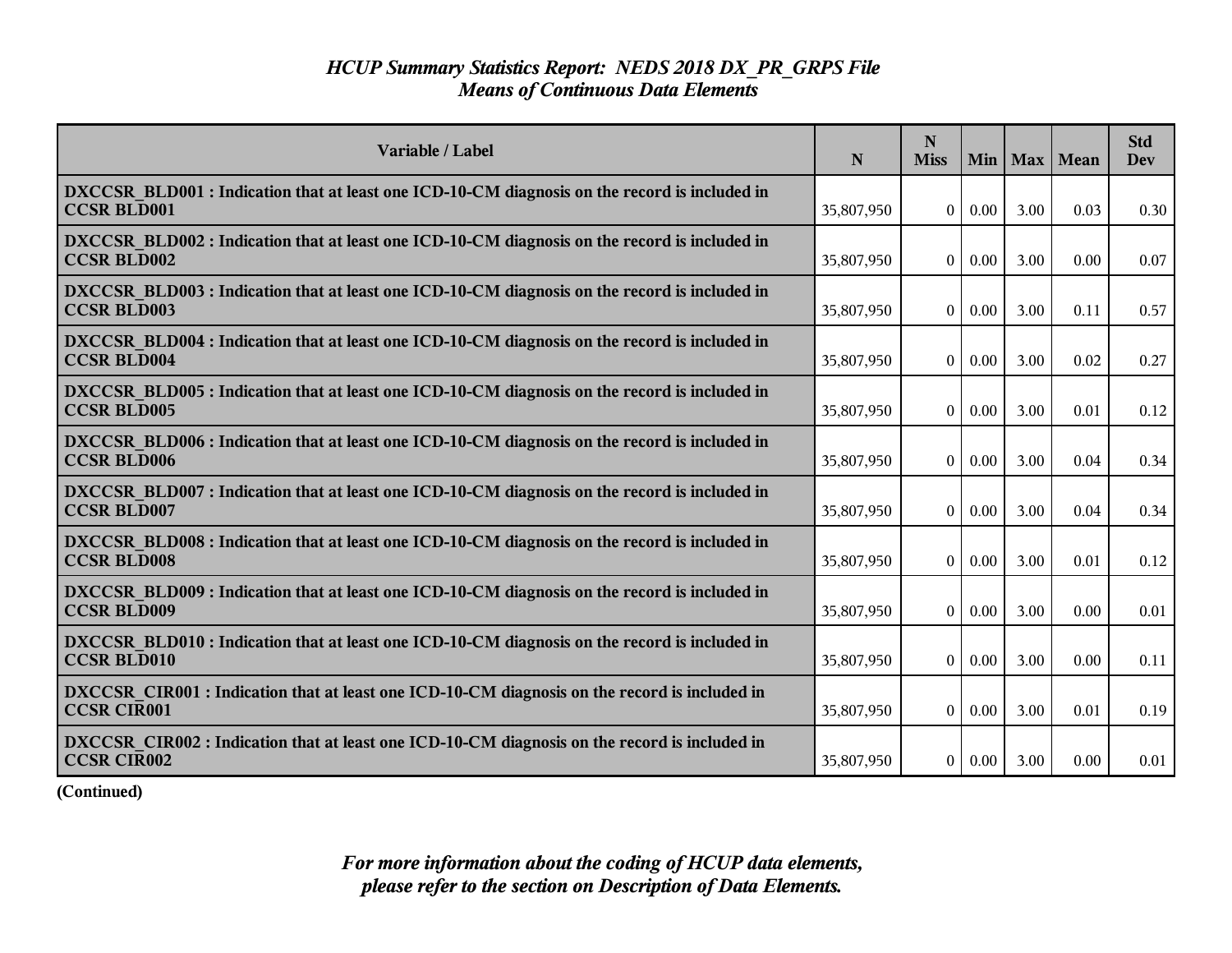| Variable / Label                                                                                                    | N          | N<br><b>Miss</b> |               |      | Min   Max   Mean | <b>Std</b><br><b>Dev</b> |
|---------------------------------------------------------------------------------------------------------------------|------------|------------------|---------------|------|------------------|--------------------------|
| DXCCSR CIR003 : Indication that at least one ICD-10-CM diagnosis on the record is included in<br><b>CCSR CIR003</b> | 35,807,950 |                  | 0   0.00      | 3.00 | 0.03             | 0.32                     |
| DXCCSR CIR004 : Indication that at least one ICD-10-CM diagnosis on the record is included in<br><b>CCSR CIR004</b> | 35,807,950 | $\theta$         | 0.00          | 3.00 | 0.00             | 0.07                     |
| DXCCSR CIR005 : Indication that at least one ICD-10-CM diagnosis on the record is included in<br><b>CCSR CIR005</b> | 35,807,950 | $\theta$         | 0.00          | 3.00 | 0.03             | 0.32                     |
| DXCCSR CIR006 : Indication that at least one ICD-10-CM diagnosis on the record is included in<br><b>CCSR CIR006</b> | 35,807,950 | $\mathbf{0}$     | 0.00          | 3.00 | 0.00             | 0.11                     |
| DXCCSR CIR007 : Indication that at least one ICD-10-CM diagnosis on the record is included in<br><b>CCSR CIR007</b> | 35,807,950 | $\theta$         | 0.00          | 3.00 | 0.56             | 1.16                     |
| DXCCSR CIR008 : Indication that at least one ICD-10-CM diagnosis on the record is included in<br><b>CCSR CIR008</b> | 35,807,950 | $\theta$         | 0.00          | 3.00 | 0.19             | 0.72                     |
| DXCCSR CIR009 : Indication that at least one ICD-10-CM diagnosis on the record is included in<br><b>CCSR CIR009</b> | 35,807,950 | $\theta$         | 0.00          | 3.00 | 0.01             | 0.18                     |
| DXCCSR CIR010 : Indication that at least one ICD-10-CM diagnosis on the record is included in<br><b>CCSR CIR010</b> | 35,807,950 |                  | $0 \mid 0.00$ | 3.00 | 0.00             | 0.02                     |
| DXCCSR CIR011 : Indication that at least one ICD-10-CM diagnosis on the record is included in<br><b>CCSR CIR011</b> | 35,807,950 | $\mathbf{0}$     | 0.00          | 3.00 | 0.20             | 0.74                     |
| DXCCSR CIR012 : Indication that at least one ICD-10-CM diagnosis on the record is included in<br><b>CCSR CIR012</b> | 35,807,950 | $\theta$         | 0.00          | 3.00 | 0.10             | 0.47                     |
| DXCCSR CIR013 : Indication that at least one ICD-10-CM diagnosis on the record is included in<br><b>CCSR CIR013</b> | 35,807,950 | $\theta$         | 0.00          | 3.00 | 0.01             | 0.12                     |
| DXCCSR CIR014 : Indication that at least one ICD-10-CM diagnosis on the record is included in<br><b>CCSR CIR014</b> | 35,807,950 | $\vert 0 \vert$  | 0.00          | 3.00 | 0.02             | 0.26                     |

**(Continued)**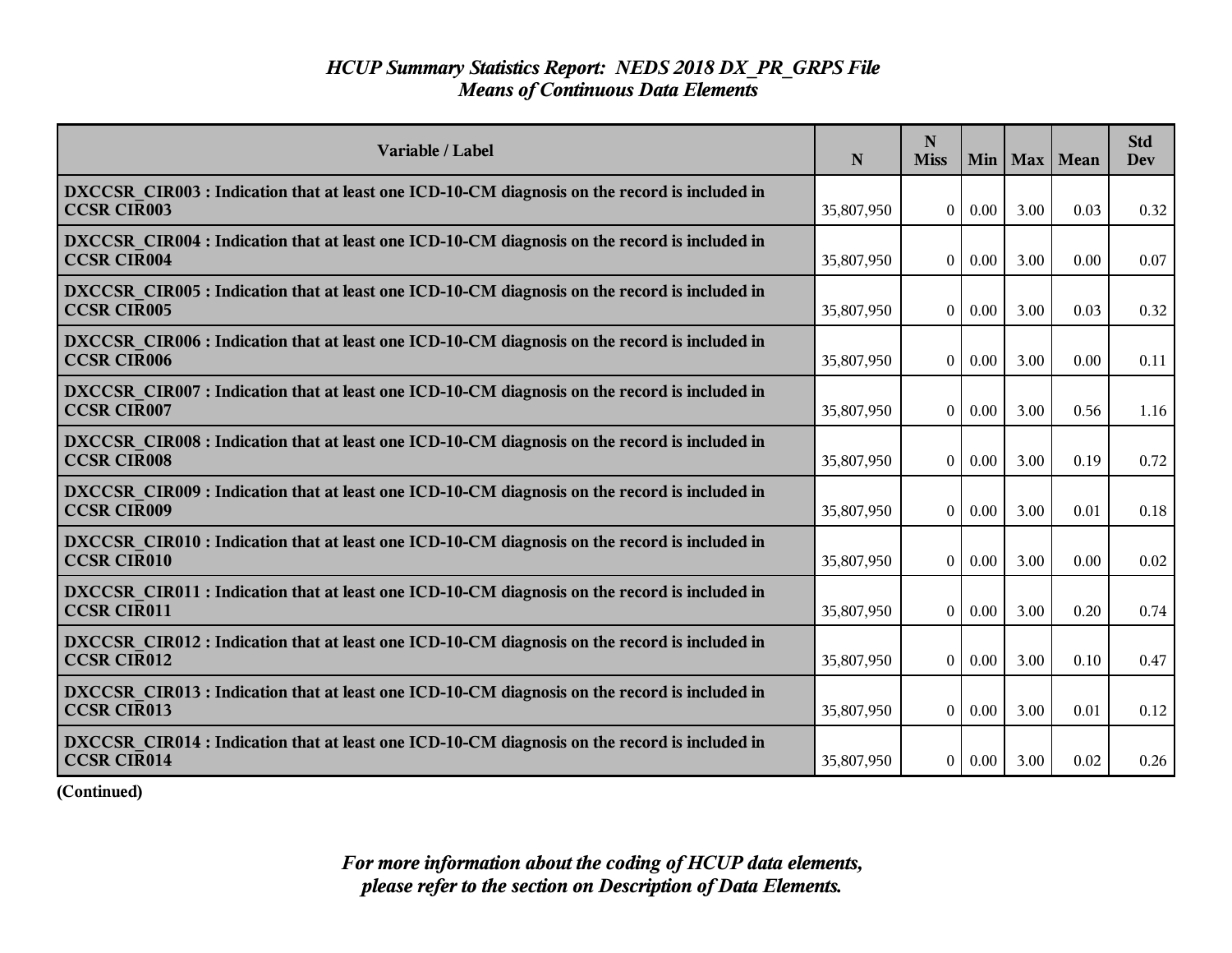| Variable / Label                                                                                                    | N          | N<br><b>Miss</b> | Min      |      | Max   Mean | <b>Std</b><br><b>Dev</b> |
|---------------------------------------------------------------------------------------------------------------------|------------|------------------|----------|------|------------|--------------------------|
| DXCCSR CIR015 : Indication that at least one ICD-10-CM diagnosis on the record is included in<br><b>CCSR CIR015</b> | 35,807,950 | $\Omega$         | 0.00     | 3.00 | 0.01       | 0.15                     |
| DXCCSR CIR016 : Indication that at least one ICD-10-CM diagnosis on the record is included in<br><b>CCSR CIR016</b> | 35,807,950 | $\overline{0}$   | 0.00     | 3.00 | 0.06       | 0.41                     |
| DXCCSR CIR017 : Indication that at least one ICD-10-CM diagnosis on the record is included in<br><b>CCSR CIR017</b> | 35,807,950 | $\overline{0}$   | 0.00     | 3.00 | 0.14       | 0.62                     |
| DXCCSR CIR018 : Indication that at least one ICD-10-CM diagnosis on the record is included in<br><b>CCSR CIR018</b> | 35,807,950 | $\overline{0}$   | 0.00     | 3.00 | 0.01       | 0.12                     |
| DXCCSR CIR019 : Indication that at least one ICD-10-CM diagnosis on the record is included in<br><b>CCSR CIR019</b> | 35,807,950 | $\vert 0 \vert$  | 0.00     | 3.00 | 0.14       | 0.61                     |
| DXCCSR CIR020 : Indication that at least one ICD-10-CM diagnosis on the record is included in<br><b>CCSR CIR020</b> | 35,807,950 | $\overline{0}$   | 0.00     | 3.00 | 0.01       | 0.15                     |
| DXCCSR CIR021 : Indication that at least one ICD-10-CM diagnosis on the record is included in<br><b>CCSR CIR021</b> | 35,807,950 | $\theta$         | 0.00     | 3.00 | 0.00       | 0.08                     |
| DXCCSR CIR022 : Indication that at least one ICD-10-CM diagnosis on the record is included in<br><b>CCSR CIR022</b> | 35,807,950 | $\overline{0}$   | 0.00     | 3.00 | 0.00       | 0.04                     |
| DXCCSR CIR023 : Indication that at least one ICD-10-CM diagnosis on the record is included in<br><b>CCSR CIR023</b> | 35,807,950 | $\overline{0}$   | 0.00     | 3.00 | 0.01       | 0.15                     |
| DXCCSR CIR024 : Indication that at least one ICD-10-CM diagnosis on the record is included in<br><b>CCSR CIR024</b> | 35,807,950 | $\overline{0}$   | 0.00     | 3.00 | 0.00       | 0.11                     |
| DXCCSR CIR025 : Indication that at least one ICD-10-CM diagnosis on the record is included in<br><b>CCSR CIR025</b> | 35,807,950 | $\Omega$         | $0.00\,$ | 3.00 | 0.02       | 0.23                     |
| DXCCSR CIR026 : Indication that at least one ICD-10-CM diagnosis on the record is included in<br><b>CCSR CIR026</b> | 35,807,950 | $\vert 0 \vert$  | $0.00\,$ | 3.00 | 0.03       | 0.31                     |

**(Continued)**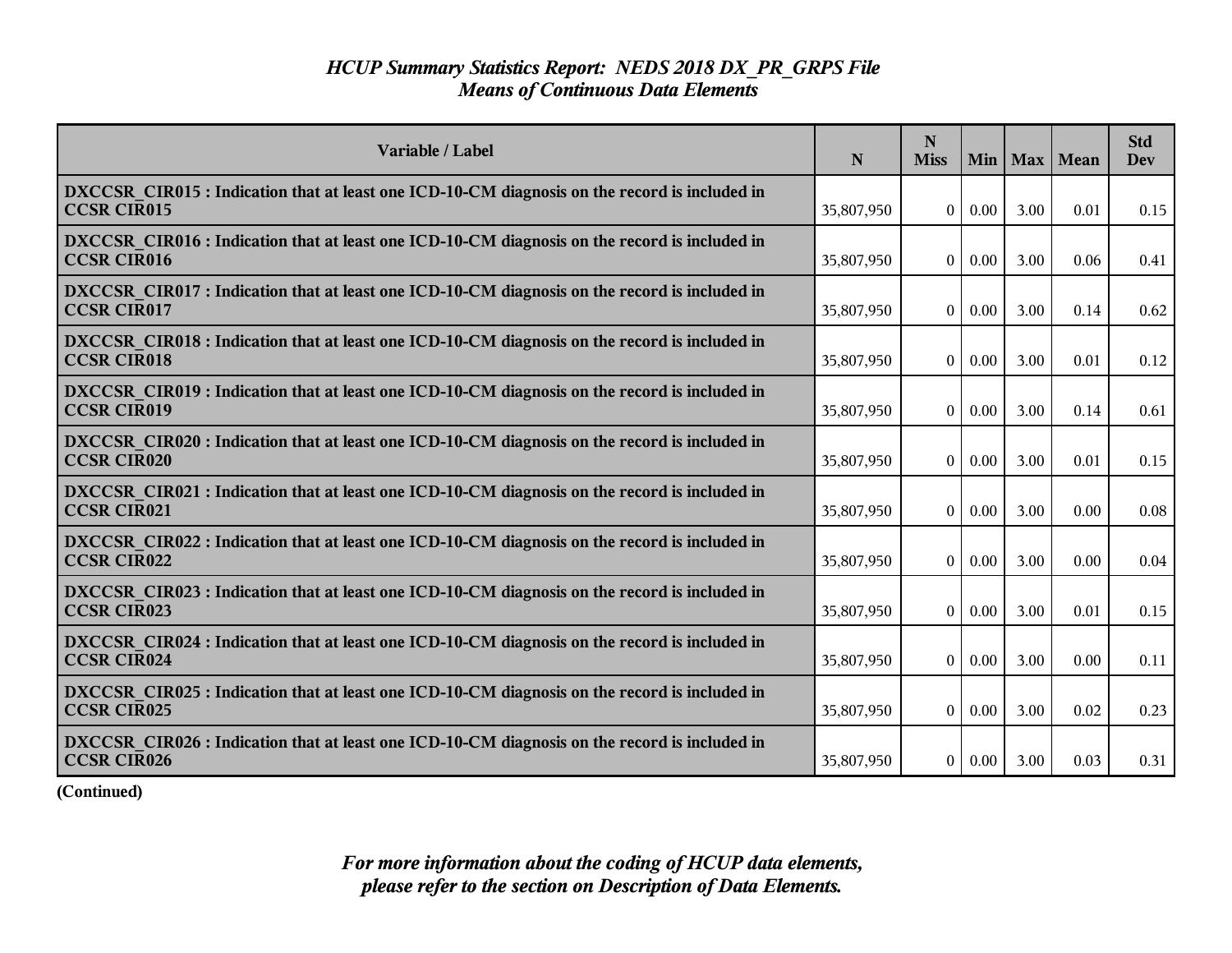| Variable / Label                                                                                                    | N          | N<br><b>Miss</b> |          |      | Min   Max   Mean | <b>Std</b><br><b>Dev</b> |
|---------------------------------------------------------------------------------------------------------------------|------------|------------------|----------|------|------------------|--------------------------|
| DXCCSR CIR027 : Indication that at least one ICD-10-CM diagnosis on the record is included in<br><b>CCSR CIR027</b> | 35,807,950 | $\overline{0}$   | 0.00     | 3.00 | 0.00             | 0.05                     |
| DXCCSR CIR028 : Indication that at least one ICD-10-CM diagnosis on the record is included in<br><b>CCSR CIR028</b> | 35,807,950 | $\overline{0}$   | 0.00     | 3.00 | 0.00             | 0.10                     |
| DXCCSR CIR029 : Indication that at least one ICD-10-CM diagnosis on the record is included in<br><b>CCSR CIR029</b> | 35,807,950 | $\theta$         | 0.00     | 3.00 | 0.01             | 0.16                     |
| DXCCSR CIR030 : Indication that at least one ICD-10-CM diagnosis on the record is included in<br><b>CCSR CIR030</b> | 35,807,950 | 0                | 0.00     | 3.00 | 0.00             | 0.06                     |
| DXCCSR_CIR031 : Indication that at least one ICD-10-CM diagnosis on the record is included in<br><b>CCSR CIR031</b> | 35,807,950 | $\overline{0}$   | 0.00     | 3.00 | 0.03             | 0.31                     |
| DXCCSR CIR032 : Indication that at least one ICD-10-CM diagnosis on the record is included in<br><b>CCSR CIR032</b> | 35,807,950 | 0                | 0.00     | 3.00 | 0.02             | 0.22                     |
| DXCCSR CIR033 : Indication that at least one ICD-10-CM diagnosis on the record is included in<br><b>CCSR CIR033</b> | 35,807,950 | $\theta$         | 0.00     | 3.00 | 0.01             | 0.18                     |
| DXCCSR CIR034 : Indication that at least one ICD-10-CM diagnosis on the record is included in<br><b>CCSR CIR034</b> | 35,807,950 | $\overline{0}$   | 0.00     | 3.00 | 0.00             | 0.08                     |
| DXCCSR CIR035 : Indication that at least one ICD-10-CM diagnosis on the record is included in<br><b>CCSR CIR035</b> | 35,807,950 | $\overline{0}$   | 0.00     | 3.00 | 0.00             | 0.07                     |
| DXCCSR CIR036 : Indication that at least one ICD-10-CM diagnosis on the record is included in<br><b>CCSR CIR036</b> | 35,807,950 | $\theta$         | 0.00     | 3.00 | 0.01             | 0.14                     |
| DXCCSR CIR037 : Indication that at least one ICD-10-CM diagnosis on the record is included in<br><b>CCSR CIR037</b> | 35,807,950 | $\overline{0}$   | $0.00\,$ | 3.00 | 0.00             | 0.07                     |
| DXCCSR CIR038 : Indication that at least one ICD-10-CM diagnosis on the record is included in<br><b>CCSR CIR038</b> | 35,807,950 |                  | 0   0.00 | 3.00 | 0.00             | 0.06                     |

**(Continued)**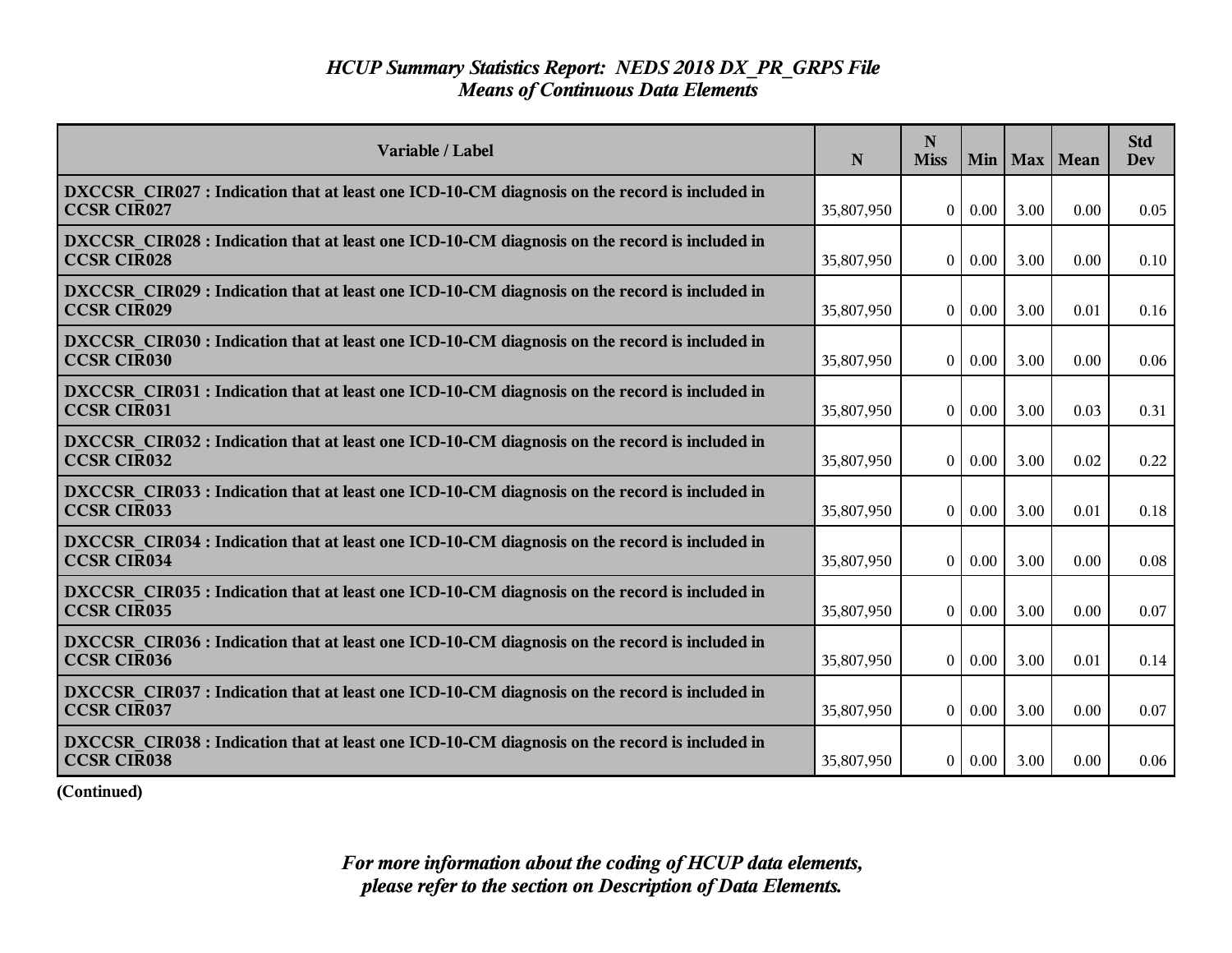| Variable / Label                                                                                                    | N          | N<br><b>Miss</b> | Min  |      | Max   Mean | <b>Std</b><br><b>Dev</b> |
|---------------------------------------------------------------------------------------------------------------------|------------|------------------|------|------|------------|--------------------------|
| DXCCSR CIR039 : Indication that at least one ICD-10-CM diagnosis on the record is included in<br><b>CCSR CIR039</b> | 35,807,950 | $\Omega$         | 0.00 | 3.00 | 0.01       | 0.19                     |
| DXCCSR DIG001 : Indication that at least one ICD-10-CM diagnosis on the record is included in<br><b>CCSR DIG001</b> | 35,807,950 | $\mathbf{0}$     | 0.00 | 3.00 | 0.01       | 0.16                     |
| DXCCSR DIG002 : Indication that at least one ICD-10-CM diagnosis on the record is included in<br><b>CCSR DIG002</b> | 35,807,950 | $\theta$         | 0.00 | 3.00 | 0.02       | 0.22                     |
| DXCCSR DIG003 : Indication that at least one ICD-10-CM diagnosis on the record is included in<br><b>CCSR DIG003</b> | 35,807,950 | $\overline{0}$   | 0.00 | 3.00 | 0.01       | 0.17                     |
| DXCCSR DIG004 : Indication that at least one ICD-10-CM diagnosis on the record is included in<br><b>CCSR DIG004</b> | 35,807,950 | $\vert 0 \vert$  | 0.00 | 3.00 | 0.19       | 0.73                     |
| DXCCSR DIG005 : Indication that at least one ICD-10-CM diagnosis on the record is included in<br><b>CCSR DIG005</b> | 35,807,950 | $\overline{0}$   | 0.00 | 3.00 | 0.01       | 0.13                     |
| DXCCSR DIG006 : Indication that at least one ICD-10-CM diagnosis on the record is included in<br><b>CCSR DIG006</b> | 35,807,950 | $\theta$         | 0.00 | 3.00 | 0.00       | 0.07                     |
| DXCCSR DIG007 : Indication that at least one ICD-10-CM diagnosis on the record is included in<br><b>CCSR DIG007</b> | 35,807,950 | 0                | 0.00 | 3.00 | 0.02       | 0.22                     |
| DXCCSR DIG008 : Indication that at least one ICD-10-CM diagnosis on the record is included in<br><b>CCSR DIG008</b> | 35,807,950 | $\theta$         | 0.00 | 3.00 | 0.01       | 0.20                     |
| DXCCSR DIG009 : Indication that at least one ICD-10-CM diagnosis on the record is included in<br><b>CCSR DIG009</b> | 35,807,950 | $\overline{0}$   | 0.00 | 3.00 | 0.00       | 0.07                     |
| DXCCSR_DIG010 : Indication that at least one ICD-10-CM diagnosis on the record is included in<br><b>CCSR DIG010</b> | 35,807,950 | $\vert 0 \vert$  | 0.00 | 3.00 | 0.03       | 0.27                     |
| DXCCSR DIG011 : Indication that at least one ICD-10-CM diagnosis on the record is included in<br><b>CCSR DIG011</b> | 35,807,950 | 0                | 0.00 | 3.00 | 0.01       | 0.16                     |

**(Continued)**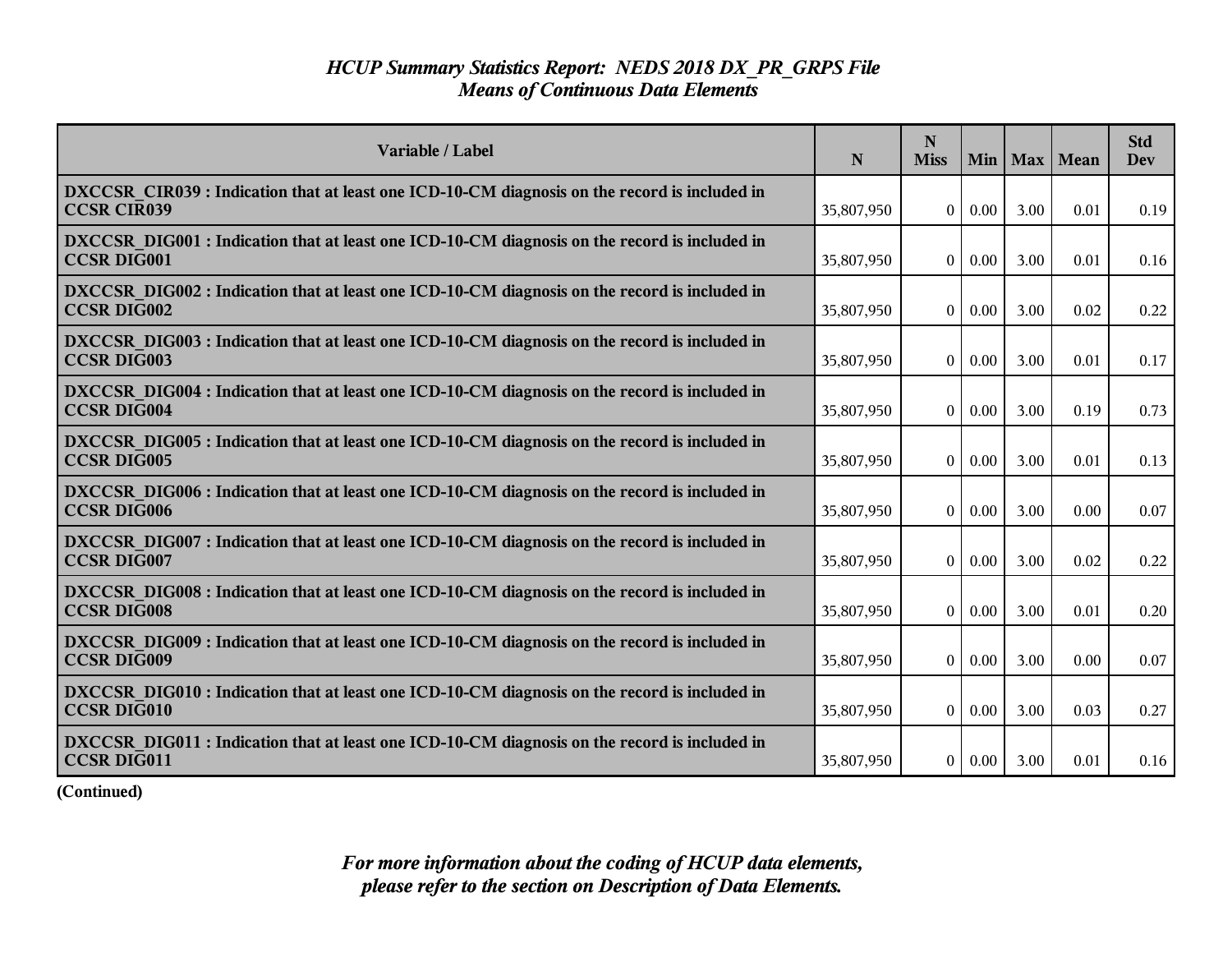| Variable / Label                                                                                                    | N          | N<br><b>Miss</b> |               | Min   Max | Mean | <b>Std</b><br><b>Dev</b> |
|---------------------------------------------------------------------------------------------------------------------|------------|------------------|---------------|-----------|------|--------------------------|
| DXCCSR DIG012 : Indication that at least one ICD-10-CM diagnosis on the record is included in<br><b>CCSR DIG012</b> | 35,807,950 | $\overline{0}$   | 0.00          | 3.00      | 0.01 | 0.17                     |
| DXCCSR DIG013 : Indication that at least one ICD-10-CM diagnosis on the record is included in<br><b>CCSR DIG013</b> | 35,807,950 | $\overline{0}$   | 0.00          | 3.00      | 0.02 | 0.24                     |
| DXCCSR DIG014 : Indication that at least one ICD-10-CM diagnosis on the record is included in<br><b>CCSR DIG014</b> | 35,807,950 | $\bf{0}$         | 0.00          | 3.00      | 0.01 | 0.17                     |
| DXCCSR DIG015 : Indication that at least one ICD-10-CM diagnosis on the record is included in<br><b>CCSR DIG015</b> | 35,807,950 | $\vert 0 \vert$  | 0.00          | 3.00      | 0.01 | 0.12                     |
| DXCCSR DIG016 : Indication that at least one ICD-10-CM diagnosis on the record is included in<br><b>CCSR DIG016</b> | 35,807,950 | 0 <sup>1</sup>   | 0.00          | 3.00      | 0.01 | 0.13                     |
| DXCCSR DIG017 : Indication that at least one ICD-10-CM diagnosis on the record is included in<br><b>CCSR DIG017</b> | 35,807,950 | $\bf{0}$         | 0.00          | 3.00      | 0.02 | 0.23                     |
| DXCCSR DIG018 : Indication that at least one ICD-10-CM diagnosis on the record is included in<br><b>CCSR DIG018</b> | 35,807,950 | 0                | 0.00          | 3.00      | 0.01 | 0.14                     |
| DXCCSR DIG019 : Indication that at least one ICD-10-CM diagnosis on the record is included in<br><b>CCSR DIG019</b> | 35,807,950 | $\overline{0}$   | 0.00          | 3.00      | 0.04 | 0.33                     |
| DXCCSR DIG020 : Indication that at least one ICD-10-CM diagnosis on the record is included in<br><b>CCSR DIG020</b> | 35,807,950 | $\overline{0}$   | 0.00          | 3.00      | 0.01 | 0.18                     |
| DXCCSR DIG021 : Indication that at least one ICD-10-CM diagnosis on the record is included in<br><b>CCSR DIG021</b> | 35,807,950 | $\vert 0 \vert$  | 0.00          | 3.00      | 0.02 | 0.24                     |
| DXCCSR_DIG022 : Indication that at least one ICD-10-CM diagnosis on the record is included in<br><b>CCSR DIG022</b> | 35,807,950 | $\overline{0}$   | $0.00\,$      | 3.00      | 0.02 | 0.21                     |
| DXCCSR DIG023 : Indication that at least one ICD-10-CM diagnosis on the record is included in<br><b>CCSR DIG023</b> | 35,807,950 |                  | $0 \mid 0.00$ | 3.00      | 0.00 | 0.09                     |

**(Continued)**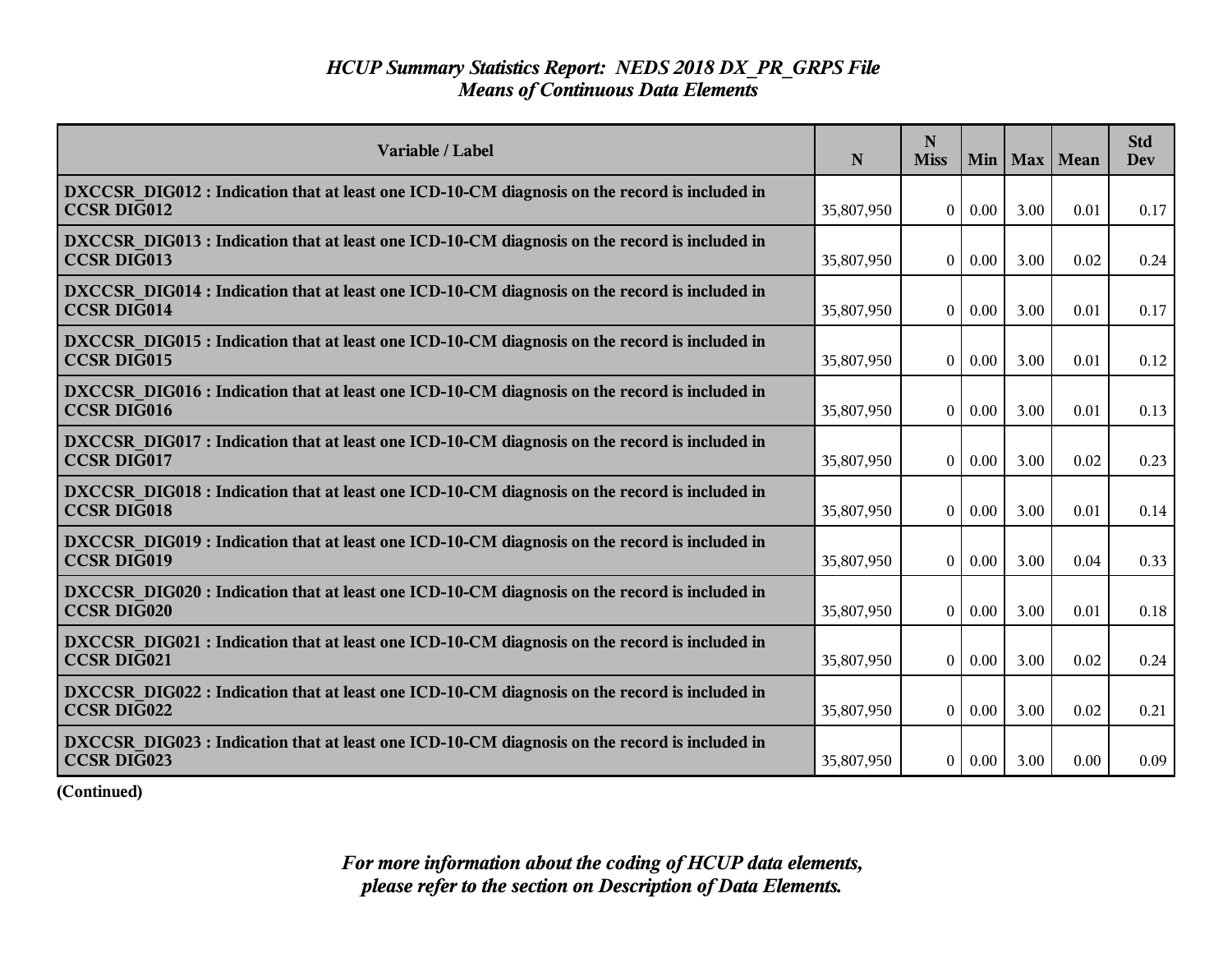| Variable / Label                                                                                                    | N          | N<br><b>Miss</b> | Min  |      | Max   Mean | <b>Std</b><br><b>Dev</b> |
|---------------------------------------------------------------------------------------------------------------------|------------|------------------|------|------|------------|--------------------------|
| DXCCSR DIG024 : Indication that at least one ICD-10-CM diagnosis on the record is included in<br><b>CCSR DIG024</b> | 35,807,950 | $\Omega$         | 0.00 | 3.00 | 0.00       | 0.10                     |
| DXCCSR DIG025 : Indication that at least one ICD-10-CM diagnosis on the record is included in<br>CCSR DIG025        | 35,807,950 | $\overline{0}$   | 0.00 | 3.00 | 0.07       | 0.45                     |
| DXCCSR EAR001 : Indication that at least one ICD-10-CM diagnosis on the record is included in<br><b>CCSR EAR001</b> | 35,807,950 | $\theta$         | 0.00 | 3.00 | 0.03       | 0.23                     |
| DXCCSR EAR002 : Indication that at least one ICD-10-CM diagnosis on the record is included in<br><b>CCSR EAR002</b> | 35,807,950 | $\mathbf{0}$     | 0.00 | 3.00 | 0.00       | 0.09                     |
| DXCCSR EAR003 : Indication that at least one ICD-10-CM diagnosis on the record is included in<br><b>CCSR EAR003</b> | 35,807,950 | $\overline{0}$   | 0.00 | 3.00 | 0.00       | 0.09                     |
| DXCCSR EAR004 : Indication that at least one ICD-10-CM diagnosis on the record is included in<br><b>CCSR EAR004</b> | 35,807,950 | $\mathbf{0}$     | 0.00 | 3.00 | 0.01       | 0.19                     |
| DXCCSR EAR005 : Indication that at least one ICD-10-CM diagnosis on the record is included in<br><b>CCSR EAR005</b> | 35,807,950 | $\mathbf{0}$     | 0.00 | 3.00 | 0.00       | 0.01                     |
| DXCCSR EAR006 : Indication that at least one ICD-10-CM diagnosis on the record is included in<br><b>CCSR EAR006</b> | 35,807,950 | $\theta$         | 0.00 | 3.00 | 0.02       | 0.22                     |
| DXCCSR END001 : Indication that at least one ICD-10-CM diagnosis on the record is included in<br><b>CCSR END001</b> | 35,807,950 | $\mathbf{0}$     | 0.00 | 3.00 | 0.14       | 0.62                     |
| DXCCSR END002 : Indication that at least one ICD-10-CM diagnosis on the record is included in<br><b>CCSR END002</b> | 35,807,950 | $\mathbf{0}$     | 0.00 | 3.00 | 0.21       | 0.77                     |
| DXCCSR END003 : Indication that at least one ICD-10-CM diagnosis on the record is included in<br><b>CCSR END003</b> | 35,807,950 | $\theta$         | 0.00 | 3.00 | 0.14       | 0.62                     |
| DXCCSR END004 : Indication that at least one ICD-10-CM diagnosis on the record is included in<br><b>CCSR END004</b> | 35,807,950 | 0                | 0.00 | 3.00 | 0.01       | 0.18                     |

**(Continued)**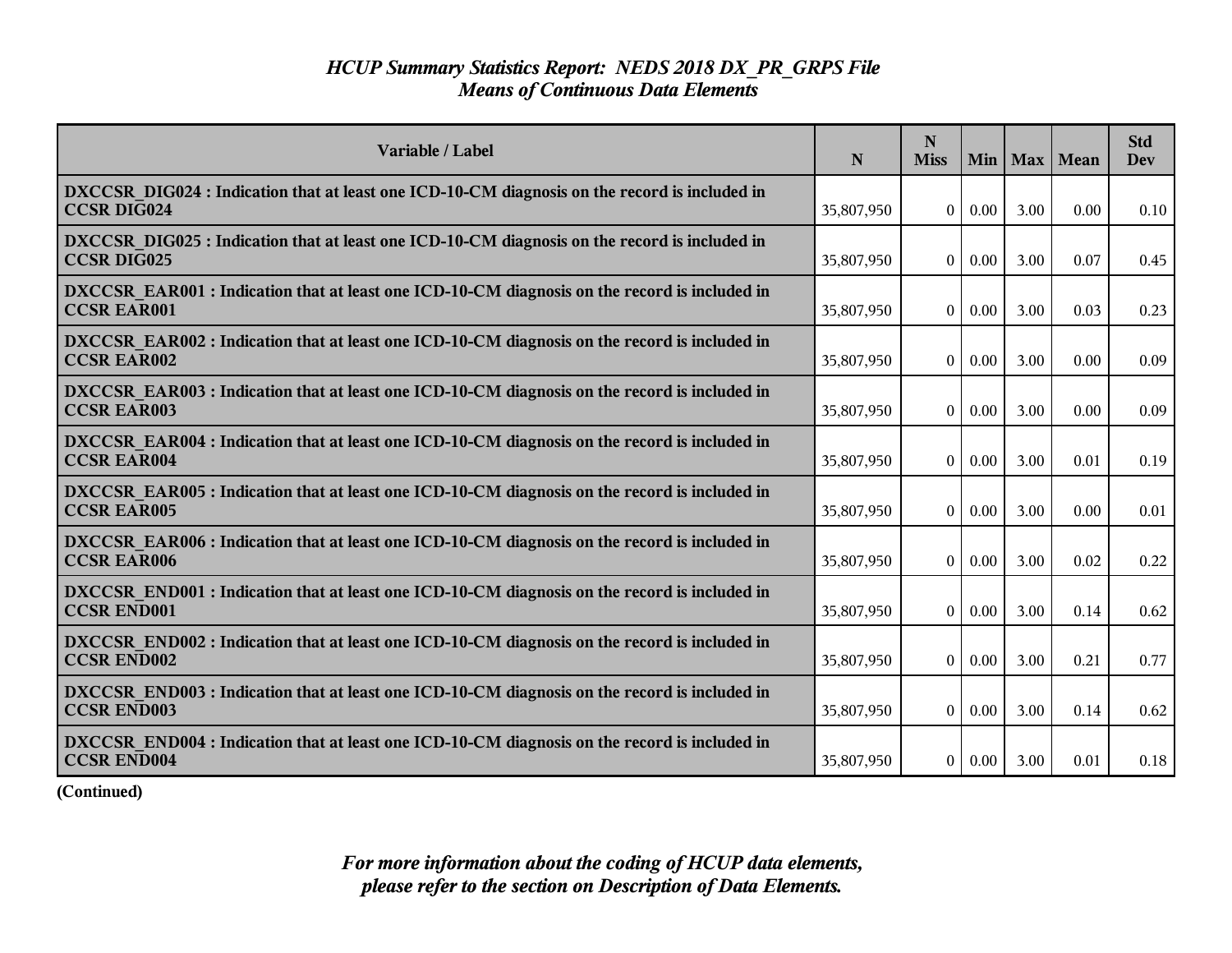| Variable / Label                                                                                                    | N          | N<br><b>Miss</b> | Min  |      | Max   Mean | <b>Std</b><br><b>Dev</b> |
|---------------------------------------------------------------------------------------------------------------------|------------|------------------|------|------|------------|--------------------------|
| DXCCSR END005 : Indication that at least one ICD-10-CM diagnosis on the record is included in<br><b>CCSR END005</b> | 35,807,950 | $\overline{0}$   | 0.00 | 3.00 | 0.34       | 0.94                     |
| DXCCSR END006 : Indication that at least one ICD-10-CM diagnosis on the record is included in<br><b>CCSR END006</b> | 35,807,950 | $\theta$         | 0.00 | 3.00 | 0.00       | 0.06                     |
| DXCCSR END007 : Indication that at least one ICD-10-CM diagnosis on the record is included in<br><b>CCSR END007</b> | 35,807,950 | $\theta$         | 0.00 | 3.00 | 0.02       | 0.23                     |
| DXCCSR END008 : Indication that at least one ICD-10-CM diagnosis on the record is included in<br><b>CCSR END008</b> | 35,807,950 | $\theta$         | 0.00 | 3.00 | 0.03       | 0.31                     |
| DXCCSR END009 : Indication that at least one ICD-10-CM diagnosis on the record is included in<br><b>CCSR END009</b> | 35,807,950 | $\overline{0}$   | 0.00 | 3.00 | 0.13       | 0.61                     |
| DXCCSR END010 : Indication that at least one ICD-10-CM diagnosis on the record is included in<br><b>CCSR END010</b> | 35,807,950 | $\theta$         | 0.00 | 3.00 | 0.33       | 0.93                     |
| DXCCSR END011 : Indication that at least one ICD-10-CM diagnosis on the record is included in<br><b>CCSR END011</b> | 35,807,950 | $\theta$         | 0.00 | 3.00 | 0.23       | 0.79                     |
| DXCCSR END012 : Indication that at least one ICD-10-CM diagnosis on the record is included in<br><b>CCSR END012</b> | 35,807,950 | $\overline{0}$   | 0.00 | 3.00 | 0.00       | 0.04                     |
| DXCCSR END013 : Indication that at least one ICD-10-CM diagnosis on the record is included in<br><b>CCSR END013</b> | 35,807,950 | $\theta$         | 0.00 | 3.00 | 0.00       | 0.10                     |
| DXCCSR END014 : Indication that at least one ICD-10-CM diagnosis on the record is included in<br><b>CCSR END014</b> | 35,807,950 | $\theta$         | 0.00 | 3.00 | 0.00       | 0.12                     |
| DXCCSR END015 : Indication that at least one ICD-10-CM diagnosis on the record is included in<br><b>CCSR END015</b> | 35,807,950 | $\mathbf{0}$     | 0.00 | 3.00 | 0.01       | 0.21                     |
| DXCCSR END016 : Indication that at least one ICD-10-CM diagnosis on the record is included in<br><b>CCSR END016</b> | 35,807,950 | $\overline{0}$   | 0.00 | 3.00 | 0.06       | 0.40                     |

**(Continued)**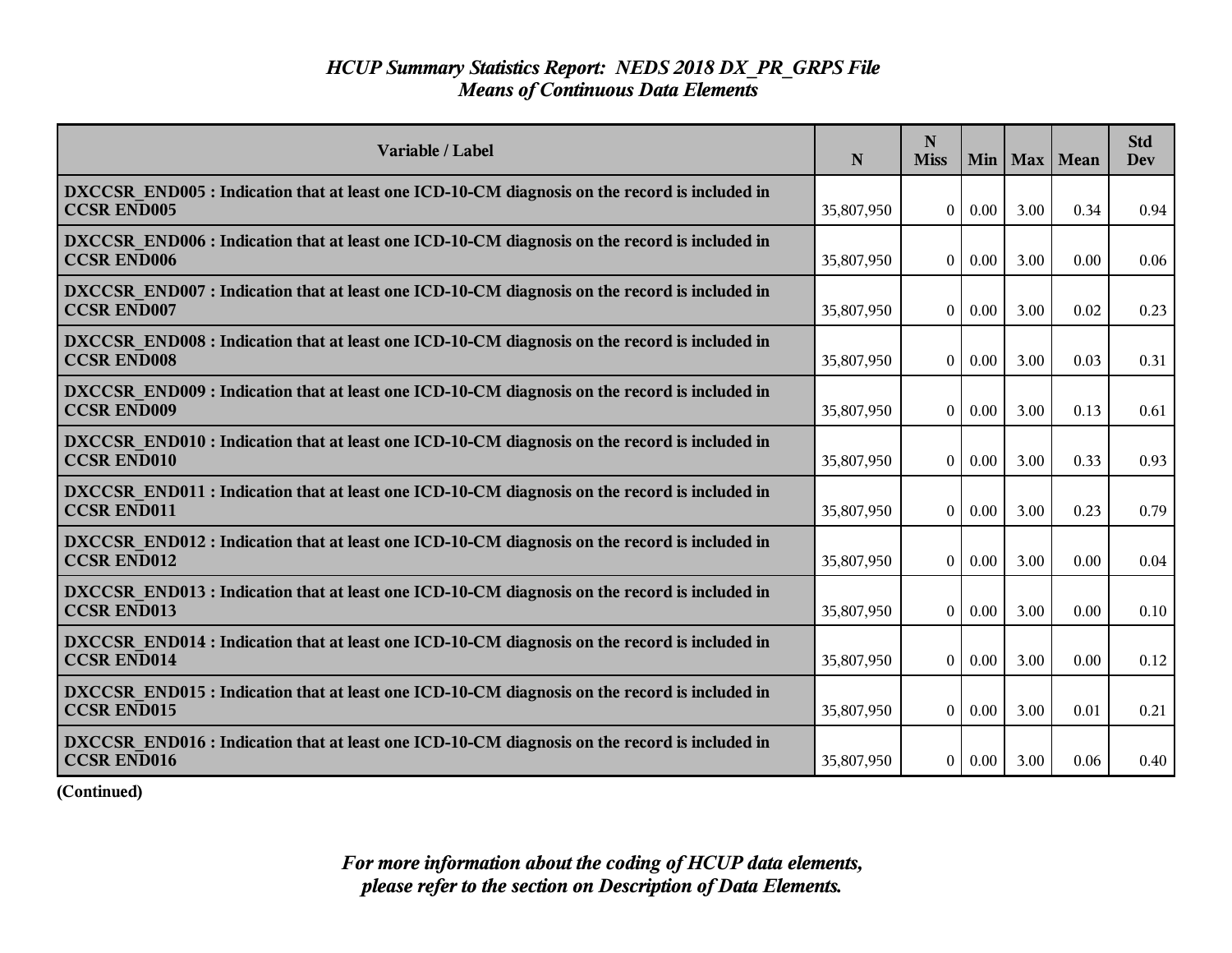| Variable / Label                                                                                                    | N          | N<br><b>Miss</b> | Min           | Max  | Mean | <b>Std</b><br><b>Dev</b> |
|---------------------------------------------------------------------------------------------------------------------|------------|------------------|---------------|------|------|--------------------------|
| DXCCSR END017 : Indication that at least one ICD-10-CM diagnosis on the record is included in<br><b>CCSR END017</b> | 35,807,950 | $\overline{0}$   | 0.00          | 3.00 | 0.00 | 0.01                     |
| DXCCSR EXT001 : Indication that at least one ICD-10-CM diagnosis on the record is included in<br><b>CCSR EXT001</b> | 35,807,950 | $\overline{0}$   | 0.00          | 3.00 | 0.04 | 0.34                     |
| DXCCSR EXT002 : Indication that at least one ICD-10-CM diagnosis on the record is included in<br><b>CCSR EXT002</b> | 35,807,950 | $\theta$         | 0.00          | 3.00 | 0.00 | 0.03                     |
| DXCCSR EXT003 : Indication that at least one ICD-10-CM diagnosis on the record is included in<br><b>CCSR EXT003</b> | 35,807,950 | $\vert 0 \vert$  | 0.00          | 3.00 | 0.19 | 0.74                     |
| DXCCSR EXT004 : Indication that at least one ICD-10-CM diagnosis on the record is included in<br><b>CCSR EXT004</b> | 35,807,950 | $\overline{0}$   | 0.00          | 3.00 | 0.01 | 0.14                     |
| DXCCSR EXT005 : Indication that at least one ICD-10-CM diagnosis on the record is included in<br><b>CCSR EXT005</b> | 35,807,950 | $\bf{0}$         | 0.00          | 3.00 | 0.00 | 0.07                     |
| DXCCSR EXT006 : Indication that at least one ICD-10-CM diagnosis on the record is included in<br><b>CCSR EXT006</b> | 35,807,950 | $\theta$         | 0.00          | 3.00 | 0.00 | 0.09                     |
| DXCCSR EXT007 : Indication that at least one ICD-10-CM diagnosis on the record is included in<br><b>CCSR EXT007</b> | 35,807,950 | $\overline{0}$   | 0.00          | 3.00 | 0.07 | 0.45                     |
| DXCCSR EXT008 : Indication that at least one ICD-10-CM diagnosis on the record is included in<br><b>CCSR EXT008</b> | 35,807,950 | $\overline{0}$   | 0.00          | 3.00 | 0.00 | 0.11                     |
| DXCCSR EXT009 : Indication that at least one ICD-10-CM diagnosis on the record is included in<br><b>CCSR EXT009</b> | 35,807,950 | $\theta$         | 0.00          | 3.00 | 0.00 | 0.06                     |
| DXCCSR EXT010 : Indication that at least one ICD-10-CM diagnosis on the record is included in<br><b>CCSR EXT010</b> | 35,807,950 | $\overline{0}$   | $0.00\,$      | 3.00 | 0.01 | 0.15                     |
| DXCCSR EXT011 : Indication that at least one ICD-10-CM diagnosis on the record is included in<br>CCSR EXT011        | 35,807,950 |                  | $0 \mid 0.00$ | 3.00 | 0.00 | 0.11                     |

**(Continued)**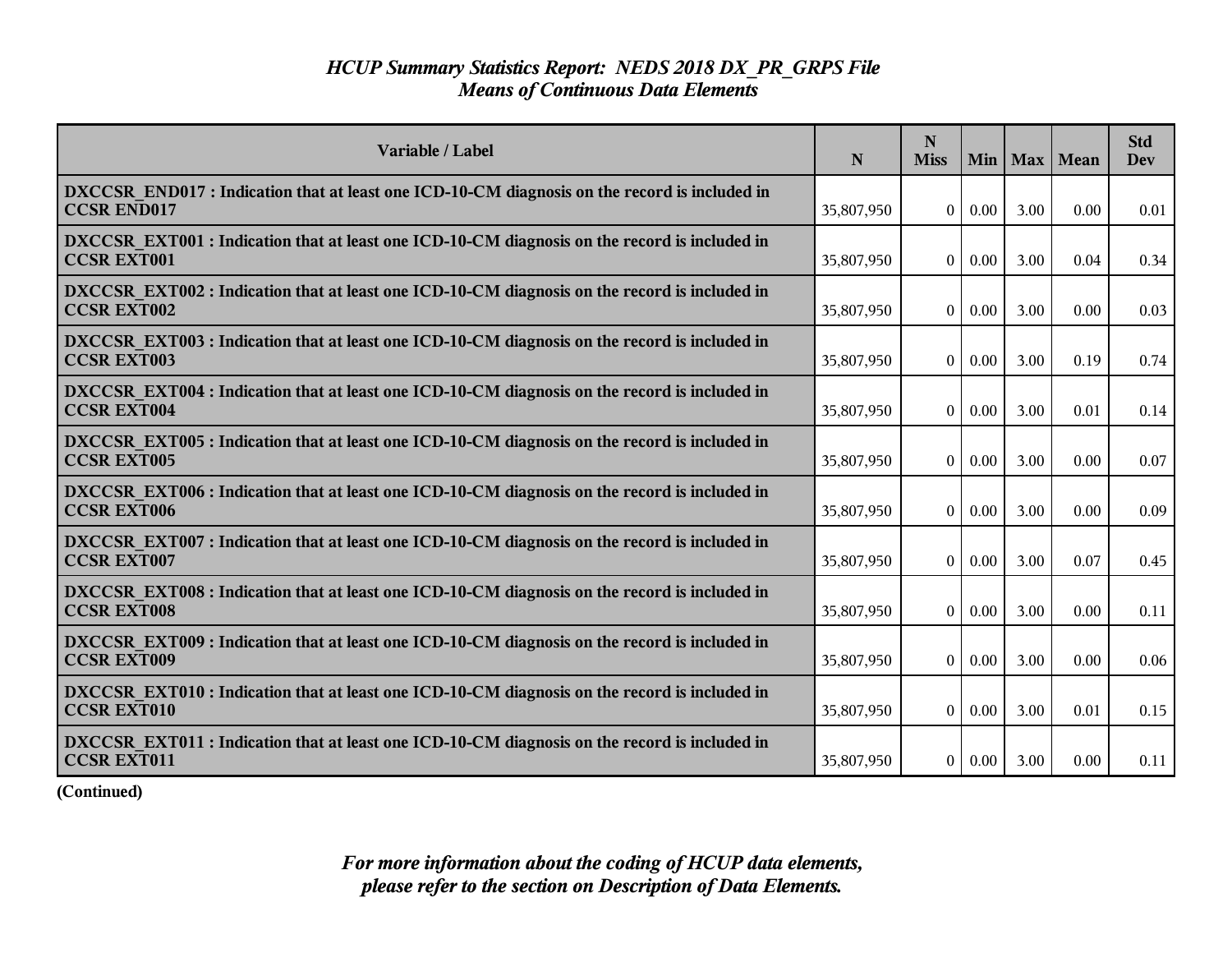| Variable / Label                                                                                                    | N          | N<br><b>Miss</b> | Min 1         |      | Max   Mean | <b>Std</b><br><b>Dev</b> |
|---------------------------------------------------------------------------------------------------------------------|------------|------------------|---------------|------|------------|--------------------------|
| DXCCSR EXT012 : Indication that at least one ICD-10-CM diagnosis on the record is included in<br><b>CCSR EXT012</b> | 35,807,950 | $\overline{0}$   | 0.00          | 3.00 | 0.02       | 0.24                     |
| DXCCSR EXT013 : Indication that at least one ICD-10-CM diagnosis on the record is included in<br><b>CCSR EXT013</b> | 35,807,950 | $\overline{0}$   | 0.00          | 3.00 | 0.04       | 0.33                     |
| DXCCSR EXT014 : Indication that at least one ICD-10-CM diagnosis on the record is included in<br><b>CCSR EXT014</b> | 35,807,950 | $\theta$         | 0.00          | 3.00 | 0.01       | 0.13                     |
| DXCCSR EXT015 : Indication that at least one ICD-10-CM diagnosis on the record is included in<br><b>CCSR EXT015</b> | 35,807,950 | $\vert 0 \vert$  | 0.00          | 3.00 | 0.00       | 0.08                     |
| DXCCSR EXT016 : Indication that at least one ICD-10-CM diagnosis on the record is included in<br><b>CCSR EXT016</b> | 35,807,950 | $\overline{0}$   | 0.00          | 3.00 | 0.08       | 0.49                     |
| DXCCSR EXT017 : Indication that at least one ICD-10-CM diagnosis on the record is included in<br><b>CCSR EXT017</b> | 35,807,950 | $\bf{0}$         | 0.00          | 3.00 | 0.00       | 0.06                     |
| DXCCSR EXT018 : Indication that at least one ICD-10-CM diagnosis on the record is included in<br><b>CCSR EXT018</b> | 35,807,950 | $\theta$         | 0.00          | 3.00 | 0.02       | 0.23                     |
| DXCCSR EXT019 : Indication that at least one ICD-10-CM diagnosis on the record is included in<br><b>CCSR EXT019</b> | 35,807,950 | $\overline{0}$   | 0.00          | 3.00 | 0.07       | 0.45                     |
| DXCCSR EXT020 : Indication that at least one ICD-10-CM diagnosis on the record is included in<br><b>CCSR EXT020</b> | 35,807,950 | $\overline{0}$   | 0.00          | 3.00 | 0.52       | 1.13                     |
| DXCCSR EXT021 : Indication that at least one ICD-10-CM diagnosis on the record is included in<br><b>CCSR EXT021</b> | 35,807,950 | $\theta$         | 0.00          | 3.00 | 0.01       | 0.13                     |
| DXCCSR EXT022 : Indication that at least one ICD-10-CM diagnosis on the record is included in<br><b>CCSR EXT022</b> | 35,807,950 | $\overline{0}$   | $0.00\,$      | 3.00 | 0.02       | 0.26                     |
| DXCCSR EXT023 : Indication that at least one ICD-10-CM diagnosis on the record is included in<br><b>CCSR EXT023</b> | 35,807,950 |                  | $0 \mid 0.00$ | 3.00 | 0.00       | 0.07                     |

**(Continued)**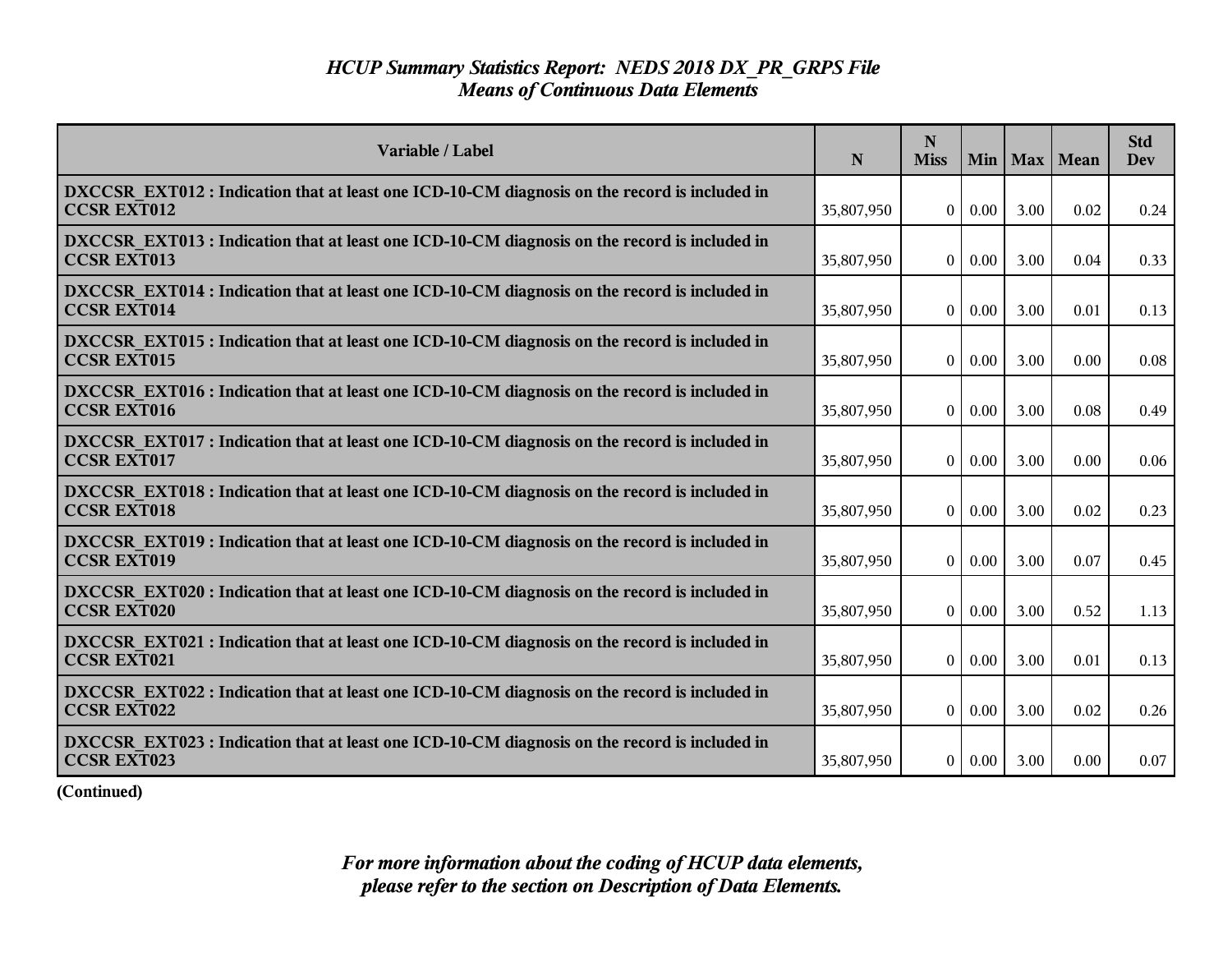| Variable / Label                                                                                                    | N          | N<br><b>Miss</b> | Min           |      | Max   Mean | <b>Std</b><br><b>Dev</b> |
|---------------------------------------------------------------------------------------------------------------------|------------|------------------|---------------|------|------------|--------------------------|
| DXCCSR EXT024 : Indication that at least one ICD-10-CM diagnosis on the record is included in<br><b>CCSR EXT024</b> | 35,807,950 | $\overline{0}$   | 0.00          | 3.00 | 0.00       | 0.05                     |
| DXCCSR EXT025 : Indication that at least one ICD-10-CM diagnosis on the record is included in<br><b>CCSR EXT025</b> | 35,807,950 | $\overline{0}$   | 0.00          | 3.00 | 0.03       | 0.28                     |
| DXCCSR EXT026 : Indication that at least one ICD-10-CM diagnosis on the record is included in<br><b>CCSR EXT026</b> | 35,807,950 | $\theta$         | 0.00          | 3.00 | 0.17       | 0.70                     |
| DXCCSR EXT027 : Indication that at least one ICD-10-CM diagnosis on the record is included in<br><b>CCSR EXT027</b> | 35,807,950 | $\vert 0 \vert$  | 0.00          | 3.00 | 0.27       | 0.85                     |
| DXCCSR EXT028 : Indication that at least one ICD-10-CM diagnosis on the record is included in<br><b>CCSR EXT028</b> | 35,807,950 | $\overline{0}$   | 0.00          | 3.00 | 0.02       | 0.24                     |
| DXCCSR EXT029 : Indication that at least one ICD-10-CM diagnosis on the record is included in<br><b>CCSR EXT029</b> | 35,807,950 | $\bf{0}$         | 0.00          | 3.00 | 0.01       | 0.19                     |
| DXCCSR EXT030 : Indication that at least one ICD-10-CM diagnosis on the record is included in<br><b>CCSR EXT030</b> | 35,807,950 | $\theta$         | 0.00          | 3.00 | 0.00       | 0.07                     |
| DXCCSR EYE001 : Indication that at least one ICD-10-CM diagnosis on the record is included in<br><b>CCSR EYE001</b> | 35,807,950 | $\overline{0}$   | 0.00          | 3.00 | 0.02       | 0.18                     |
| DXCCSR EYE002 : Indication that at least one ICD-10-CM diagnosis on the record is included in<br><b>CCSR EYE002</b> | 35,807,950 | $\overline{0}$   | 0.00          | 3.00 | 0.00       | 0.09                     |
| DXCCSR EYE003 : Indication that at least one ICD-10-CM diagnosis on the record is included in<br><b>CCSR EYE003</b> | 35,807,950 | $\theta$         | 0.00          | 3.00 | 0.01       | 0.19                     |
| DXCCSR EYE004 : Indication that at least one ICD-10-CM diagnosis on the record is included in<br><b>CCSR EYE004</b> | 35,807,950 | $\overline{0}$   | $0.00\,$      | 3.00 | 0.00       | 0.04                     |
| DXCCSR_EYE005 : Indication that at least one ICD-10-CM diagnosis on the record is included in<br><b>CCSR EYE005</b> | 35,807,950 |                  | $0 \mid 0.00$ | 3.00 | 0.01       | 0.19                     |

**(Continued)**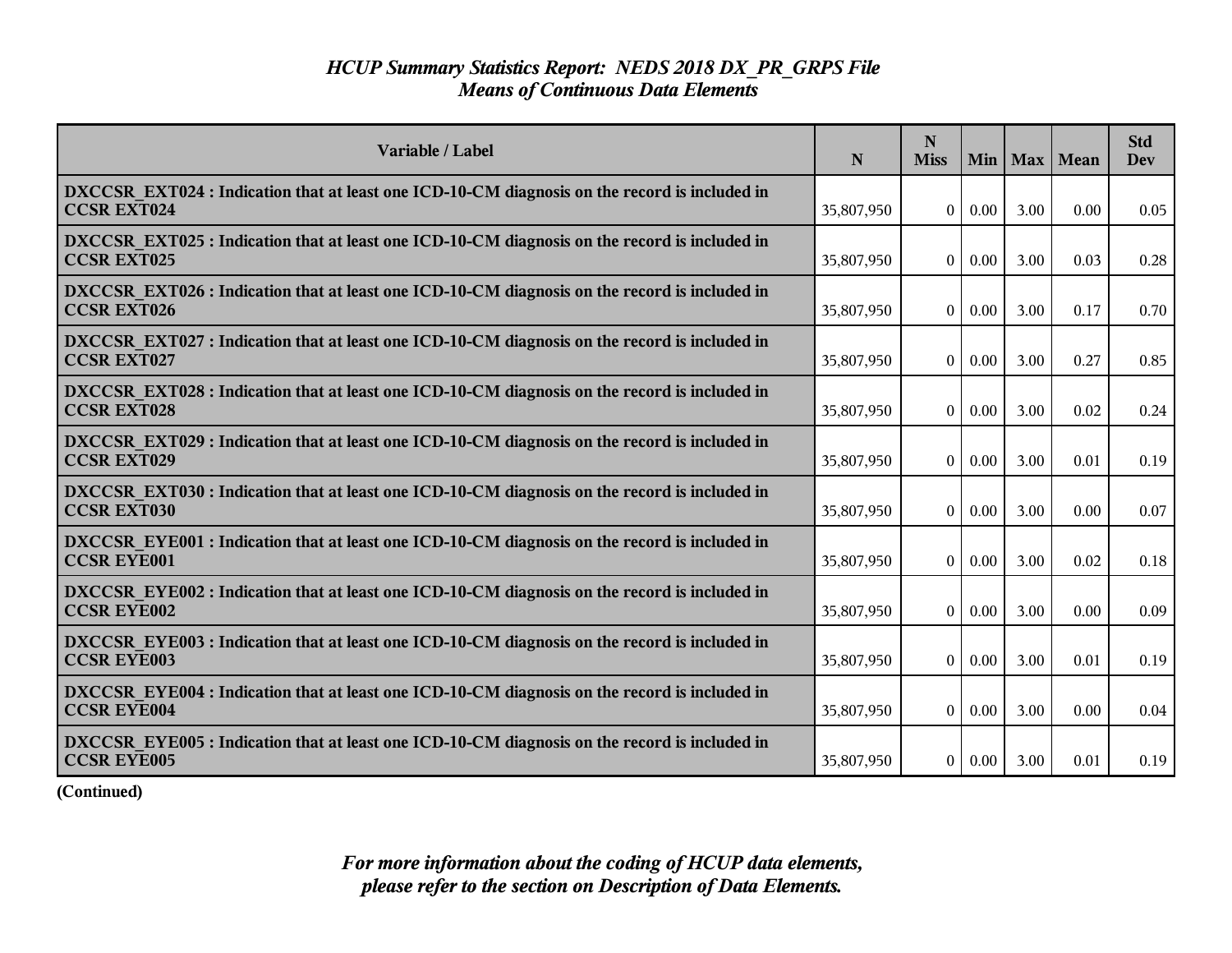| Variable / Label                                                                                                    | N          | N<br><b>Miss</b> | Min           | Max  | Mean | <b>Std</b><br><b>Dev</b> |
|---------------------------------------------------------------------------------------------------------------------|------------|------------------|---------------|------|------|--------------------------|
| DXCCSR EYE006 : Indication that at least one ICD-10-CM diagnosis on the record is included in<br><b>CCSR EYE006</b> | 35,807,950 | $\overline{0}$   | 0.00          | 3.00 | 0.00 | 0.06                     |
| DXCCSR EYE007 : Indication that at least one ICD-10-CM diagnosis on the record is included in<br><b>CCSR EYE007</b> | 35,807,950 | $\overline{0}$   | 0.00          | 3.00 | 0.00 | 0.05                     |
| DXCCSR EYE008 : Indication that at least one ICD-10-CM diagnosis on the record is included in<br><b>CCSR EYE008</b> | 35,807,950 | $\theta$         | 0.00          | 3.00 | 0.00 | 0.09                     |
| DXCCSR EYE009 : Indication that at least one ICD-10-CM diagnosis on the record is included in<br><b>CCSR EYE009</b> | 35,807,950 | $\vert 0 \vert$  | 0.00          | 3.00 | 0.00 | 0.03                     |
| DXCCSR_EYE010 : Indication that at least one ICD-10-CM diagnosis on the record is included in<br><b>CCSR EYE010</b> | 35,807,950 | $\overline{0}$   | 0.00          | 3.00 | 0.02 | 0.24                     |
| DXCCSR EYE011 : Indication that at least one ICD-10-CM diagnosis on the record is included in<br><b>CCSR EYE011</b> | 35,807,950 | $\bf{0}$         | 0.00          | 3.00 | 0.00 | 0.01                     |
| DXCCSR EYE012 : Indication that at least one ICD-10-CM diagnosis on the record is included in<br><b>CCSR EYE012</b> | 35,807,950 | $\theta$         | 0.00          | 3.00 | 0.01 | 0.14                     |
| DXCCSR FAC001 : Indication that at least one ICD-10-CM diagnosis on the record is included in<br><b>CCSR FAC001</b> | 35,807,950 | $\overline{0}$   | 0.00          | 3.00 | 0.00 | 0.06                     |
| DXCCSR FAC002 : Indication that at least one ICD-10-CM diagnosis on the record is included in<br><b>CCSR FAC002</b> | 35,807,950 | $\overline{0}$   | 0.00          | 3.00 | 0.00 | 0.00                     |
| DXCCSR FAC003 : Indication that at least one ICD-10-CM diagnosis on the record is included in<br><b>CCSR FAC003</b> | 35,807,950 | $\theta$         | 0.00          | 3.00 | 0.02 | 0.20                     |
| DXCCSR FAC004 : Indication that at least one ICD-10-CM diagnosis on the record is included in<br><b>CCSR FAC004</b> | 35,807,950 | $\overline{0}$   | $0.00\,$      | 3.00 | 0.00 | 0.02                     |
| DXCCSR FAC005 : Indication that at least one ICD-10-CM diagnosis on the record is included in<br><b>CCSR FAC005</b> | 35,807,950 |                  | $0 \mid 0.00$ | 3.00 | 0.00 | 0.03                     |

**(Continued)**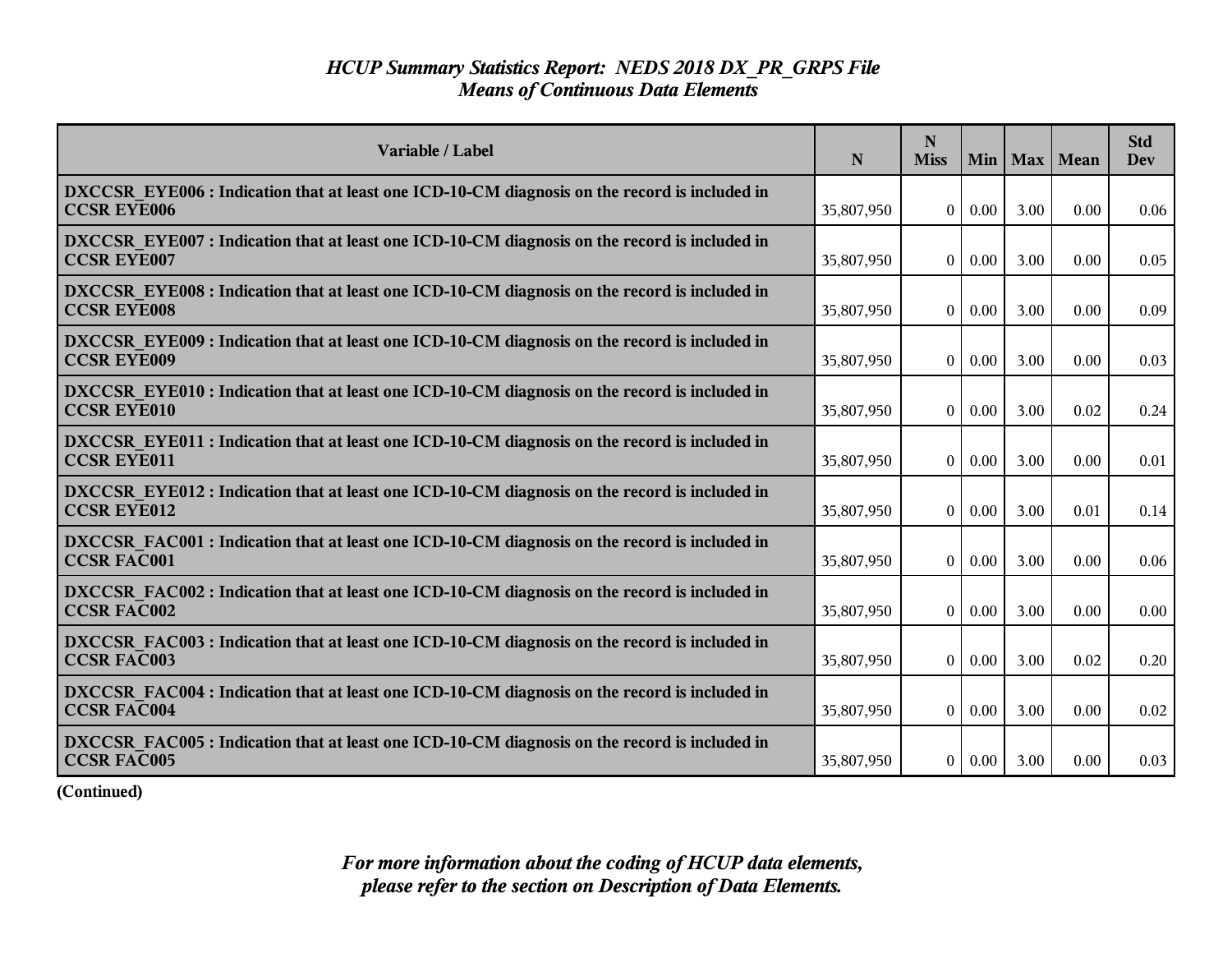| Variable / Label                                                                                                    | N          | N<br><b>Miss</b> | Min  |      | Max   Mean | <b>Std</b><br><b>Dev</b> |
|---------------------------------------------------------------------------------------------------------------------|------------|------------------|------|------|------------|--------------------------|
| DXCCSR FAC006 : Indication that at least one ICD-10-CM diagnosis on the record is included in<br><b>CCSR FAC006</b> | 35,807,950 | $\Omega$         | 0.00 | 3.00 | 0.00       | 0.03                     |
| DXCCSR FAC007 : Indication that at least one ICD-10-CM diagnosis on the record is included in<br><b>CCSR FAC007</b> | 35,807,950 | $\Omega$         | 0.00 | 3.00 | 0.00       | 0.03                     |
| DXCCSR FAC008 : Indication that at least one ICD-10-CM diagnosis on the record is included in<br><b>CCSR FAC008</b> | 35,807,950 | $\overline{0}$   | 0.00 | 3.00 | 0.00       | 0.03                     |
| DXCCSR FAC009 : Indication that at least one ICD-10-CM diagnosis on the record is included in<br><b>CCSR FAC009</b> | 35,807,950 | $\overline{0}$   | 0.00 | 3.00 | 0.21       | 0.77                     |
| DXCCSR FAC010 : Indication that at least one ICD-10-CM diagnosis on the record is included in<br><b>CCSR FAC010</b> | 35,807,950 | 0 <sup>1</sup>   | 0.00 | 3.00 | 0.03       | 0.27                     |
| DXCCSR FAC011 : Indication that at least one ICD-10-CM diagnosis on the record is included in<br><b>CCSR FAC011</b> | 35,807,950 | $\overline{0}$   | 0.00 | 3.00 | 0.00       | 0.01                     |
| DXCCSR FAC012 : Indication that at least one ICD-10-CM diagnosis on the record is included in<br><b>CCSR FAC012</b> | 35,807,950 | $\overline{0}$   | 0.00 | 3.00 | 0.02       | 0.21                     |
| DXCCSR FAC013 : Indication that at least one ICD-10-CM diagnosis on the record is included in<br><b>CCSR FAC013</b> | 35,807,950 | $\Omega$         | 0.00 | 3.00 | 0.01       | 0.18                     |
| DXCCSR FAC014 : Indication that at least one ICD-10-CM diagnosis on the record is included in<br><b>CCSR FAC014</b> | 35,807,950 | $\Omega$         | 0.00 | 3.00 | 0.00       | 0.08                     |
| DXCCSR FAC015 : Indication that at least one ICD-10-CM diagnosis on the record is included in<br><b>CCSR FAC015</b> | 35,807,950 | 0 <sup>1</sup>   | 0.00 | 3.00 | 0.00       | 0.11                     |
| DXCCSR FAC016 : Indication that at least one ICD-10-CM diagnosis on the record is included in<br><b>CCSR FAC016</b> | 35,807,950 | 0 <sup>1</sup>   | 0.00 | 3.00 | 0.07       | 0.44                     |
| DXCCSR FAC017 : Indication that at least one ICD-10-CM diagnosis on the record is included in<br><b>CCSR FAC017</b> | 35,807,950 | 0 <sup>1</sup>   | 0.00 | 3.00 | 0.01       | 0.12                     |

**(Continued)**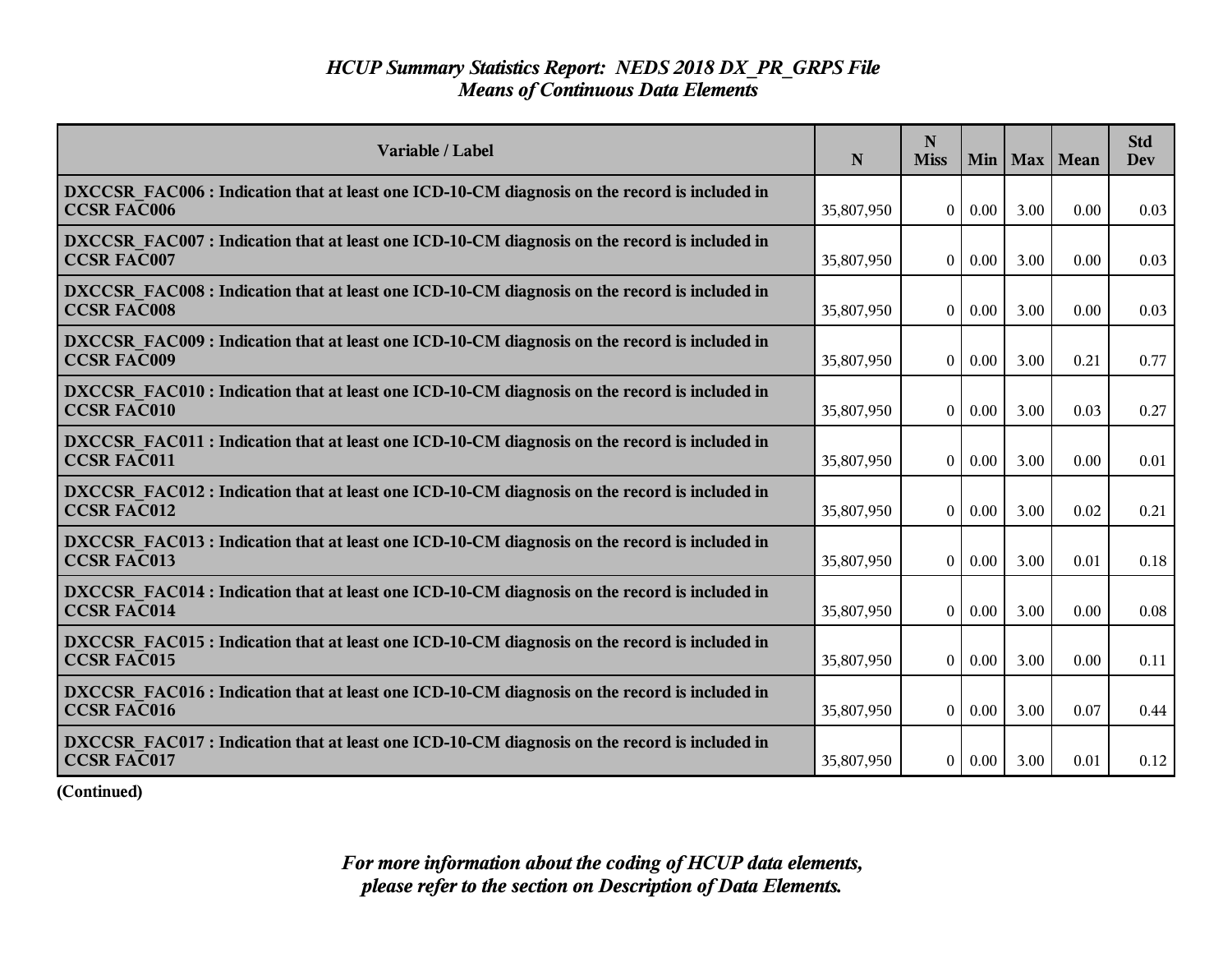| Variable / Label                                                                                                    | N          | N<br><b>Miss</b> | Min           | Max  | Mean | <b>Std</b><br>Dev |
|---------------------------------------------------------------------------------------------------------------------|------------|------------------|---------------|------|------|-------------------|
| DXCCSR FAC018 : Indication that at least one ICD-10-CM diagnosis on the record is included in<br><b>CCSR FAC018</b> | 35,807,950 | $\overline{0}$   | 0.00          | 3.00 | 0.00 | 0.00              |
| DXCCSR FAC019 : Indication that at least one ICD-10-CM diagnosis on the record is included in<br><b>CCSR FAC019</b> | 35,807,950 | $\vert 0 \vert$  | 0.00          | 3.00 | 0.03 | 0.29              |
| DXCCSR FAC020 : Indication that at least one ICD-10-CM diagnosis on the record is included in<br><b>CCSR FAC020</b> | 35,807,950 | $\theta$         | 0.00          | 3.00 | 0.04 | 0.36              |
| DXCCSR FAC021 : Indication that at least one ICD-10-CM diagnosis on the record is included in<br><b>CCSR FAC021</b> | 35,807,950 | 0                | 0.00          | 3.00 | 0.54 | 1.15              |
| DXCCSR FAC022 : Indication that at least one ICD-10-CM diagnosis on the record is included in<br><b>CCSR FAC022</b> | 35,807,950 | 0 <sup>1</sup>   | 0.00          | 3.00 | 0.12 | 0.58              |
| DXCCSR FAC023 : Indication that at least one ICD-10-CM diagnosis on the record is included in<br><b>CCSR FAC023</b> | 35,807,950 | $\bf{0}$         | 0.00          | 3.00 | 0.01 | 0.15              |
| DXCCSR FAC024 : Indication that at least one ICD-10-CM diagnosis on the record is included in<br><b>CCSR FAC024</b> | 35,807,950 | $\theta$         | 0.00          | 3.00 | 0.00 | 0.09              |
| DXCCSR FAC025 : Indication that at least one ICD-10-CM diagnosis on the record is included in<br><b>CCSR FAC025</b> | 35,807,950 | $\overline{0}$   | 0.00          | 3.00 | 0.86 | 1.35              |
| DXCCSR GEN001 : Indication that at least one ICD-10-CM diagnosis on the record is included in<br>CCSR GEN001        | 35,807,950 | $\overline{0}$   | 0.00          | 3.00 | 0.01 | 0.15              |
| DXCCSR GEN002 : Indication that at least one ICD-10-CM diagnosis on the record is included in<br><b>CCSR GEN002</b> | 35,807,950 | $\theta$         | 0.00          | 3.00 | 0.09 | 0.50              |
| DXCCSR GEN003 : Indication that at least one ICD-10-CM diagnosis on the record is included in<br><b>CCSR GEN003</b> | 35,807,950 | $\overline{0}$   | $0.00\,$      | 3.00 | 0.14 | 0.62              |
| DXCCSR_GEN004 : Indication that at least one ICD-10-CM diagnosis on the record is included in<br><b>CCSR GEN004</b> | 35,807,950 |                  | $0 \mid 0.00$ | 3.00 | 0.12 | 0.53              |

**(Continued)**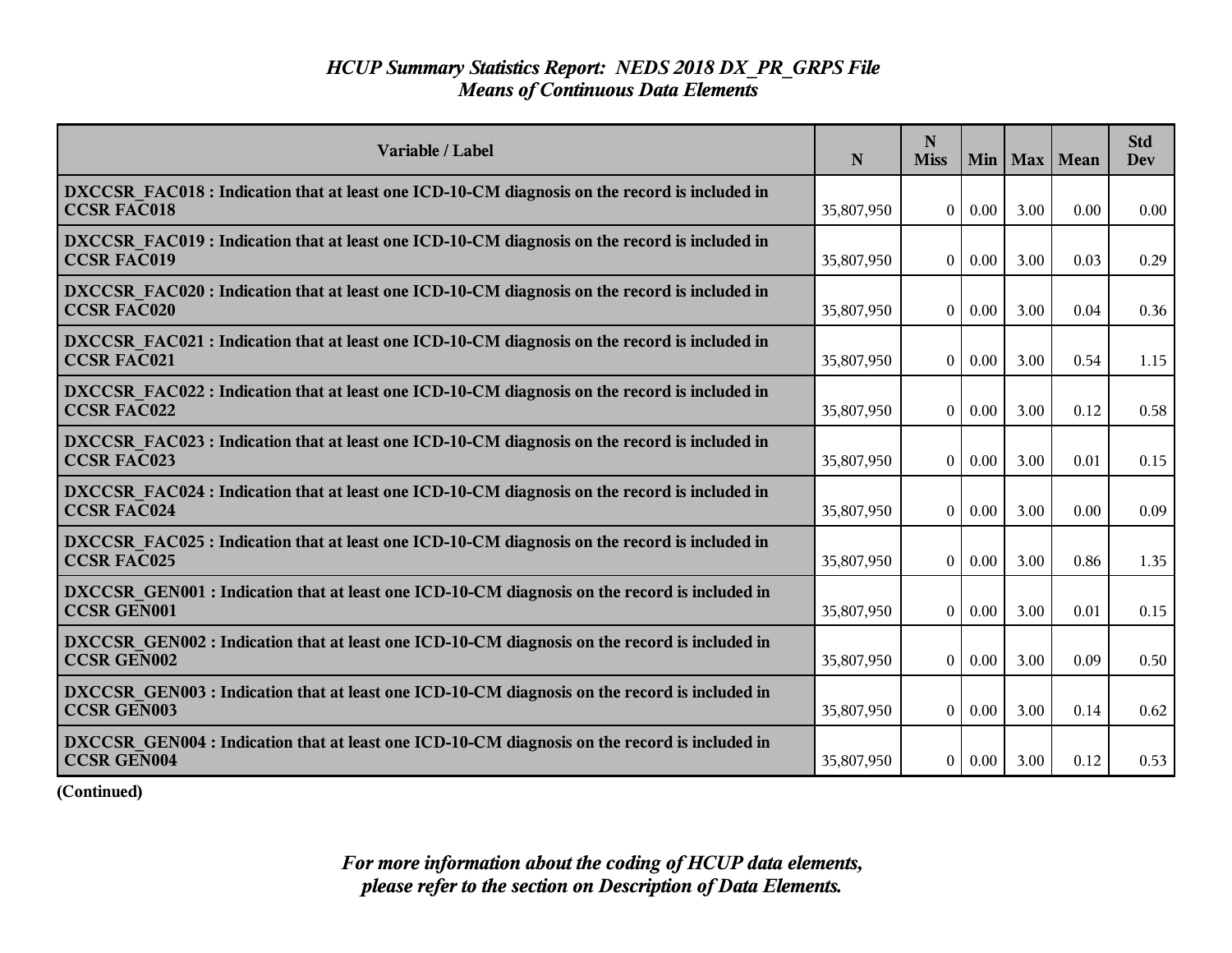| Variable / Label                                                                                                    | N          | N<br><b>Miss</b>  |          | Min   Max | Mean | <b>Std</b><br><b>Dev</b> |
|---------------------------------------------------------------------------------------------------------------------|------------|-------------------|----------|-----------|------|--------------------------|
| DXCCSR GEN005 : Indication that at least one ICD-10-CM diagnosis on the record is included in<br><b>CCSR GEN005</b> | 35,807,950 | $\overline{0}$    | 0.00     | 3.00      | 0.02 | 0.21                     |
| DXCCSR GEN006 : Indication that at least one ICD-10-CM diagnosis on the record is included in<br><b>CCSR GEN006</b> | 35,807,950 | $\overline{0}$    | 0.00     | 3.00      | 0.04 | 0.32                     |
| DXCCSR GEN007 : Indication that at least one ICD-10-CM diagnosis on the record is included in<br><b>CCSR GEN007</b> | 35,807,950 | $\theta$          | 0.00     | 3.00      | 0.01 | 0.17                     |
| DXCCSR GEN008 : Indication that at least one ICD-10-CM diagnosis on the record is included in<br><b>CCSR GEN008</b> | 35,807,950 | 0                 | 0.00     | 3.00      | 0.01 | 0.16                     |
| DXCCSR GEN009 : Indication that at least one ICD-10-CM diagnosis on the record is included in<br><b>CCSR GEN009</b> | 35,807,950 | 0 <sup>1</sup>    | 0.00     | 3.00      | 0.02 | 0.26                     |
| DXCCSR GEN010 : Indication that at least one ICD-10-CM diagnosis on the record is included in<br><b>CCSR GEN010</b> | 35,807,950 | $\overline{0}$    | 0.00     | 3.00      | 0.00 | 0.08                     |
| DXCCSR GEN011 : Indication that at least one ICD-10-CM diagnosis on the record is included in<br><b>CCSR GEN011</b> | 35,807,950 | $\theta$          | 0.00     | 3.00      | 0.00 | 0.02                     |
| DXCCSR GEN012 : Indication that at least one ICD-10-CM diagnosis on the record is included in<br><b>CCSR GEN012</b> | 35,807,950 | $\overline{0}$    | 0.00     | 3.00      | 0.04 | 0.34                     |
| DXCCSR GEN013 : Indication that at least one ICD-10-CM diagnosis on the record is included in<br><b>CCSR GEN013</b> | 35,807,950 | $\overline{0}$    | 0.00     | 3.00      | 0.00 | 0.10                     |
| DXCCSR GEN014 : Indication that at least one ICD-10-CM diagnosis on the record is included in<br><b>CCSR GEN014</b> | 35,807,950 | $\bf{0}$          | 0.00     | 3.00      | 0.00 | 0.07                     |
| DXCCSR GEN015 : Indication that at least one ICD-10-CM diagnosis on the record is included in<br><b>CCSR GEN015</b> | 35,807,950 | $\vert$ 0 $\vert$ | $0.00\,$ | 3.00      | 0.00 | 0.00                     |
| DXCCSR GEN016 : Indication that at least one ICD-10-CM diagnosis on the record is included in<br><b>CCSR GEN016</b> | 35,807,950 |                   | 0   0.00 | 3.00      | 0.01 | 0.14                     |

**(Continued)**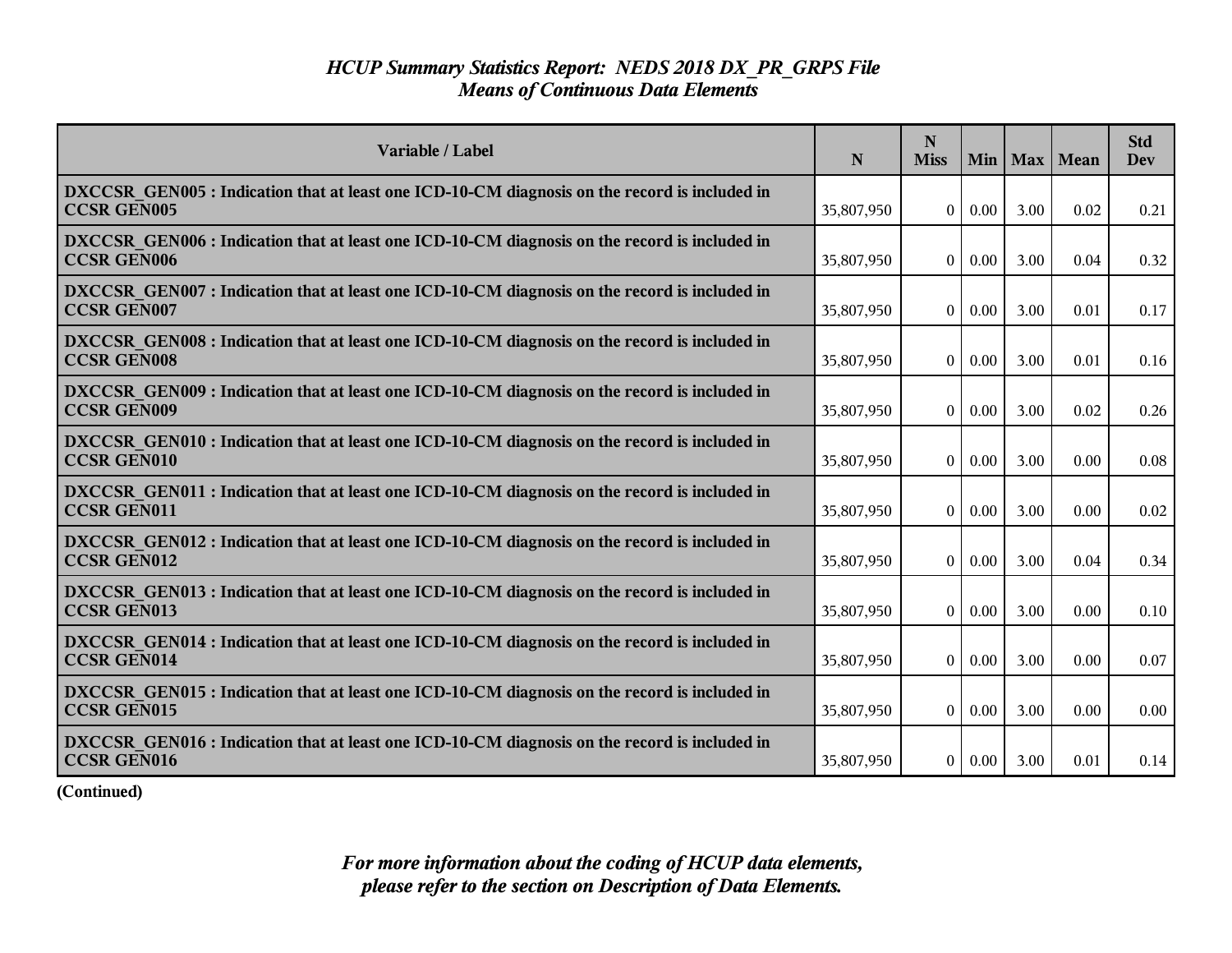| Variable / Label                                                                                                    | N          | N<br><b>Miss</b> |          | Min   Max | Mean | <b>Std</b><br><b>Dev</b> |
|---------------------------------------------------------------------------------------------------------------------|------------|------------------|----------|-----------|------|--------------------------|
| DXCCSR GEN017 : Indication that at least one ICD-10-CM diagnosis on the record is included in<br><b>CCSR GEN017</b> | 35,807,950 | $\overline{0}$   | 0.00     | 3.00      | 0.00 | 0.10                     |
| DXCCSR GEN018 : Indication that at least one ICD-10-CM diagnosis on the record is included in<br><b>CCSR GEN018</b> | 35,807,950 | $\overline{0}$   | 0.00     | 3.00      | 0.01 | 0.18                     |
| DXCCSR GEN019 : Indication that at least one ICD-10-CM diagnosis on the record is included in<br><b>CCSR GEN019</b> | 35,807,950 | $\theta$         | 0.00     | 3.00      | 0.00 | 0.06                     |
| DXCCSR GEN020 : Indication that at least one ICD-10-CM diagnosis on the record is included in<br><b>CCSR GEN020</b> | 35,807,950 | 0                | 0.00     | 3.00      | 0.00 | 0.04                     |
| DXCCSR GEN021 : Indication that at least one ICD-10-CM diagnosis on the record is included in<br><b>CCSR GEN021</b> | 35,807,950 |                  | 0   0.00 | 3.00      | 0.01 | 0.11                     |
| DXCCSR GEN022 : Indication that at least one ICD-10-CM diagnosis on the record is included in<br><b>CCSR GEN022</b> | 35,807,950 | $\vert 0 \vert$  | 0.00     | 3.00      | 0.01 | 0.17                     |
| DXCCSR GEN023 : Indication that at least one ICD-10-CM diagnosis on the record is included in<br><b>CCSR GEN023</b> | 35,807,950 | $\theta$         | 0.00     | 3.00      | 0.00 | 0.10                     |
| DXCCSR GEN024 : Indication that at least one ICD-10-CM diagnosis on the record is included in<br><b>CCSR GEN024</b> | 35,807,950 | $\overline{0}$   | 0.00     | 3.00      | 0.00 | 0.02                     |
| DXCCSR GEN025 : Indication that at least one ICD-10-CM diagnosis on the record is included in<br><b>CCSR GEN025</b> | 35,807,950 | $\overline{0}$   | 0.00     | 3.00      | 0.02 | 0.22                     |
| DXCCSR GEN026 : Indication that at least one ICD-10-CM diagnosis on the record is included in<br><b>CCSR GEN026</b> | 35,807,950 | $\bf{0}$         | 0.00     | 3.00      | 0.00 | 0.04                     |
| DXCCSR INF001 : Indication that at least one ICD-10-CM diagnosis on the record is included in<br><b>CCSR INF001</b> | 35,807,950 | $\overline{0}$   | $0.00\,$ | 3.00      | 0.00 | 0.03                     |
| DXCCSR INF002 : Indication that at least one ICD-10-CM diagnosis on the record is included in<br><b>CCSR INF002</b> | 35,807,950 |                  | 0   0.00 | 3.00      | 0.03 | 0.25                     |

**(Continued)**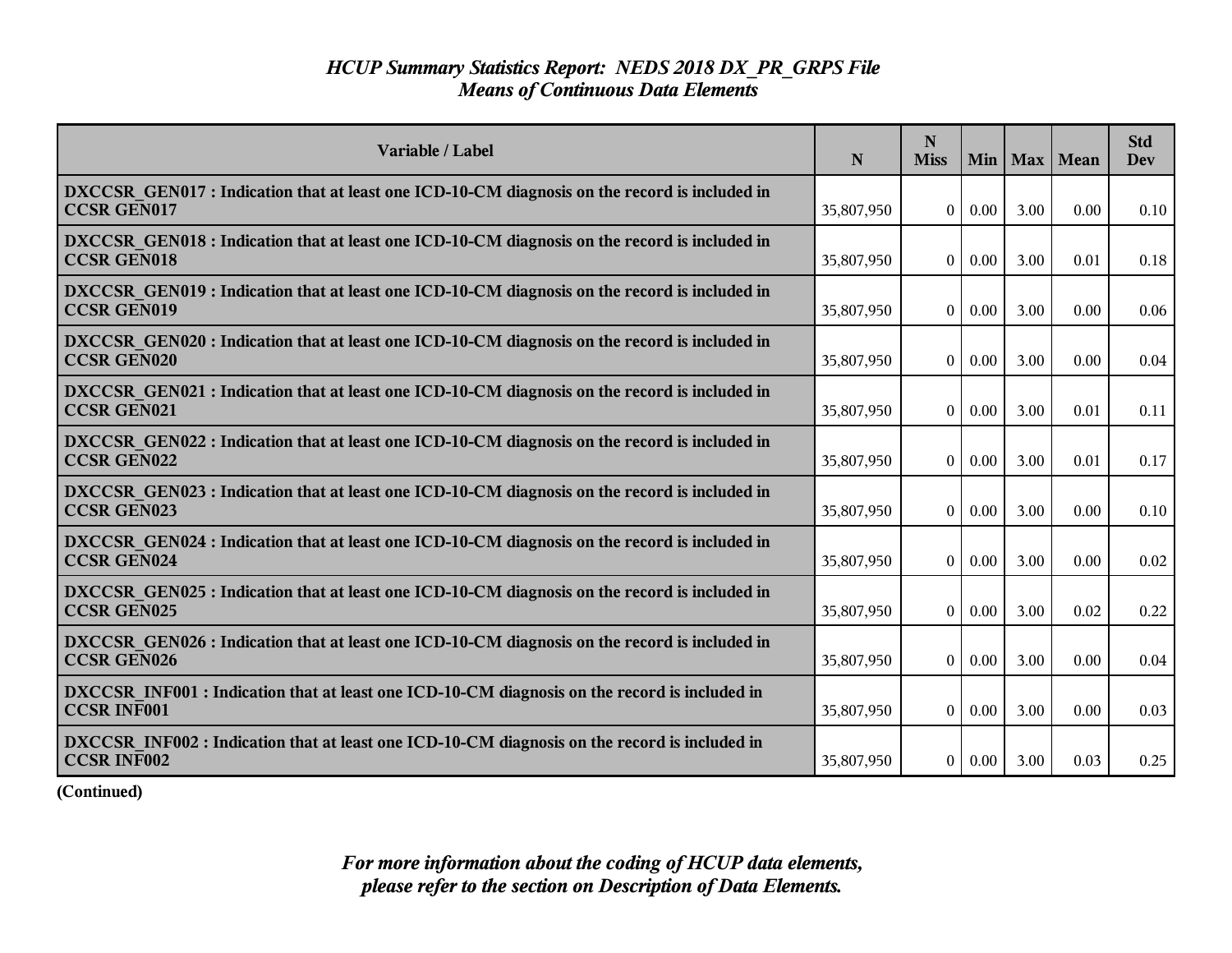| Variable / Label                                                                                                    | N          | N<br><b>Miss</b>  |               | Min   Max | Mean | <b>Std</b><br><b>Dev</b> |
|---------------------------------------------------------------------------------------------------------------------|------------|-------------------|---------------|-----------|------|--------------------------|
| DXCCSR INF003 : Indication that at least one ICD-10-CM diagnosis on the record is included in<br><b>CCSR INF003</b> | 35,807,950 | $\overline{0}$    | 0.00          | 3.00      | 0.08 | 0.45                     |
| DXCCSR INF004 : Indication that at least one ICD-10-CM diagnosis on the record is included in<br><b>CCSR INF004</b> | 35,807,950 | $\overline{0}$    | 0.00          | 3.00      | 0.02 | 0.23                     |
| DXCCSR INF005 : Indication that at least one ICD-10-CM diagnosis on the record is included in<br><b>CCSR INF005</b> | 35,807,950 | $\theta$          | 0.00          | 3.00      | 0.00 | 0.01                     |
| DXCCSR INF006 : Indication that at least one ICD-10-CM diagnosis on the record is included in<br><b>CCSR INF006</b> | 35,807,950 | 0                 | 0.00          | 3.00      | 0.01 | 0.19                     |
| DXCCSR INF007 : Indication that at least one ICD-10-CM diagnosis on the record is included in<br><b>CCSR INF007</b> | 35,807,950 |                   | $0 \mid 0.00$ | 3.00      | 0.02 | 0.26                     |
| DXCCSR INF008 : Indication that at least one ICD-10-CM diagnosis on the record is included in<br><b>CCSR INF008</b> | 35,807,950 | $\vert 0 \vert$   | 0.00          | 3.00      | 0.08 | 0.43                     |
| DXCCSR INF009 : Indication that at least one ICD-10-CM diagnosis on the record is included in<br><b>CCSR INF009</b> | 35,807,950 | $\theta$          | 0.00          | 3.00      | 0.01 | 0.13                     |
| DXCCSR INF010 : Indication that at least one ICD-10-CM diagnosis on the record is included in<br><b>CCSR INF010</b> | 35,807,950 | $\overline{0}$    | 0.00          | 3.00      | 0.01 | 0.11                     |
| DXCCSR INF011 : Indication that at least one ICD-10-CM diagnosis on the record is included in<br><b>CCSR INF011</b> | 35,807,950 | $\overline{0}$    | 0.00          | 3.00      | 0.00 | 0.02                     |
| DXCCSR INF012 : Indication that at least one ICD-10-CM diagnosis on the record is included in<br><b>CCSR INF012</b> | 35,807,950 | $\theta$          | 0.00          | 0.00      | 0.00 | 0.00                     |
| DXCCSR INJ001 : Indication that at least one ICD-10-CM diagnosis on the record is included in<br><b>CCSR INJ001</b> | 35,807,950 | $\vert$ 0 $\vert$ | $0.00\,$      | 3.00      | 0.01 | 0.14                     |
| DXCCSR INJ002 : Indication that at least one ICD-10-CM diagnosis on the record is included in<br><b>CCSR INJ002</b> | 35,807,950 |                   | 0   0.00      | 3.00      | 0.01 | 0.12                     |

**(Continued)**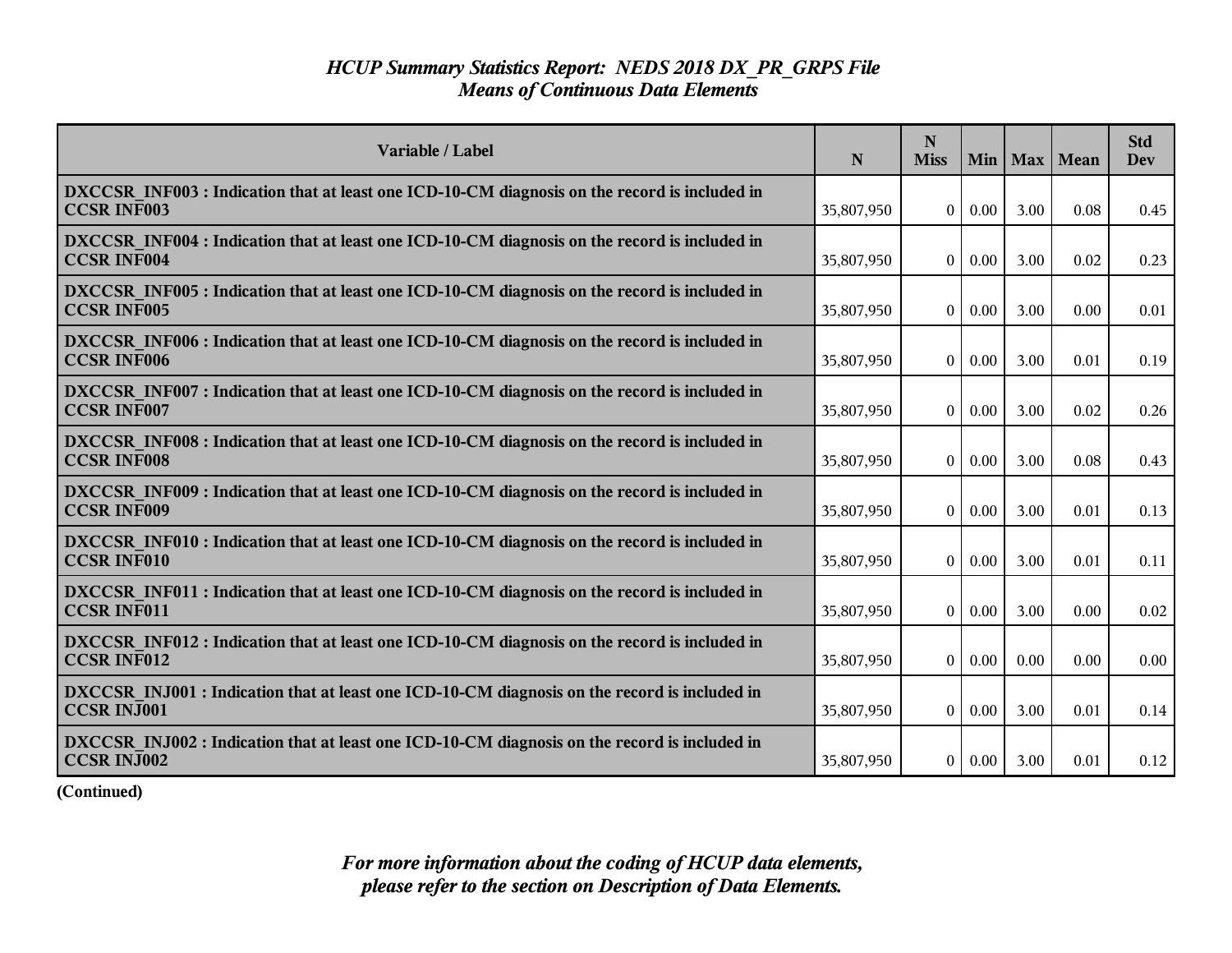| Variable / Label                                                                                                    | N          | N<br><b>Miss</b> | Min 1         | Max  | Mean | <b>Std</b><br><b>Dev</b> |
|---------------------------------------------------------------------------------------------------------------------|------------|------------------|---------------|------|------|--------------------------|
| DXCCSR INJ003 : Indication that at least one ICD-10-CM diagnosis on the record is included in<br><b>CCSR INJ003</b> | 35,807,950 | $\overline{0}$   | 0.00          | 3.00 | 0.01 | 0.15                     |
| DXCCSR INJ004 : Indication that at least one ICD-10-CM diagnosis on the record is included in<br><b>CCSR INJ004</b> | 35,807,950 | $\overline{0}$   | 0.00          | 3.00 | 0.02 | 0.19                     |
| DXCCSR INJ005 : Indication that at least one ICD-10-CM diagnosis on the record is included in<br><b>CCSR INJ005</b> | 35,807,950 | $\theta$         | 0.00          | 3.00 | 0.01 | 0.14                     |
| DXCCSR INJ006 : Indication that at least one ICD-10-CM diagnosis on the record is included in<br><b>CCSR INJ006</b> | 35,807,950 | $\vert 0 \vert$  | 0.00          | 3.00 | 0.00 | 0.07                     |
| DXCCSR INJ007 : Indication that at least one ICD-10-CM diagnosis on the record is included in<br><b>CCSR INJ007</b> | 35,807,950 | $\overline{0}$   | 0.00          | 3.00 | 0.00 | 0.10                     |
| DXCCSR INJ008 : Indication that at least one ICD-10-CM diagnosis on the record is included in<br><b>CCSR INJ008</b> | 35,807,950 | $\vert 0 \vert$  | 0.00          | 3.00 | 0.01 | 0.15                     |
| DXCCSR INJ009 : Indication that at least one ICD-10-CM diagnosis on the record is included in<br><b>CCSR INJ009</b> | 35,807,950 | $\theta$         | 0.00          | 3.00 | 0.00 | 0.03                     |
| DXCCSR INJ010 : Indication that at least one ICD-10-CM diagnosis on the record is included in<br><b>CCSR INJ010</b> | 35,807,950 | $\overline{0}$   | 0.00          | 3.00 | 0.00 | 0.10                     |
| DXCCSR INJ011 : Indication that at least one ICD-10-CM diagnosis on the record is included in<br><b>CCSR INJ011</b> | 35,807,950 | $\overline{0}$   | 0.00          | 3.00 | 0.03 | 0.24                     |
| DXCCSR INJ012 : Indication that at least one ICD-10-CM diagnosis on the record is included in<br><b>CCSR INJ012</b> | 35,807,950 | $\theta$         | 0.00          | 3.00 | 0.03 | 0.24                     |
| DXCCSR INJ013 : Indication that at least one ICD-10-CM diagnosis on the record is included in<br><b>CCSR INJ013</b> | 35,807,950 | $\overline{0}$   | $0.00\,$      | 3.00 | 0.00 | 0.07                     |
| DXCCSR INJ014 : Indication that at least one ICD-10-CM diagnosis on the record is included in<br><b>CCSR INJ014</b> | 35,807,950 |                  | $0 \mid 0.00$ | 3.00 | 0.00 | 0.03                     |

**(Continued)**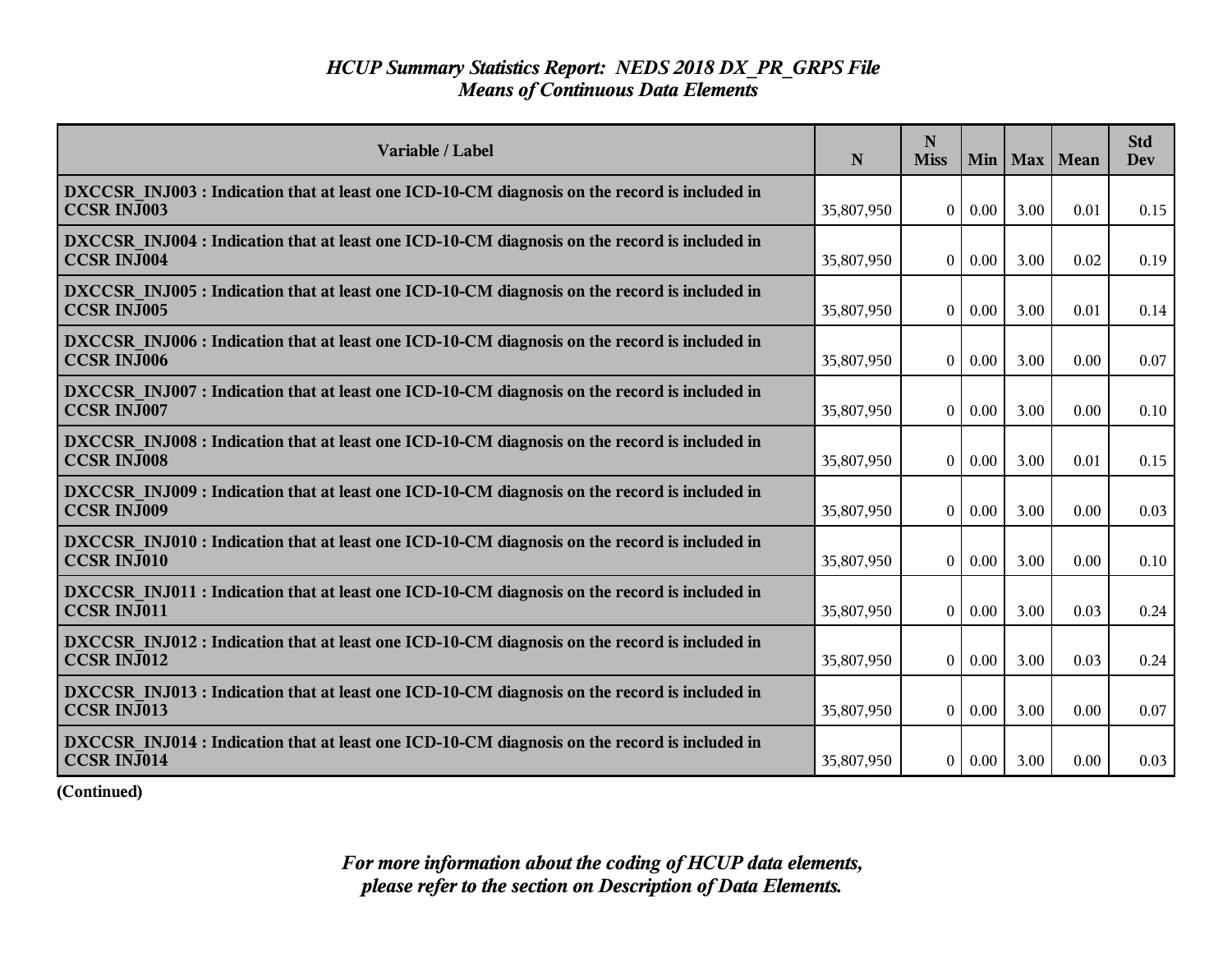| Variable / Label                                                                                                    | N          | $\mathbf N$<br><b>Miss</b> | Min      |      | Max   Mean | <b>Std</b><br><b>Dev</b> |
|---------------------------------------------------------------------------------------------------------------------|------------|----------------------------|----------|------|------------|--------------------------|
| DXCCSR INJ015 : Indication that at least one ICD-10-CM diagnosis on the record is included in<br><b>CCSR INJ015</b> | 35,807,950 | $\Omega$                   | 0.00     | 3.00 | 0.00       | 0.01                     |
| DXCCSR INJ016 : Indication that at least one ICD-10-CM diagnosis on the record is included in<br><b>CCSR INJ016</b> | 35,807,950 | $\theta$                   | 0.00     | 3.00 | 0.00       | 0.04                     |
| DXCCSR INJ017 : Indication that at least one ICD-10-CM diagnosis on the record is included in<br><b>CCSR INJ017</b> | 35,807,950 | $\mathbf{0}$               | 0.00     | 3.00 | 0.10       | 0.47                     |
| DXCCSR INJ018 : Indication that at least one ICD-10-CM diagnosis on the record is included in<br><b>CCSR INJ018</b> | 35,807,950 | $\theta$                   | 0.00     | 3.00 | 0.00       | 0.05                     |
| DXCCSR INJ019 : Indication that at least one ICD-10-CM diagnosis on the record is included in<br><b>CCSR INJ019</b> | 35,807,950 | $\vert 0 \vert$            | 0.00     | 3.00 | 0.01       | 0.11                     |
| DXCCSR INJ020 : Indication that at least one ICD-10-CM diagnosis on the record is included in<br><b>CCSR INJ020</b> | 35,807,950 | $\bf{0}$                   | 0.00     | 3.00 | 0.01       | 0.11                     |
| DXCCSR INJ021 : Indication that at least one ICD-10-CM diagnosis on the record is included in<br><b>CCSR INJ021</b> | 35,807,950 | $\mathbf{0}$               | 0.00     | 3.00 | 0.00       | 0.09                     |
| DXCCSR INJ022 : Indication that at least one ICD-10-CM diagnosis on the record is included in<br><b>CCSR INJ022</b> | 35,807,950 | $\Omega$                   | 0.00     | 3.00 | 0.01       | 0.13                     |
| DXCCSR INJ023 : Indication that at least one ICD-10-CM diagnosis on the record is included in<br><b>CCSR INJ023</b> | 35,807,950 | $\theta$                   | 0.00     | 3.00 | 0.00       | 0.10                     |
| DXCCSR INJ024 : Indication that at least one ICD-10-CM diagnosis on the record is included in<br>CCSR INJ024        | 35,807,950 | $\overline{0}$             | 0.00     | 3.00 | 0.05       | 0.31                     |
| DXCCSR INJ025 : Indication that at least one ICD-10-CM diagnosis on the record is included in<br><b>CCSR INJ025</b> | 35,807,950 | $\overline{0}$             | $0.00\,$ | 3.00 | 0.00       | 0.08                     |
| DXCCSR INJ026 : Indication that at least one ICD-10-CM diagnosis on the record is included in<br><b>CCSR INJ026</b> | 35,807,950 | 0 <sup>1</sup>             | $0.00\,$ | 3.00 | 0.00       | 0.11                     |

**(Continued)**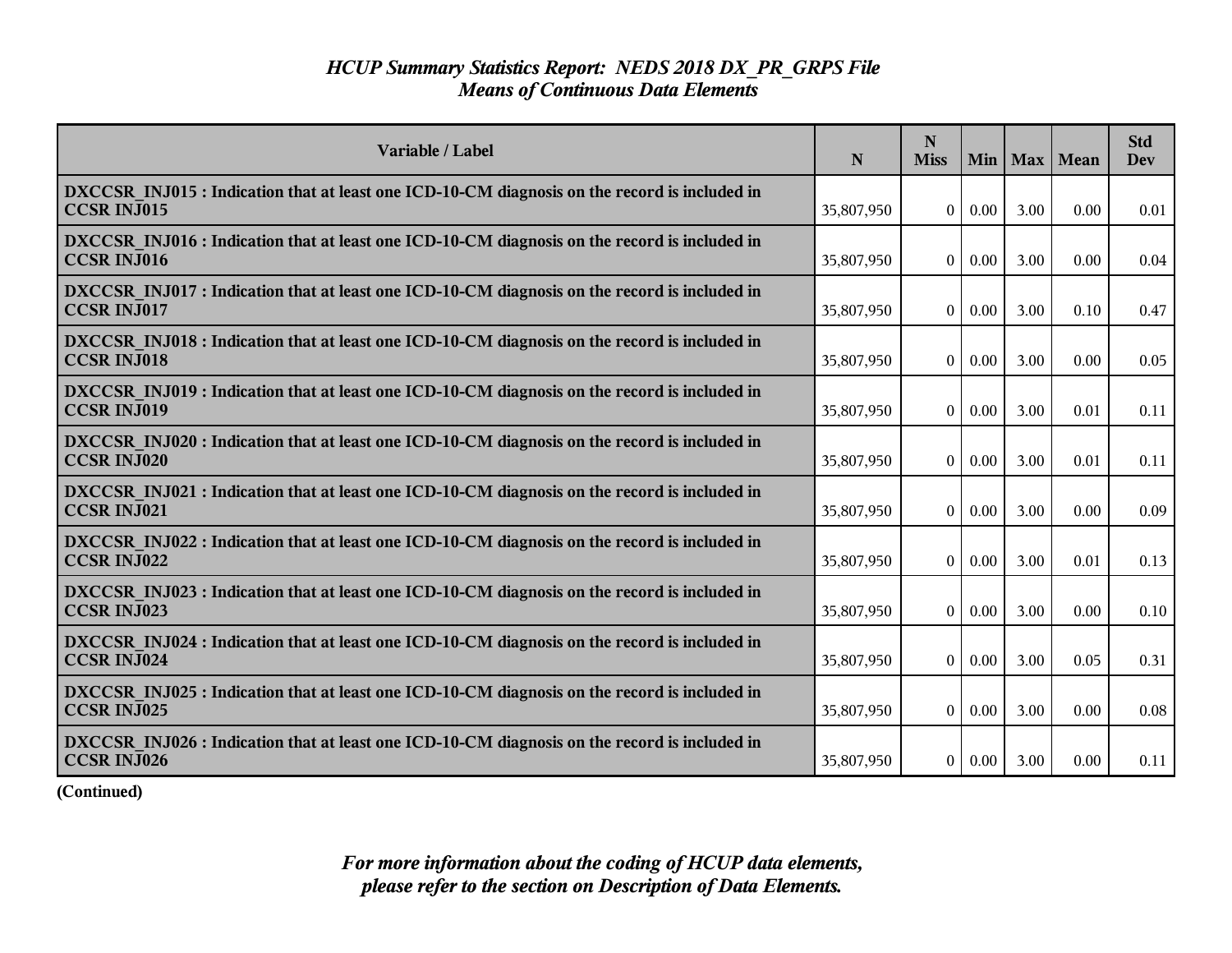| Variable / Label                                                                                                    | N          | $\mathbf N$<br><b>Miss</b> | Min      |      | Max   Mean | <b>Std</b><br><b>Dev</b> |
|---------------------------------------------------------------------------------------------------------------------|------------|----------------------------|----------|------|------------|--------------------------|
| DXCCSR INJ027 : Indication that at least one ICD-10-CM diagnosis on the record is included in<br><b>CCSR INJ027</b> | 35,807,950 | $\Omega$                   | 0.00     | 3.00 | 0.04       | 0.29                     |
| DXCCSR INJ028 : Indication that at least one ICD-10-CM diagnosis on the record is included in<br><b>CCSR INJ028</b> | 35,807,950 | $\theta$                   | 0.00     | 3.00 | 0.04       | 0.33                     |
| DXCCSR INJ029 : Indication that at least one ICD-10-CM diagnosis on the record is included in<br><b>CCSR INJ029</b> | 35,807,950 | $\mathbf{0}$               | 0.00     | 3.00 | 0.00       | 0.10                     |
| DXCCSR INJ030 : Indication that at least one ICD-10-CM diagnosis on the record is included in<br><b>CCSR INJ030</b> | 35,807,950 | $\mathbf{0}$               | 0.00     | 3.00 | 0.02       | 0.22                     |
| DXCCSR INJ031 : Indication that at least one ICD-10-CM diagnosis on the record is included in<br>CCSR INJ031        | 35,807,950 | $\vert 0 \vert$            | 0.00     | 3.00 | 0.03       | 0.27                     |
| DXCCSR INJ032 : Indication that at least one ICD-10-CM diagnosis on the record is included in<br><b>CCSR INJ032</b> | 35,807,950 | $\bf{0}$                   | 0.00     | 3.00 | 0.00       | 0.06                     |
| DXCCSR INJ033 : Indication that at least one ICD-10-CM diagnosis on the record is included in<br><b>CCSR INJ033</b> | 35,807,950 | $\mathbf{0}$               | 0.00     | 3.00 | 0.00       | 0.11                     |
| DXCCSR INJ034 : Indication that at least one ICD-10-CM diagnosis on the record is included in<br><b>CCSR INJ034</b> | 35,807,950 | $\Omega$                   | 0.00     | 3.00 | 0.00       | 0.10                     |
| DXCCSR INJ035 : Indication that at least one ICD-10-CM diagnosis on the record is included in<br><b>CCSR INJ035</b> | 35,807,950 | $\theta$                   | 0.00     | 3.00 | 0.00       | 0.05                     |
| DXCCSR INJ036 : Indication that at least one ICD-10-CM diagnosis on the record is included in<br><b>CCSR INJ036</b> | 35,807,950 | $\overline{0}$             | 0.00     | 3.00 | 0.00       | 0.06                     |
| DXCCSR INJ037 : Indication that at least one ICD-10-CM diagnosis on the record is included in<br><b>CCSR INJ037</b> | 35,807,950 | $\overline{0}$             | $0.00\,$ | 3.00 | 0.01       | 0.13                     |
| DXCCSR INJ038 : Indication that at least one ICD-10-CM diagnosis on the record is included in<br><b>CCSR INJ038</b> | 35,807,950 | 0 <sup>1</sup>             | $0.00\,$ | 3.00 | 0.00       | 0.03                     |

**(Continued)**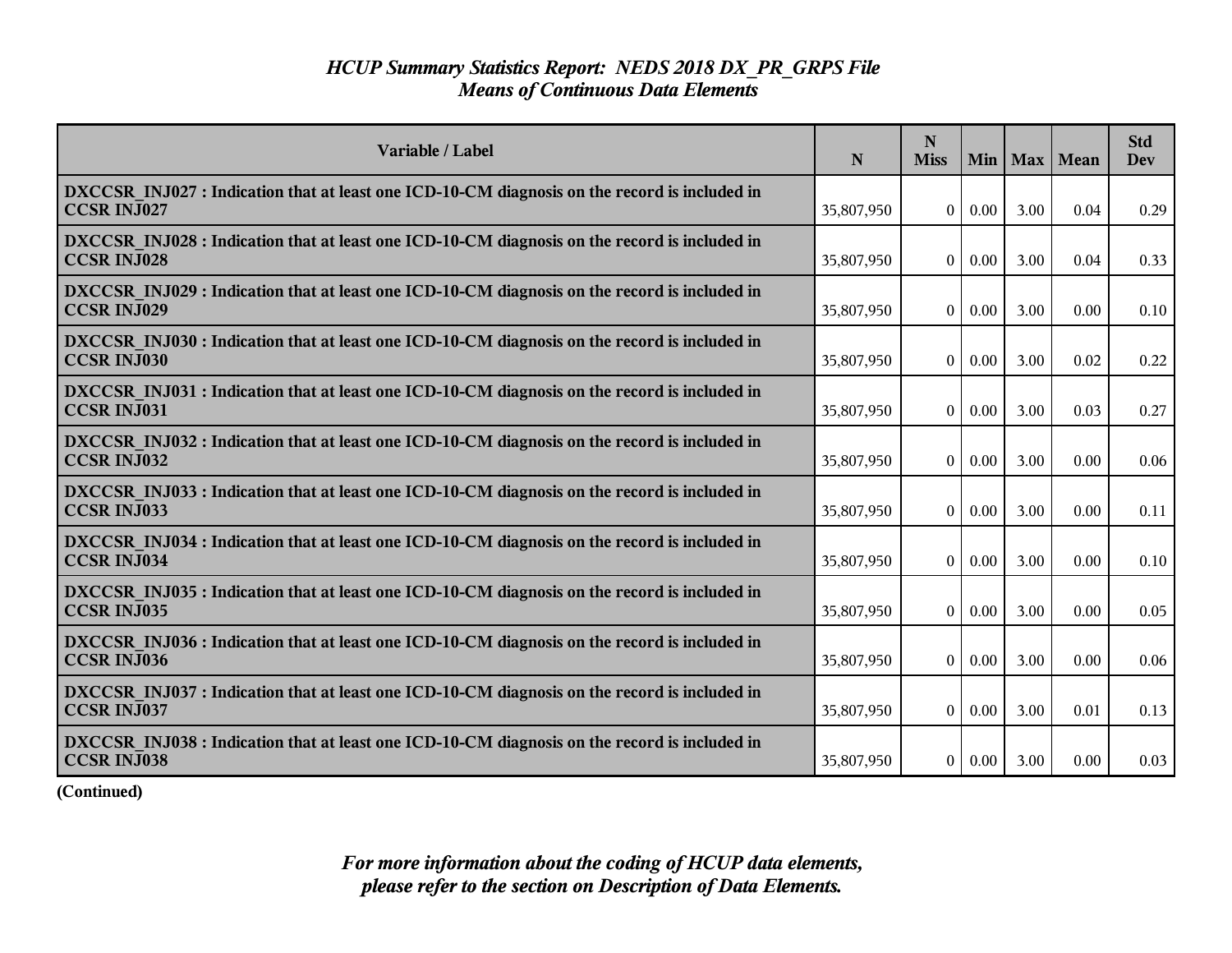| Variable / Label                                                                                                    | N          | $\mathbf N$<br><b>Miss</b> | Min      |      | Max   Mean | <b>Std</b><br><b>Dev</b> |
|---------------------------------------------------------------------------------------------------------------------|------------|----------------------------|----------|------|------------|--------------------------|
| DXCCSR INJ039 : Indication that at least one ICD-10-CM diagnosis on the record is included in<br><b>CCSR INJ039</b> | 35,807,950 | $\Omega$                   | 0.00     | 3.00 | 0.00       | 0.04                     |
| DXCCSR INJ040 : Indication that at least one ICD-10-CM diagnosis on the record is included in<br><b>CCSR INJ040</b> | 35,807,950 | $\theta$                   | 0.00     | 3.00 | 0.00       | 0.05                     |
| DXCCSR INJ041 : Indication that at least one ICD-10-CM diagnosis on the record is included in<br><b>CCSR INJ041</b> | 35,807,950 | $\mathbf{0}$               | 0.00     | 3.00 | 0.00       | 0.06                     |
| DXCCSR INJ042 : Indication that at least one ICD-10-CM diagnosis on the record is included in<br><b>CCSR INJ042</b> | 35,807,950 | $\mathbf{0}$               | 0.00     | 3.00 | 0.00       | 0.06                     |
| DXCCSR INJ043 : Indication that at least one ICD-10-CM diagnosis on the record is included in<br><b>CCSR INJ043</b> | 35,807,950 | $\vert 0 \vert$            | 0.00     | 3.00 | 0.00       | 0.03                     |
| DXCCSR INJ044 : Indication that at least one ICD-10-CM diagnosis on the record is included in<br><b>CCSR INJ044</b> | 35,807,950 | $\bf{0}$                   | 0.00     | 3.00 | 0.00       | 0.01                     |
| DXCCSR INJ045 : Indication that at least one ICD-10-CM diagnosis on the record is included in<br><b>CCSR INJ045</b> | 35,807,950 | $\mathbf{0}$               | 0.00     | 3.00 | 0.00       | 0.03                     |
| DXCCSR INJ046 : Indication that at least one ICD-10-CM diagnosis on the record is included in<br><b>CCSR INJ046</b> | 35,807,950 | $\Omega$                   | 0.00     | 3.00 | 0.00       | 0.01                     |
| DXCCSR INJ047 : Indication that at least one ICD-10-CM diagnosis on the record is included in<br><b>CCSR INJ047</b> | 35,807,950 | $\theta$                   | 0.00     | 3.00 | 0.00       | 0.02                     |
| DXCCSR INJ048 : Indication that at least one ICD-10-CM diagnosis on the record is included in<br><b>CCSR INJ048</b> | 35,807,950 | $\overline{0}$             | 0.00     | 3.00 | 0.00       | 0.05                     |
| DXCCSR INJ049 : Indication that at least one ICD-10-CM diagnosis on the record is included in<br><b>CCSR INJ049</b> | 35,807,950 | $\overline{0}$             | $0.00\,$ | 3.00 | 0.00       | 0.07                     |
| DXCCSR INJ050 : Indication that at least one ICD-10-CM diagnosis on the record is included in<br><b>CCSR INJ050</b> | 35,807,950 | 0 <sup>1</sup>             | $0.00\,$ | 3.00 | 0.00       | 0.02                     |

**(Continued)**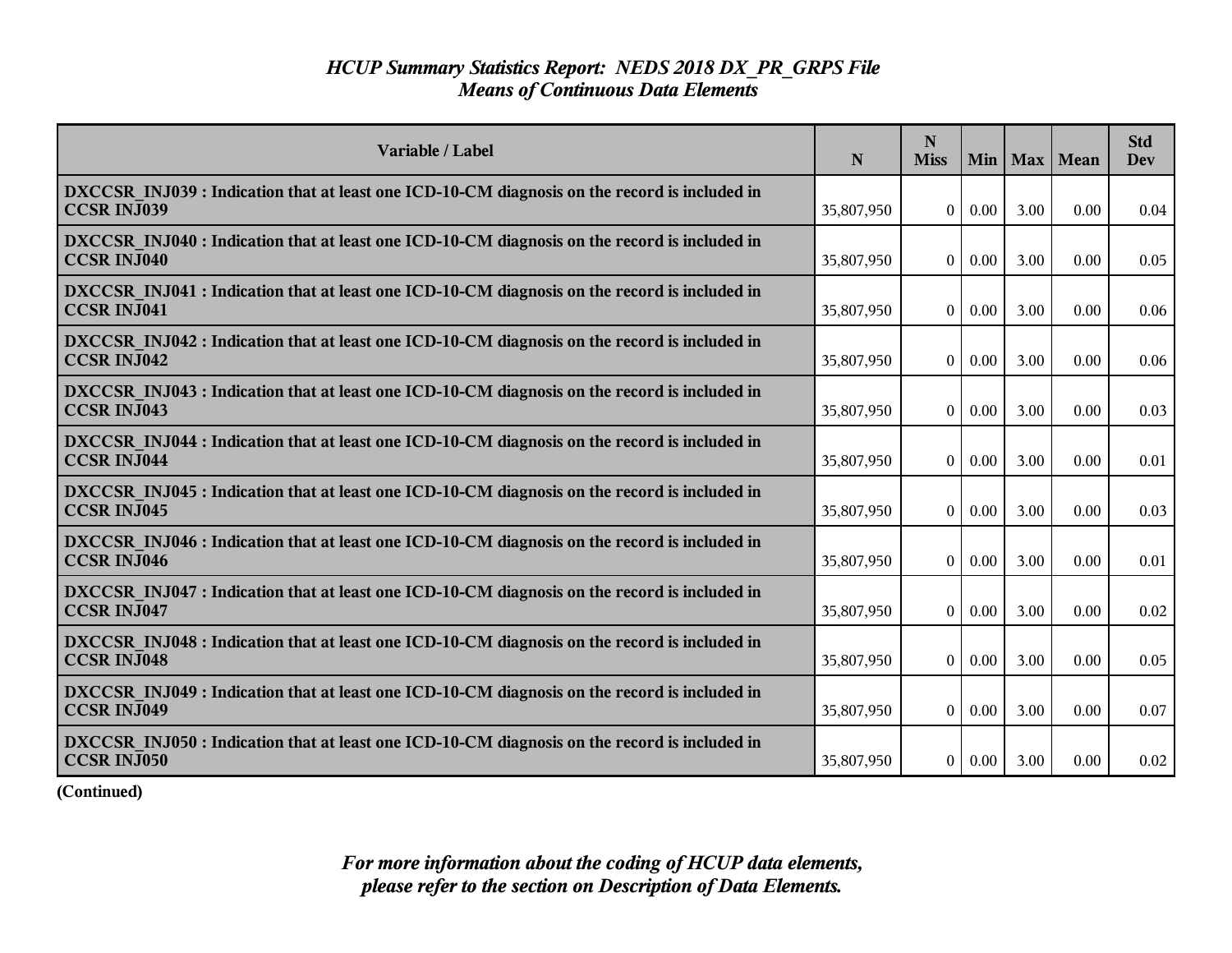| Variable / Label                                                                                                    | N          | N<br><b>Miss</b> | Min      |      | Max   Mean | <b>Std</b><br><b>Dev</b> |
|---------------------------------------------------------------------------------------------------------------------|------------|------------------|----------|------|------------|--------------------------|
| DXCCSR INJ051 : Indication that at least one ICD-10-CM diagnosis on the record is included in<br><b>CCSR INJ051</b> | 35,807,950 | $\Omega$         | 0.00     | 3.00 | 0.00       | 0.01                     |
| DXCCSR INJ052 : Indication that at least one ICD-10-CM diagnosis on the record is included in<br><b>CCSR INJ052</b> | 35,807,950 | $\theta$         | 0.00     | 3.00 | 0.00       | 0.00                     |
| DXCCSR INJ053 : Indication that at least one ICD-10-CM diagnosis on the record is included in<br><b>CCSR INJ053</b> | 35,807,950 | $\theta$         | 0.00     | 3.00 | 0.00       | 0.00                     |
| DXCCSR INJ054 : Indication that at least one ICD-10-CM diagnosis on the record is included in<br><b>CCSR INJ054</b> | 35,807,950 | $\mathbf{0}$     | 0.00     | 3.00 | 0.00       | 0.05                     |
| DXCCSR INJ055 : Indication that at least one ICD-10-CM diagnosis on the record is included in<br><b>CCSR INJ055</b> | 35,807,950 | $\overline{0}$   | 0.00     | 3.00 | 0.00       | 0.01                     |
| DXCCSR INJ056 : Indication that at least one ICD-10-CM diagnosis on the record is included in<br><b>CCSR INJ056</b> | 35,807,950 | $\mathbf{0}$     | 0.00     | 3.00 | 0.00       | 0.02                     |
| DXCCSR INJ057 : Indication that at least one ICD-10-CM diagnosis on the record is included in<br><b>CCSR INJ057</b> | 35,807,950 | $\theta$         | 0.00     | 3.00 | 0.00       | 0.01                     |
| DXCCSR INJ058 : Indication that at least one ICD-10-CM diagnosis on the record is included in<br><b>CCSR INJ058</b> | 35,807,950 | $\theta$         | 0.00     | 3.00 | 0.00       | 0.01                     |
| DXCCSR INJ059 : Indication that at least one ICD-10-CM diagnosis on the record is included in<br><b>CCSR INJ059</b> | 35,807,950 | $\overline{0}$   | 0.00     | 3.00 | 0.00       | 0.01                     |
| DXCCSR INJ060 : Indication that at least one ICD-10-CM diagnosis on the record is included in<br><b>CCSR INJ060</b> | 35,807,950 | $\mathbf{0}$     | 0.00     | 3.00 | 0.00       | 0.01                     |
| DXCCSR INJ061 : Indication that at least one ICD-10-CM diagnosis on the record is included in<br><b>CCSR INJ061</b> | 35,807,950 | $\Omega$         | 0.00     | 3.00 | 0.00       | 0.03                     |
| DXCCSR INJ062 : Indication that at least one ICD-10-CM diagnosis on the record is included in<br><b>CCSR INJ062</b> | 35,807,950 | 0                | $0.00\,$ | 3.00 | 0.00       | 0.01                     |

**(Continued)**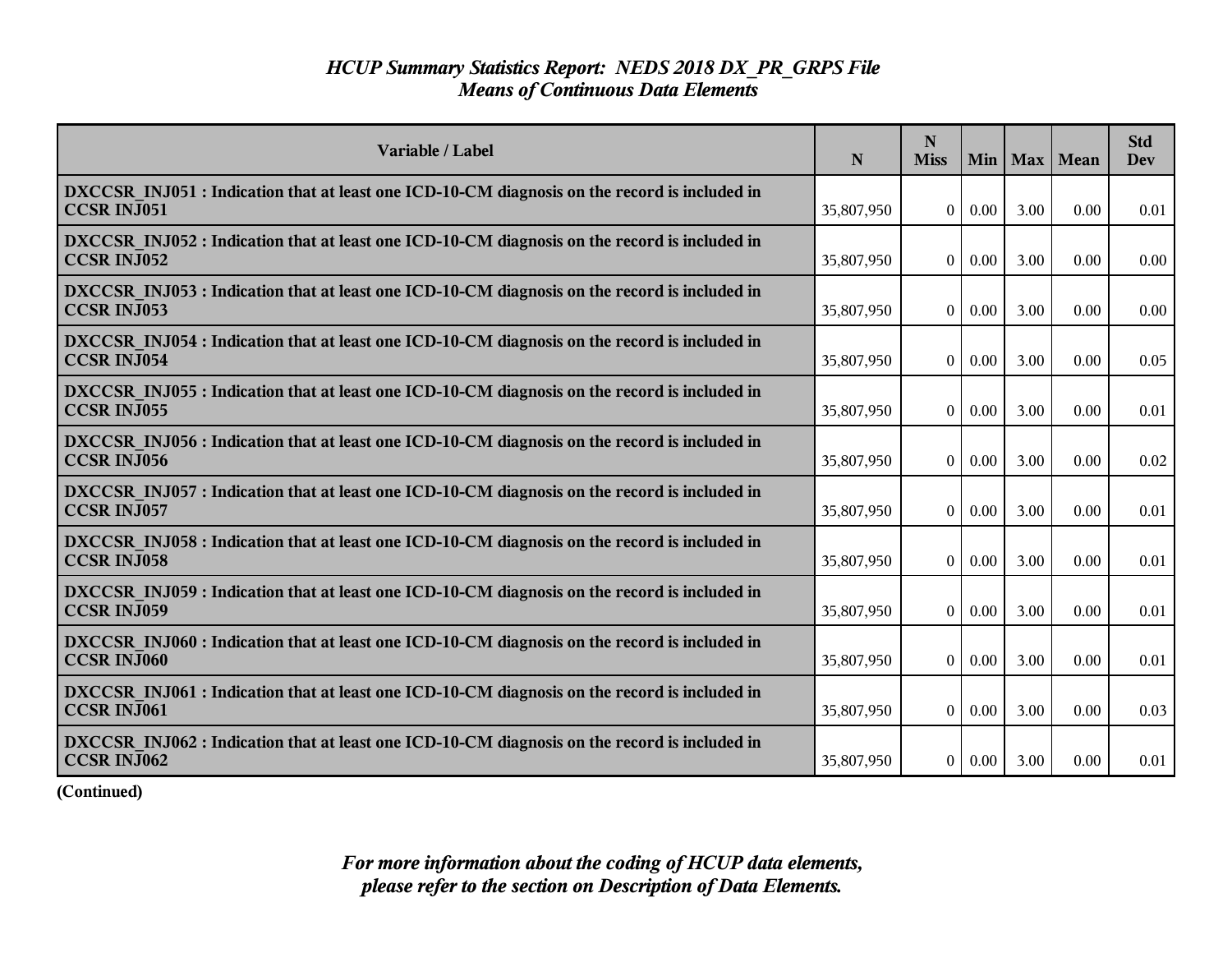| Variable / Label                                                                                                    | N          | N<br><b>Miss</b> | Min 1    | Max  | Mean | <b>Std</b><br><b>Dev</b> |
|---------------------------------------------------------------------------------------------------------------------|------------|------------------|----------|------|------|--------------------------|
| DXCCSR INJ063 : Indication that at least one ICD-10-CM diagnosis on the record is included in<br><b>CCSR INJ063</b> | 35,807,950 | $\overline{0}$   | 0.00     | 3.00 | 0.00 | 0.01                     |
| DXCCSR INJ064 : Indication that at least one ICD-10-CM diagnosis on the record is included in<br><b>CCSR INJ064</b> | 35,807,950 | $\overline{0}$   | 0.00     | 3.00 | 0.00 | 0.03                     |
| DXCCSR INJ065 : Indication that at least one ICD-10-CM diagnosis on the record is included in<br><b>CCSR INJ065</b> | 35,807,950 | $\theta$         | 0.00     | 3.00 | 0.00 | 0.02                     |
| DXCCSR INJ066 : Indication that at least one ICD-10-CM diagnosis on the record is included in<br><b>CCSR INJ066</b> | 35,807,950 | $\vert 0 \vert$  | 0.00     | 3.00 | 0.00 | 0.00                     |
| DXCCSR INJ067 : Indication that at least one ICD-10-CM diagnosis on the record is included in<br><b>CCSR INJ067</b> | 35,807,950 | $\overline{0}$   | 0.00     | 3.00 | 0.00 | 0.01                     |
| DXCCSR INJ068 : Indication that at least one ICD-10-CM diagnosis on the record is included in<br><b>CCSR INJ068</b> | 35,807,950 | $\bf{0}$         | 0.00     | 3.00 | 0.00 | 0.01                     |
| DXCCSR INJ069 : Indication that at least one ICD-10-CM diagnosis on the record is included in<br><b>CCSR INJ069</b> | 35,807,950 | $\theta$         | 0.00     | 3.00 | 0.00 | 0.01                     |
| DXCCSR INJ070 : Indication that at least one ICD-10-CM diagnosis on the record is included in<br><b>CCSR INJ070</b> | 35,807,950 | $\overline{0}$   | 0.00     | 3.00 | 0.00 | 0.01                     |
| DXCCSR INJ071 : Indication that at least one ICD-10-CM diagnosis on the record is included in<br><b>CCSR INJ071</b> | 35,807,950 | $\overline{0}$   | 0.00     | 3.00 | 0.00 | 0.01                     |
| DXCCSR INJ072 : Indication that at least one ICD-10-CM diagnosis on the record is included in<br>CCSR INJ072        | 35,807,950 | $\theta$         | 0.00     | 3.00 | 0.00 | 0.02                     |
| DXCCSR INJ073 : Indication that at least one ICD-10-CM diagnosis on the record is included in<br><b>CCSR INJ073</b> | 35,807,950 | $\overline{0}$   | $0.00\,$ | 3.00 | 0.00 | 0.07                     |
| DXCCSR INJ074 : Indication that at least one ICD-10-CM diagnosis on the record is included in<br><b>CCSR INJ074</b> | 35,807,950 | 0 <sup>1</sup>   | $0.00\,$ | 3.00 | 0.00 | 0.01                     |

**(Continued)**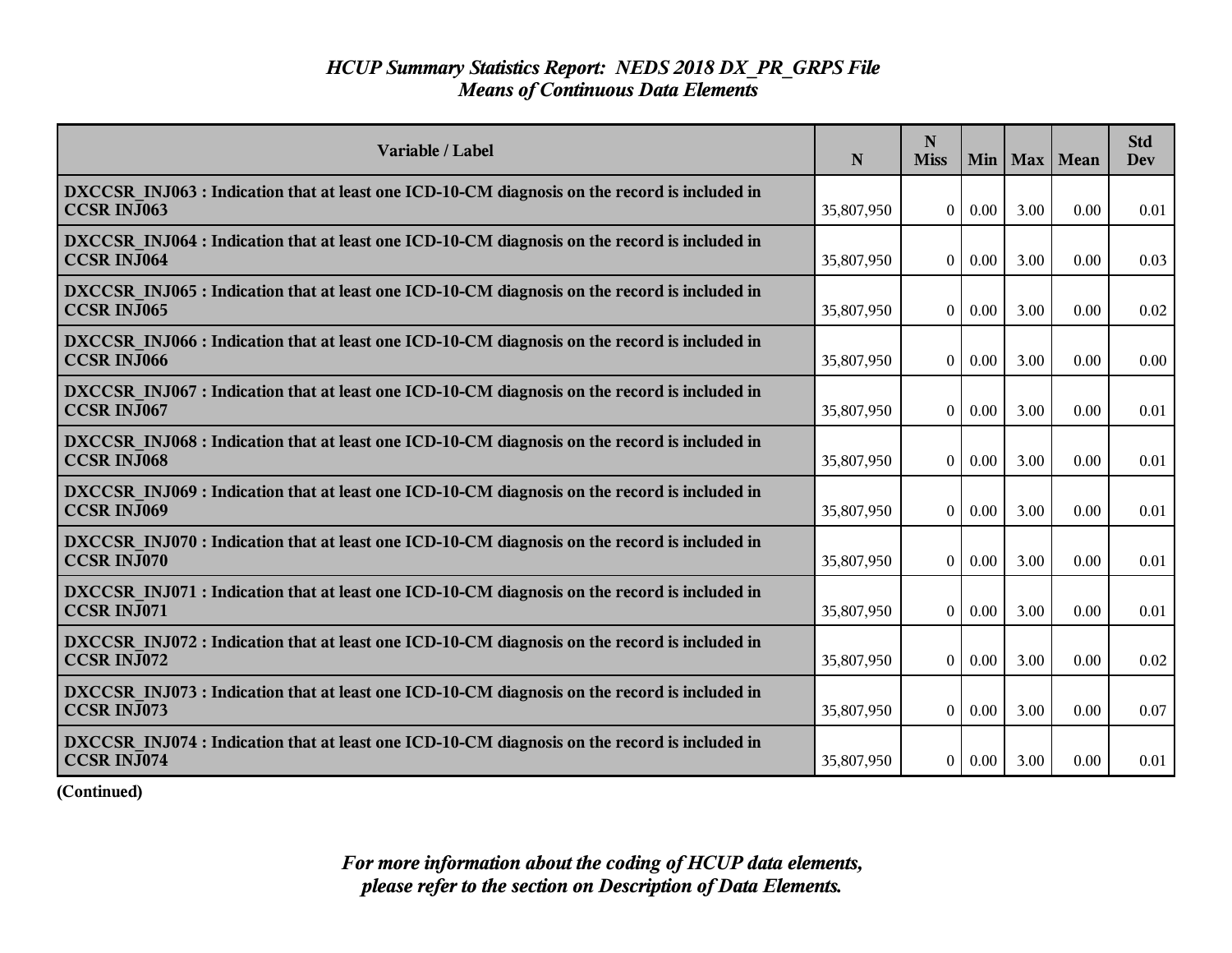| Variable / Label                                                                                                    | N          | N<br><b>Miss</b> | Min           | Max  | Mean | <b>Std</b><br><b>Dev</b> |
|---------------------------------------------------------------------------------------------------------------------|------------|------------------|---------------|------|------|--------------------------|
| DXCCSR INJ075 : Indication that at least one ICD-10-CM diagnosis on the record is included in<br><b>CCSR INJ075</b> | 35,807,950 | $\overline{0}$   | 0.00          | 3.00 | 0.00 | 0.03                     |
| DXCCSR INJ076 : Indication that at least one ICD-10-CM diagnosis on the record is included in<br><b>CCSR INJ076</b> | 35,807,950 | $\overline{0}$   | 0.00          | 3.00 | 0.00 | 0.02                     |
| DXCCSR MAL001 : Indication that at least one ICD-10-CM diagnosis on the record is included in<br><b>CCSR MAL001</b> | 35,807,950 | $\overline{0}$   | 0.00          | 3.00 | 0.01 | 0.12                     |
| DXCCSR MAL002: Indication that at least one ICD-10-CM diagnosis on the record is included in<br><b>CCSR MAL002</b>  | 35,807,950 | $\vert 0 \vert$  | 0.00          | 3.00 | 0.00 | 0.06                     |
| DXCCSR MAL003 : Indication that at least one ICD-10-CM diagnosis on the record is included in<br><b>CCSR MAL003</b> | 35,807,950 | $\overline{0}$   | 0.00          | 3.00 | 0.00 | 0.10                     |
| DXCCSR MAL004 : Indication that at least one ICD-10-CM diagnosis on the record is included in<br><b>CCSR MAL004</b> | 35,807,950 | $\mathbf{0}$     | 0.00          | 3.00 | 0.00 | 0.09                     |
| DXCCSR MAL005 : Indication that at least one ICD-10-CM diagnosis on the record is included in<br><b>CCSR MAL005</b> | 35,807,950 | $\overline{0}$   | 0.00          | 3.00 | 0.00 | 0.03                     |
| DXCCSR MAL006 : Indication that at least one ICD-10-CM diagnosis on the record is included in<br><b>CCSR MAL006</b> | 35,807,950 | $\overline{0}$   | 0.00          | 3.00 | 0.00 | 0.02                     |
| DXCCSR MAL007: Indication that at least one ICD-10-CM diagnosis on the record is included in<br><b>CCSR MAL007</b>  | 35,807,950 | $\vert 0 \vert$  | 0.00          | 3.00 | 0.00 | 0.04                     |
| DXCCSR MAL008 : Indication that at least one ICD-10-CM diagnosis on the record is included in<br><b>CCSR MAL008</b> | 35,807,950 | $\theta$         | 0.00          | 3.00 | 0.00 | 0.08                     |
| DXCCSR MAL009: Indication that at least one ICD-10-CM diagnosis on the record is included in<br><b>CCSR MAL009</b>  | 35,807,950 | $\overline{0}$   | $0.00\,$      | 3.00 | 0.00 | 0.09                     |
| DXCCSR MAL010 : Indication that at least one ICD-10-CM diagnosis on the record is included in<br><b>CCSR MAL010</b> | 35,807,950 |                  | $0 \mid 0.00$ | 3.00 | 0.00 | 0.07                     |

**(Continued)**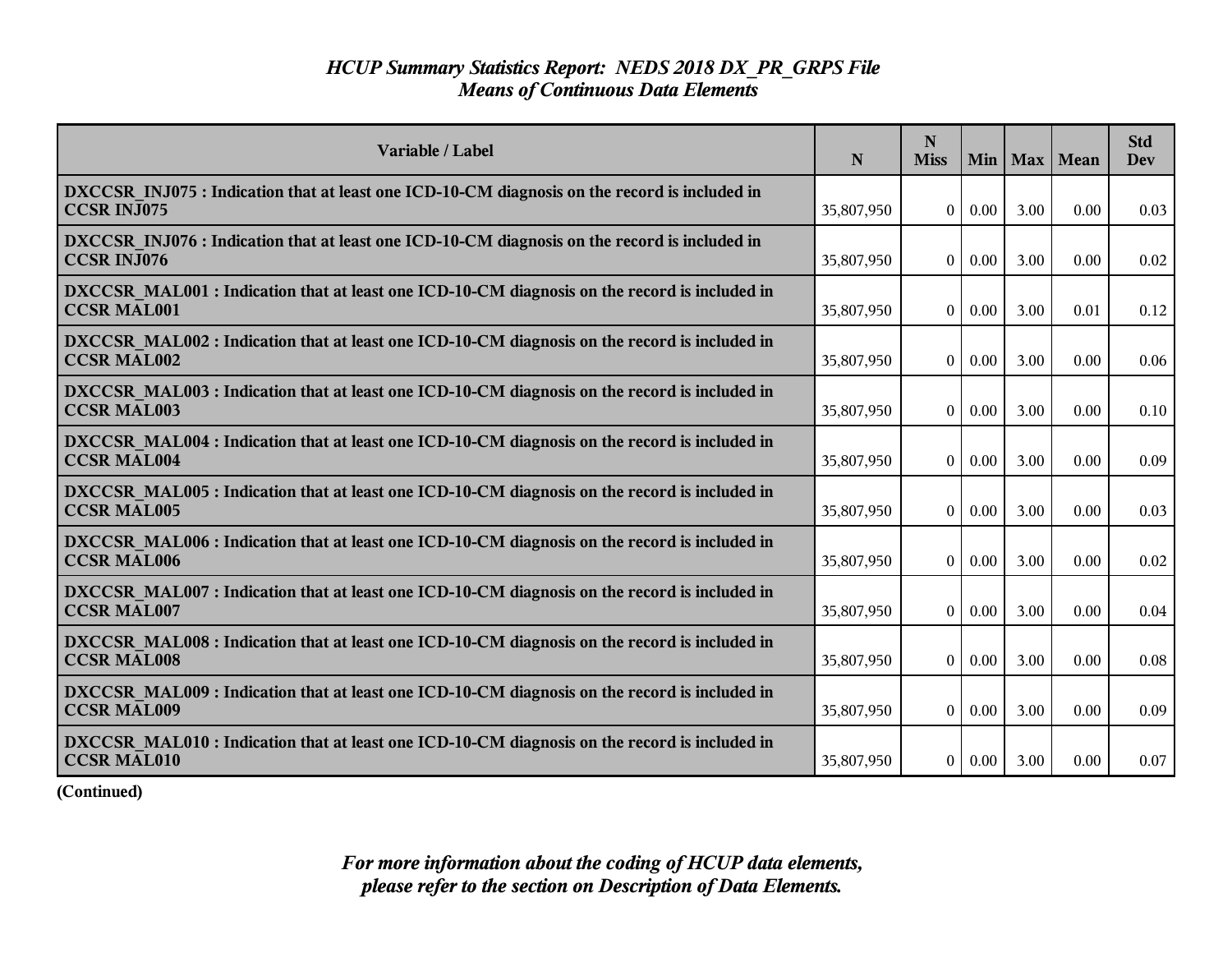| Variable / Label                                                                                                    | N          | N<br><b>Miss</b> | <b>Min</b> | <b>Max</b> | Mean | <b>Std</b><br><b>Dev</b> |
|---------------------------------------------------------------------------------------------------------------------|------------|------------------|------------|------------|------|--------------------------|
| DXCCSR MBD001 : Indication that at least one ICD-10-CM diagnosis on the record is included in<br><b>CCSR MBD001</b> | 35,807,950 | $\overline{0}$   | 0.00       | 3.00       | 0.03 | 0.29                     |
| DXCCSR MBD002 : Indication that at least one ICD-10-CM diagnosis on the record is included in<br><b>CCSR MBD002</b> | 35,807,950 | $\theta$         | 0.00       | 3.00       | 0.14 | 0.62                     |
| DXCCSR MBD003 : Indication that at least one ICD-10-CM diagnosis on the record is included in<br><b>CCSR MBD003</b> | 35,807,950 | $\theta$         | 0.00       | 3.00       | 0.04 | 0.35                     |
| DXCCSR MBD004 : Indication that at least one ICD-10-CM diagnosis on the record is included in<br><b>CCSR MBD004</b> | 35,807,950 | $\theta$         | 0.00       | 3.00       | 0.00 | 0.11                     |
| DXCCSR MBD005 : Indication that at least one ICD-10-CM diagnosis on the record is included in<br><b>CCSR MBD005</b> | 35,807,950 | $\overline{0}$   | 0.00       | 3.00       | 0.17 | 0.69                     |
| DXCCSR MBD006 : Indication that at least one ICD-10-CM diagnosis on the record is included in<br><b>CCSR MBD006</b> | 35,807,950 | $\theta$         | 0.00       | 3.00       | 0.00 | 0.09                     |
| DXCCSR MBD007 : Indication that at least one ICD-10-CM diagnosis on the record is included in<br><b>CCSR MBD007</b> | 35,807,950 | $\theta$         | 0.00       | 3.00       | 0.03 | 0.27                     |
| DXCCSR MBD008 : Indication that at least one ICD-10-CM diagnosis on the record is included in<br><b>CCSR MBD008</b> | 35,807,950 | $\overline{0}$   | 0.00       | 3.00       | 0.00 | 0.11                     |
| DXCCSR MBD009 : Indication that at least one ICD-10-CM diagnosis on the record is included in<br><b>CCSR MBD009</b> | 35,807,950 | $\theta$         | 0.00       | 3.00       | 0.01 | 0.13                     |
| DXCCSR MBD010 : Indication that at least one ICD-10-CM diagnosis on the record is included in<br><b>CCSR MBD010</b> | 35,807,950 | $\theta$         | 0.00       | 3.00       | 0.00 | 0.06                     |
| DXCCSR MBD011 : Indication that at least one ICD-10-CM diagnosis on the record is included in<br><b>CCSR MBD011</b> | 35,807,950 | $\theta$         | 0.00       | 3.00       | 0.00 | 0.06                     |
| DXCCSR MBD012 : Indication that at least one ICD-10-CM diagnosis on the record is included in<br><b>CCSR MBD012</b> | 35,807,950 | $\overline{0}$   | 0.00       | 3.00       | 0.03 | 0.28                     |

**(Continued)**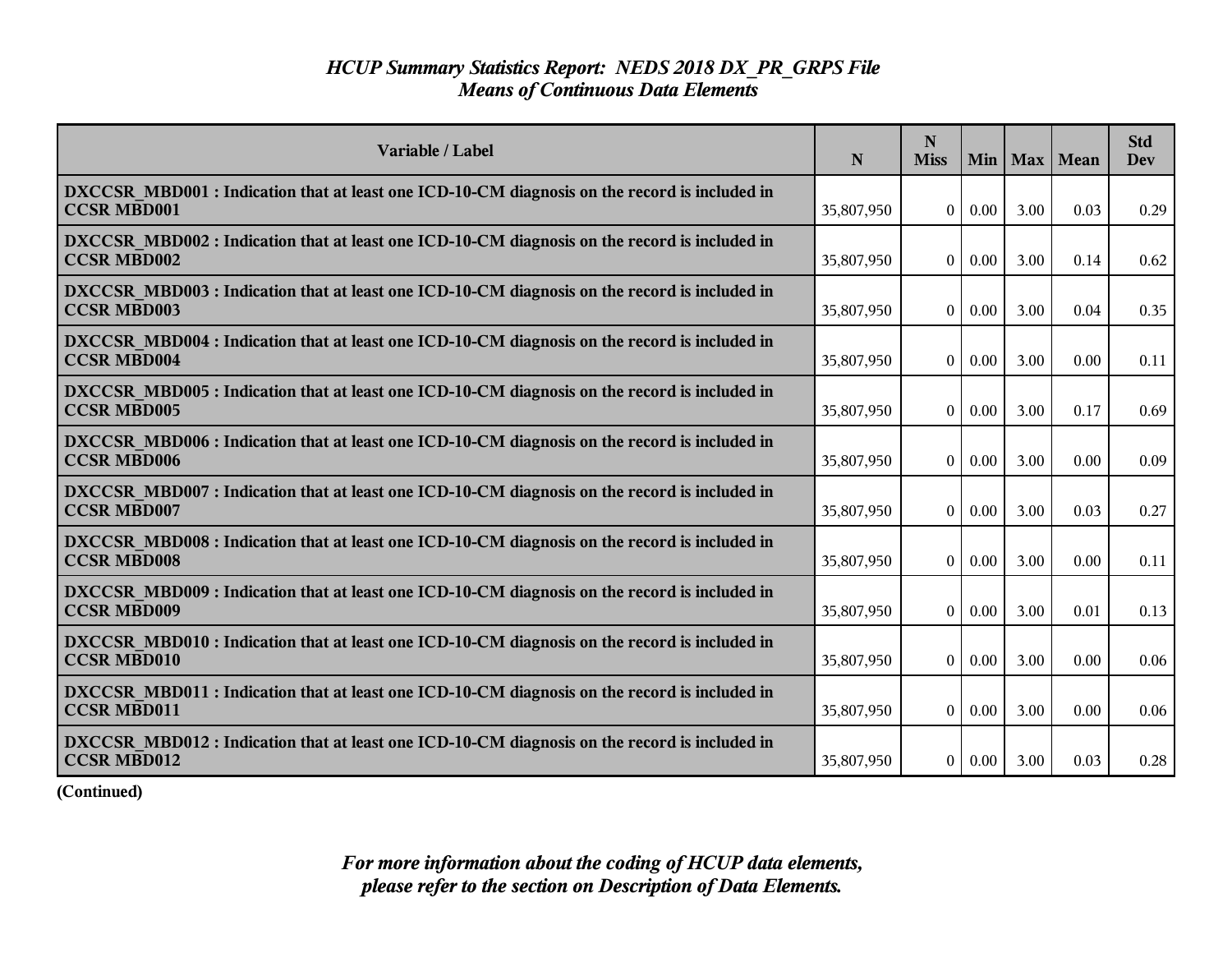| Variable / Label                                                                                                    | N          | N<br><b>Miss</b> | Min  |      | Max   Mean | <b>Std</b><br><b>Dev</b> |
|---------------------------------------------------------------------------------------------------------------------|------------|------------------|------|------|------------|--------------------------|
| DXCCSR MBD013 : Indication that at least one ICD-10-CM diagnosis on the record is included in<br><b>CCSR MBD013</b> | 35,807,950 | $\overline{0}$   | 0.00 | 3.00 | 0.01       | 0.13                     |
| DXCCSR MBD014 : Indication that at least one ICD-10-CM diagnosis on the record is included in<br><b>CCSR MBD014</b> | 35,807,950 | $\theta$         | 0.00 | 3.00 | 0.03       | 0.31                     |
| DXCCSR MBD017 : Indication that at least one ICD-10-CM diagnosis on the record is included in<br><b>CCSR MBD017</b> | 35,807,950 | $\boldsymbol{0}$ | 0.00 | 3.00 | 0.06       | 0.41                     |
| DXCCSR MBD018 : Indication that at least one ICD-10-CM diagnosis on the record is included in<br><b>CCSR MBD018</b> | 35,807,950 | $\boldsymbol{0}$ | 0.00 | 3.00 | 0.03       | 0.27                     |
| DXCCSR MBD019: Indication that at least one ICD-10-CM diagnosis on the record is included in<br><b>CCSR MBD019</b>  | 35,807,950 | $\overline{0}$   | 0.00 | 3.00 | 0.04       | 0.32                     |
| DXCCSR MBD020 : Indication that at least one ICD-10-CM diagnosis on the record is included in<br><b>CCSR MBD020</b> | 35,807,950 | $\theta$         | 0.00 | 3.00 | 0.00       | 0.12                     |
| DXCCSR MBD021 : Indication that at least one ICD-10-CM diagnosis on the record is included in<br><b>CCSR MBD021</b> | 35,807,950 | $\theta$         | 0.00 | 3.00 | 0.03       | 0.29                     |
| DXCCSR MBD022 : Indication that at least one ICD-10-CM diagnosis on the record is included in<br><b>CCSR MBD022</b> | 35,807,950 | $\overline{0}$   | 0.00 | 3.00 | 0.00       | 0.04                     |
| DXCCSR MBD023 : Indication that at least one ICD-10-CM diagnosis on the record is included in<br><b>CCSR MBD023</b> | 35,807,950 | $\theta$         | 0.00 | 3.00 | 0.00       | 0.02                     |
| DXCCSR MBD024 : Indication that at least one ICD-10-CM diagnosis on the record is included in<br><b>CCSR MBD024</b> | 35,807,950 | $\theta$         | 0.00 | 3.00 | 0.41       | 1.03                     |
| DXCCSR MBD025 : Indication that at least one ICD-10-CM diagnosis on the record is included in<br><b>CCSR MBD025</b> | 35,807,950 | $\mathbf{0}$     | 0.00 | 3.00 | 0.01       | 0.20                     |
| DXCCSR MBD026 : Indication that at least one ICD-10-CM diagnosis on the record is included in<br><b>CCSR MBD026</b> | 35,807,950 | $\overline{0}$   | 0.00 | 3.00 | 0.01       | 0.16                     |

**(Continued)**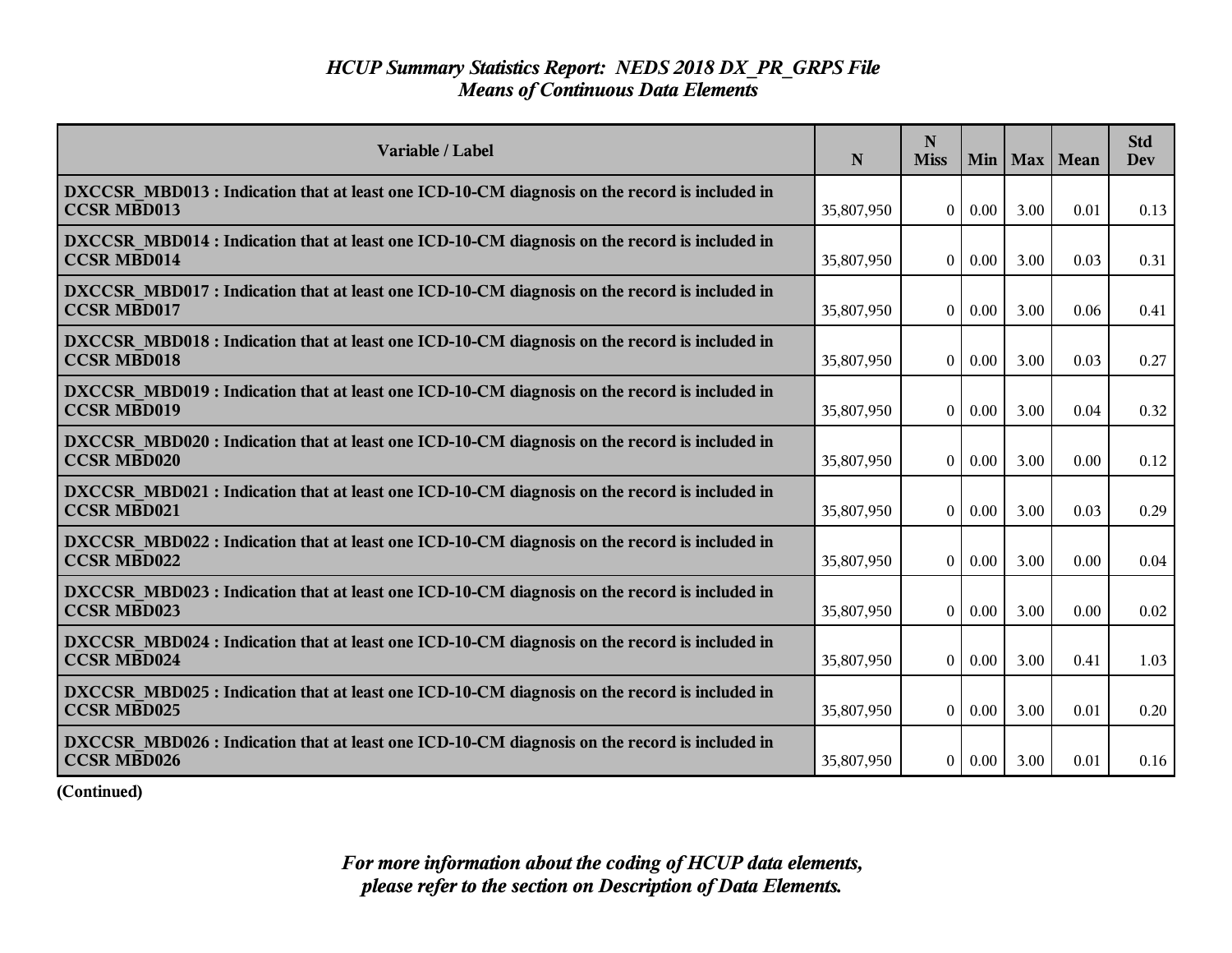| Variable / Label                                                                                                    | N          | N<br><b>Miss</b> | <b>Min</b> |      | Max   Mean | <b>Std</b><br><b>Dev</b> |
|---------------------------------------------------------------------------------------------------------------------|------------|------------------|------------|------|------------|--------------------------|
| DXCCSR MBD027 : Indication that at least one ICD-10-CM diagnosis on the record is included in<br><b>CCSR MBD027</b> | 35,807,950 | $\Omega$         | 0.00       | 3.00 | 0.00       | 0.02                     |
| DXCCSR MBD028 : Indication that at least one ICD-10-CM diagnosis on the record is included in<br><b>CCSR MBD028</b> | 35,807,950 | $\theta$         | 0.00       | 3.00 | 0.00       | 0.01                     |
| DXCCSR MBD029 : Indication that at least one ICD-10-CM diagnosis on the record is included in<br><b>CCSR MBD029</b> | 35,807,950 | $\theta$         | 0.00       | 3.00 | 0.00       | 0.00                     |
| DXCCSR MBD030: Indication that at least one ICD-10-CM diagnosis on the record is included in<br><b>CCSR MBD030</b>  | 35,807,950 | $\theta$         | 0.00       | 3.00 | 0.00       | 0.00                     |
| DXCCSR MBD031 : Indication that at least one ICD-10-CM diagnosis on the record is included in<br><b>CCSR MBD031</b> | 35,807,950 | $\theta$         | 0.00       | 0.00 | 0.00       | 0.00                     |
| DXCCSR MBD032 : Indication that at least one ICD-10-CM diagnosis on the record is included in<br><b>CCSR MBD032</b> | 35,807,950 | $\boldsymbol{0}$ | 0.00       | 3.00 | 0.00       | 0.00                     |
| DXCCSR MBD033 : Indication that at least one ICD-10-CM diagnosis on the record is included in<br><b>CCSR MBD033</b> | 35,807,950 | $\theta$         | 0.00       | 0.00 | 0.00       | 0.00                     |
| DXCCSR MBD034 : Indication that at least one ICD-10-CM diagnosis on the record is included in<br><b>CCSR MBD034</b> | 35,807,950 | $\theta$         | 0.00       | 3.00 | 0.00       | 0.01                     |
| DXCCSR MUS001 : Indication that at least one ICD-10-CM diagnosis on the record is included in<br><b>CCSR MUS001</b> | 35,807,950 | $\theta$         | 0.00       | 3.00 | 0.00       | 0.06                     |
| DXCCSR MUS002 : Indication that at least one ICD-10-CM diagnosis on the record is included in<br><b>CCSR MUS002</b> | 35,807,950 | $\theta$         | 0.00       | 3.00 | 0.01       | 0.14                     |
| DXCCSR MUS003 : Indication that at least one ICD-10-CM diagnosis on the record is included in<br><b>CCSR MUS003</b> | 35,807,950 | $\theta$         | 0.00       | 3.00 | 0.02       | 0.23                     |
| DXCCSR MUS004 : Indication that at least one ICD-10-CM diagnosis on the record is included in<br><b>CCSR MUS004</b> | 35,807,950 | $\overline{0}$   | 0.00       | 3.00 | 0.00       | 0.03                     |

**(Continued)**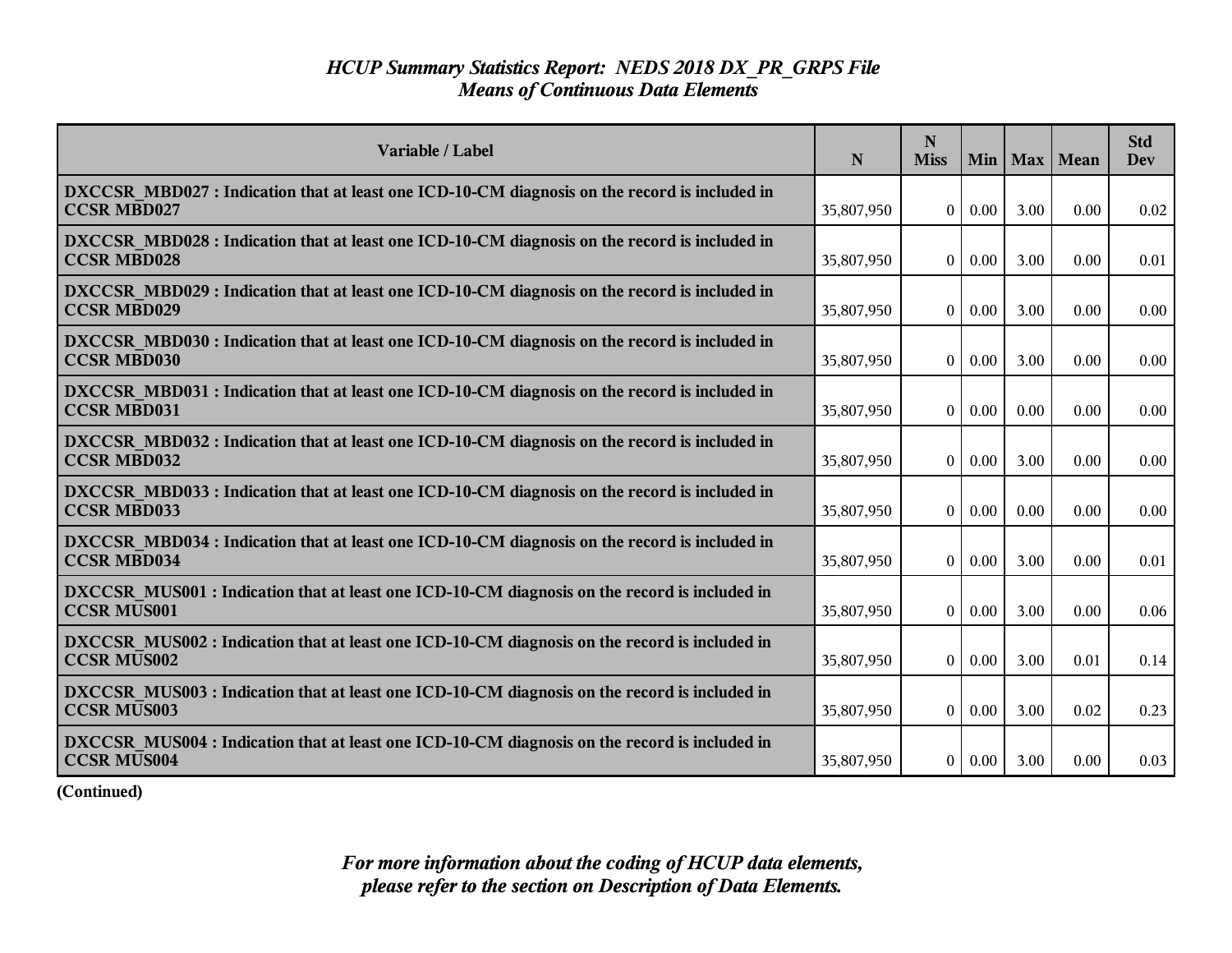| Variable / Label                                                                                                    | N          | N<br><b>Miss</b> | <b>Min</b> |      | Max   Mean | <b>Std</b><br><b>Dev</b> |
|---------------------------------------------------------------------------------------------------------------------|------------|------------------|------------|------|------------|--------------------------|
| DXCCSR MUS005 : Indication that at least one ICD-10-CM diagnosis on the record is included in<br><b>CCSR MUS005</b> | 35,807,950 | $\theta$         | 0.00       | 3.00 | 0.00       | 0.06                     |
| DXCCSR MUS006 : Indication that at least one ICD-10-CM diagnosis on the record is included in<br><b>CCSR MUS006</b> | 35,807,950 | $\theta$         | 0.00       | 3.00 | 0.07       | 0.46                     |
| DXCCSR MUS007 : Indication that at least one ICD-10-CM diagnosis on the record is included in<br><b>CCSR MUS007</b> | 35,807,950 | $\boldsymbol{0}$ | 0.00       | 3.00 | 0.01       | 0.18                     |
| DXCCSR MUS008 : Indication that at least one ICD-10-CM diagnosis on the record is included in<br><b>CCSR MUS008</b> | 35,807,950 | $\theta$         | 0.00       | 3.00 | 0.00       | 0.02                     |
| DXCCSR MUS009 : Indication that at least one ICD-10-CM diagnosis on the record is included in<br><b>CCSR MUS009</b> | 35,807,950 | $\overline{0}$   | 0.00       | 3.00 | 0.00       | 0.11                     |
| DXCCSR MUS010 : Indication that at least one ICD-10-CM diagnosis on the record is included in<br><b>CCSR MUS010</b> | 35,807,950 | $\theta$         | 0.00       | 3.00 | 0.16       | 0.63                     |
| DXCCSR MUS011 : Indication that at least one ICD-10-CM diagnosis on the record is included in<br><b>CCSR MUS011</b> | 35,807,950 | $\theta$         | 0.00       | 3.00 | 0.08       | 0.44                     |
| DXCCSR MUS012 : Indication that at least one ICD-10-CM diagnosis on the record is included in<br><b>CCSR MUS012</b> | 35,807,950 | $\theta$         | 0.00       | 3.00 | 0.00       | 0.03                     |
| DXCCSR MUS013 : Indication that at least one ICD-10-CM diagnosis on the record is included in<br><b>CCSR MUS013</b> | 35,807,950 | $\theta$         | 0.00       | 3.00 | 0.02       | 0.26                     |
| DXCCSR MUS014 : Indication that at least one ICD-10-CM diagnosis on the record is included in<br><b>CCSR MUS014</b> | 35,807,950 | $\theta$         | 0.00       | 3.00 | 0.00       | 0.07                     |
| DXCCSR_MUS015 : Indication that at least one ICD-10-CM diagnosis on the record is included in<br><b>CCSR MUS015</b> | 35,807,950 | $\mathbf{0}$     | 0.00       | 3.00 | 0.00       | 0.03                     |
| DXCCSR MUS016 : Indication that at least one ICD-10-CM diagnosis on the record is included in<br><b>CCSR MUS016</b> | 35,807,950 | $\overline{0}$   | 0.00       | 3.00 | 0.00       | 0.08                     |

**(Continued)**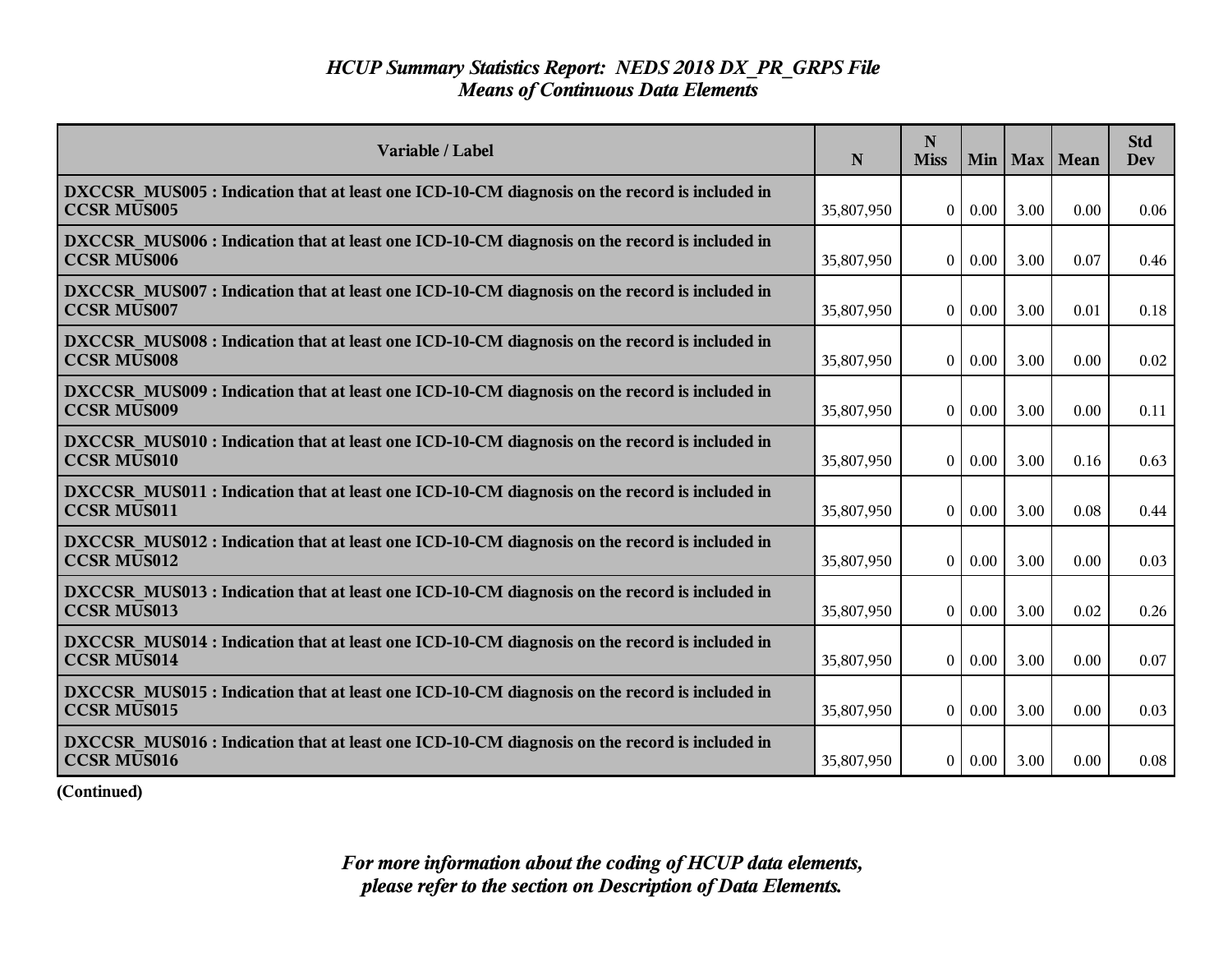| Variable / Label                                                                                                    | N          | N<br><b>Miss</b>  | Min      | Max  | Mean | <b>Std</b><br>Dev |
|---------------------------------------------------------------------------------------------------------------------|------------|-------------------|----------|------|------|-------------------|
| DXCCSR MUS017 : Indication that at least one ICD-10-CM diagnosis on the record is included in<br><b>CCSR MUS017</b> | 35,807,950 | $\overline{0}$    | 0.00     | 3.00 | 0.00 | 0.03              |
| DXCCSR MUS018 : Indication that at least one ICD-10-CM diagnosis on the record is included in<br><b>CCSR MUS018</b> | 35,807,950 | $\overline{0}$    | 0.00     | 3.00 | 0.00 | 0.00              |
| DXCCSR MUS019 : Indication that at least one ICD-10-CM diagnosis on the record is included in<br><b>CCSR MUS019</b> | 35,807,950 | $\theta$          | 0.00     | 3.00 | 0.00 | 0.00              |
| DXCCSR MUS020 : Indication that at least one ICD-10-CM diagnosis on the record is included in<br><b>CCSR MUS020</b> | 35,807,950 | 0                 | 0.00     | 3.00 | 0.00 | 0.02              |
| DXCCSR MUS021 : Indication that at least one ICD-10-CM diagnosis on the record is included in<br><b>CCSR MUS021</b> | 35,807,950 | 0 <sup>1</sup>    | 0.00     | 3.00 | 0.00 | 0.08              |
| DXCCSR MUS022 : Indication that at least one ICD-10-CM diagnosis on the record is included in<br><b>CCSR MUS022</b> | 35,807,950 | $\bf{0}$          | 0.00     | 3.00 | 0.01 | 0.14              |
| DXCCSR MUS023 : Indication that at least one ICD-10-CM diagnosis on the record is included in<br><b>CCSR MUS023</b> | 35,807,950 | $\theta$          | 0.00     | 3.00 | 0.00 | 0.06              |
| DXCCSR MUS024 : Indication that at least one ICD-10-CM diagnosis on the record is included in<br><b>CCSR MUS024</b> | 35,807,950 | 0 <sup>1</sup>    | 0.00     | 3.00 | 0.01 | 0.20              |
| DXCCSR MUS025 : Indication that at least one ICD-10-CM diagnosis on the record is included in<br><b>CCSR MUS025</b> | 35,807,950 | $\overline{0}$    | 0.00     | 3.00 | 0.04 | 0.33              |
| DXCCSR MUS026 : Indication that at least one ICD-10-CM diagnosis on the record is included in<br><b>CCSR MUS026</b> | 35,807,950 | $\bf{0}$          | 0.00     | 3.00 | 0.01 | 0.20              |
| DXCCSR MUS027 : Indication that at least one ICD-10-CM diagnosis on the record is included in<br><b>CCSR MUS027</b> | 35,807,950 | $\vert$ 0 $\vert$ | $0.00\,$ | 3.00 | 0.00 | 0.01              |
| DXCCSR MUS028 : Indication that at least one ICD-10-CM diagnosis on the record is included in<br><b>CCSR MUS028</b> | 35,807,950 |                   | 0   0.00 | 3.00 | 0.01 | 0.18              |

**(Continued)**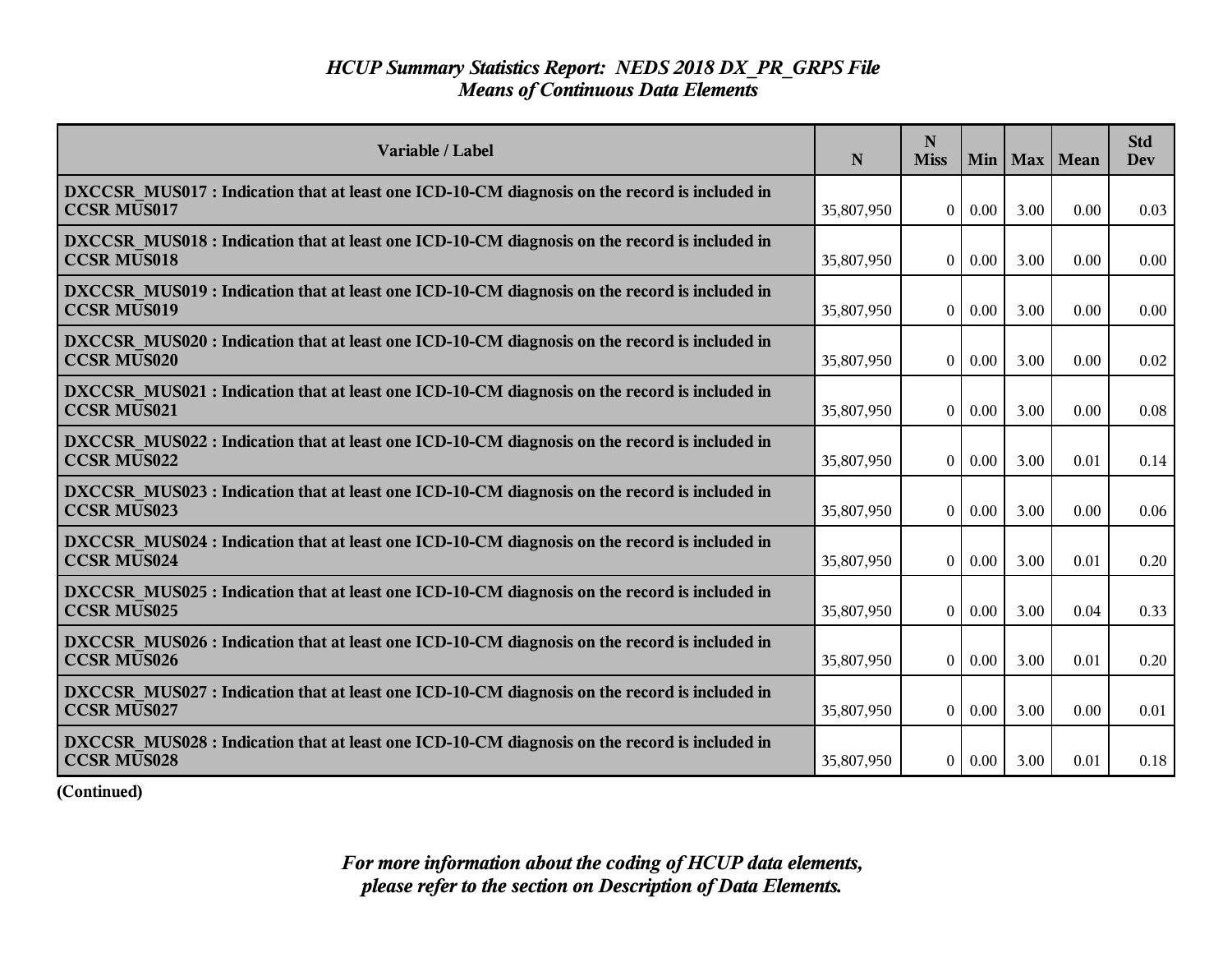| Variable / Label                                                                                                    | N          | N<br><b>Miss</b> | Min  |      | Max   Mean | <b>Std</b><br>Dev |
|---------------------------------------------------------------------------------------------------------------------|------------|------------------|------|------|------------|-------------------|
| DXCCSR MUS029 : Indication that at least one ICD-10-CM diagnosis on the record is included in<br><b>CCSR MUS029</b> | 35,807,950 | $\overline{0}$   | 0.00 | 3.00 | 0.00       | 0.06              |
| DXCCSR MUS030 : Indication that at least one ICD-10-CM diagnosis on the record is included in<br><b>CCSR MUS030</b> | 35,807,950 | $\theta$         | 0.00 | 3.00 | 0.00       | 0.06              |
| DXCCSR MUS031 : Indication that at least one ICD-10-CM diagnosis on the record is included in<br><b>CCSR MUS031</b> | 35,807,950 | $\theta$         | 0.00 | 3.00 | 0.00       | 0.01              |
| DXCCSR MUS032 : Indication that at least one ICD-10-CM diagnosis on the record is included in<br><b>CCSR MUS032</b> | 35,807,950 | $\mathbf{0}$     | 0.00 | 3.00 | 0.00       | 0.02              |
| DXCCSR_MUS033 : Indication that at least one ICD-10-CM diagnosis on the record is included in<br><b>CCSR MUS033</b> | 35,807,950 | $\theta$         | 0.00 | 3.00 | 0.02       | 0.26              |
| DXCCSR MUS034 : Indication that at least one ICD-10-CM diagnosis on the record is included in<br><b>CCSR MUS034</b> | 35,807,950 | $\theta$         | 0.00 | 3.00 | 0.00       | 0.04              |
| DXCCSR MUS035 : Indication that at least one ICD-10-CM diagnosis on the record is included in<br><b>CCSR MUS035</b> | 35,807,950 | $\theta$         | 0.00 | 3.00 | 0.00       | 0.01              |
| DXCCSR MUS036 : Indication that at least one ICD-10-CM diagnosis on the record is included in<br><b>CCSR MUS036</b> | 35,807,950 | $\overline{0}$   | 0.00 | 3.00 | 0.00       | 0.01              |
| DXCCSR MUS037 : Indication that at least one ICD-10-CM diagnosis on the record is included in<br><b>CCSR MUS037</b> | 35,807,950 | $\theta$         | 0.00 | 3.00 | 0.00       | 0.04              |
| DXCCSR MUS038 : Indication that at least one ICD-10-CM diagnosis on the record is included in<br><b>CCSR MUS038</b> | 35,807,950 | $\theta$         | 0.00 | 3.00 | 0.07       | 0.40              |
| DXCCSR NEO001 : Indication that at least one ICD-10-CM diagnosis on the record is included in<br><b>CCSR NEO001</b> | 35,807,950 | $\overline{0}$   | 0.00 | 3.00 | 0.00       | 0.01              |
| DXCCSR NEO002 : Indication that at least one ICD-10-CM diagnosis on the record is included in<br><b>CCSR NEO002</b> | 35,807,950 | $\overline{0}$   | 0.00 | 3.00 | 0.00       | 0.03              |

**(Continued)**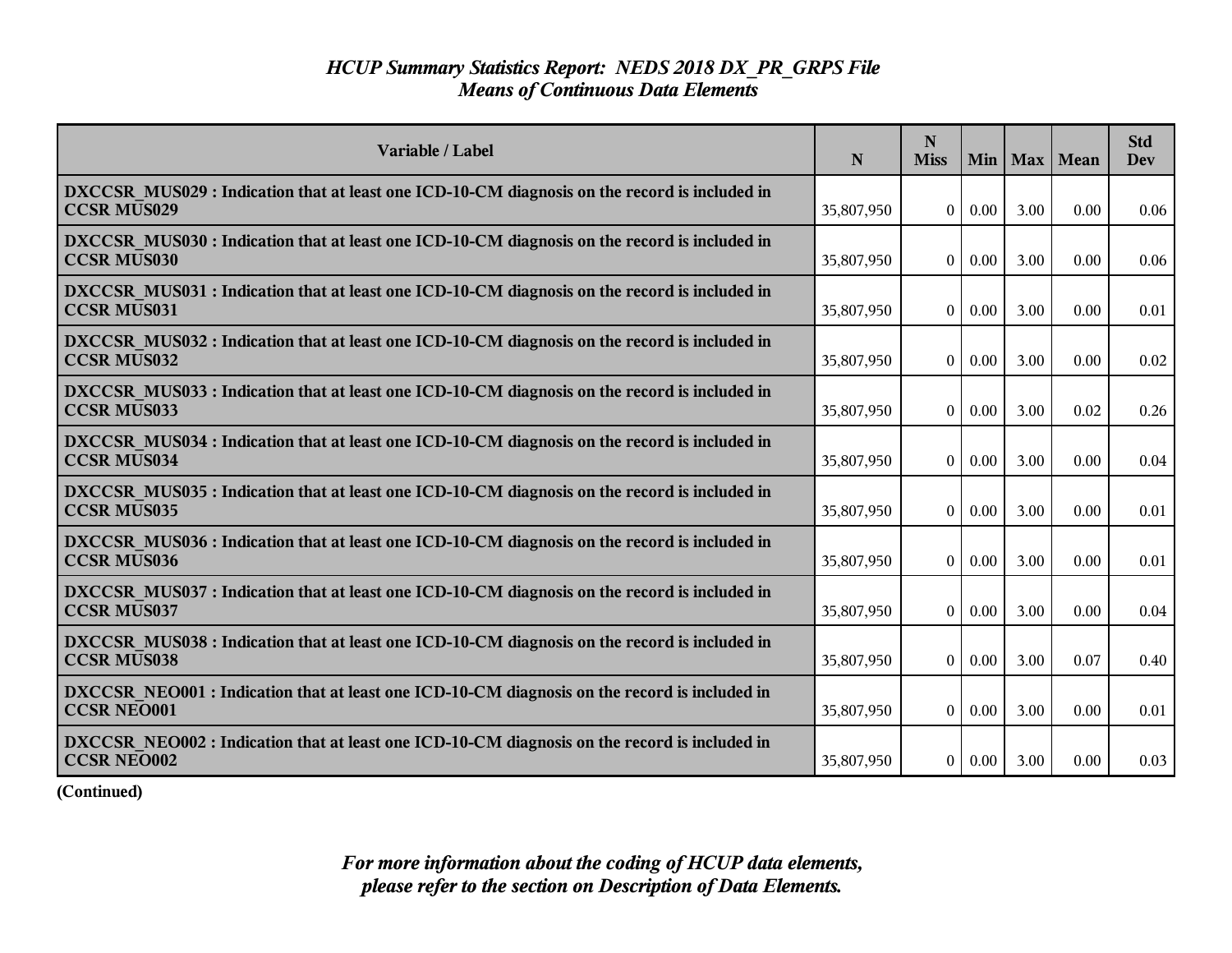| Variable / Label                                                                                                    | N          | N<br><b>Miss</b> | Min      | Max  | Mean | <b>Std</b><br>Dev |
|---------------------------------------------------------------------------------------------------------------------|------------|------------------|----------|------|------|-------------------|
| DXCCSR NEO003 : Indication that at least one ICD-10-CM diagnosis on the record is included in<br><b>CCSR NEO003</b> | 35,807,950 | $\overline{0}$   | 0.00     | 3.00 | 0.00 | 0.02              |
| DXCCSR NEO004 : Indication that at least one ICD-10-CM diagnosis on the record is included in<br><b>CCSR NEO004</b> | 35,807,950 | $\overline{0}$   | 0.00     | 3.00 | 0.00 | 0.01              |
| DXCCSR NEO005 : Indication that at least one ICD-10-CM diagnosis on the record is included in<br><b>CCSR NEO005</b> | 35,807,950 | $\theta$         | 0.00     | 3.00 | 0.00 | 0.02              |
| DXCCSR NEO006 : Indication that at least one ICD-10-CM diagnosis on the record is included in<br><b>CCSR NEO006</b> | 35,807,950 | $\overline{0}$   | 0.00     | 3.00 | 0.00 | 0.01              |
| DXCCSR NEO007 : Indication that at least one ICD-10-CM diagnosis on the record is included in<br><b>CCSR NEO007</b> | 35,807,950 | 0 <sup>1</sup>   | 0.00     | 3.00 | 0.00 | 0.02              |
| DXCCSR NEO008 : Indication that at least one ICD-10-CM diagnosis on the record is included in<br><b>CCSR NEO008</b> | 35,807,950 | $\bf{0}$         | 0.00     | 3.00 | 0.00 | 0.03              |
| DXCCSR NEO009 : Indication that at least one ICD-10-CM diagnosis on the record is included in<br><b>CCSR NEO009</b> | 35,807,950 | $\theta$         | 0.00     | 3.00 | 0.00 | 0.02              |
| DXCCSR NEO010 : Indication that at least one ICD-10-CM diagnosis on the record is included in<br><b>CCSR NEO010</b> | 35,807,950 | $\overline{0}$   | 0.00     | 3.00 | 0.00 | 0.03              |
| DXCCSR NEO011 : Indication that at least one ICD-10-CM diagnosis on the record is included in<br><b>CCSR NEO011</b> | 35,807,950 | $\overline{0}$   | 0.00     | 3.00 | 0.00 | 0.01              |
| DXCCSR NEO012 : Indication that at least one ICD-10-CM diagnosis on the record is included in<br><b>CCSR NEO012</b> | 35,807,950 | $\theta$         | 0.00     | 3.00 | 0.00 | 0.05              |
| DXCCSR NEO013 : Indication that at least one ICD-10-CM diagnosis on the record is included in<br><b>CCSR NEO013</b> | 35,807,950 | $\vert 0 \vert$  | $0.00\,$ | 3.00 | 0.00 | 0.05              |
| DXCCSR NEO014 : Indication that at least one ICD-10-CM diagnosis on the record is included in<br><b>CCSR NEO014</b> | 35,807,950 | 0 <sup>1</sup>   | $0.00\,$ | 3.00 | 0.00 | 0.02              |

**(Continued)**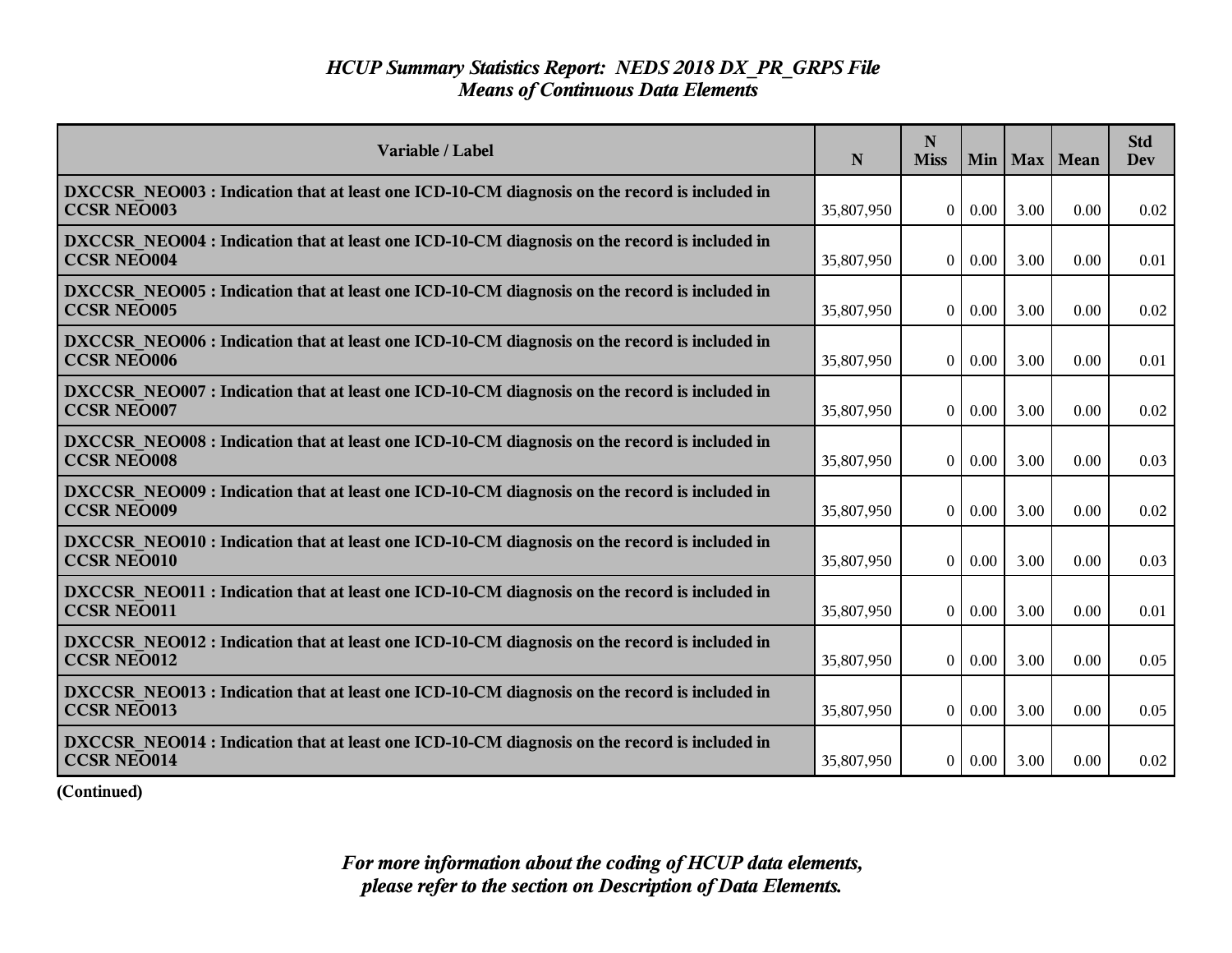| Variable / Label                                                                                                    | N          | N<br><b>Miss</b> | Min  | Max  | Mean | <b>Std</b><br><b>Dev</b> |
|---------------------------------------------------------------------------------------------------------------------|------------|------------------|------|------|------|--------------------------|
| DXCCSR NEO015 : Indication that at least one ICD-10-CM diagnosis on the record is included in<br><b>CCSR NEO015</b> | 35,807,950 | $\mathbf{0}$     | 0.00 | 3.00 | 0.00 | 0.10                     |
| DXCCSR NEO016 : Indication that at least one ICD-10-CM diagnosis on the record is included in<br><b>CCSR NEO016</b> | 35,807,950 | $\mathbf{0}$     | 0.00 | 3.00 | 0.00 | 0.02                     |
| DXCCSR NEO017: Indication that at least one ICD-10-CM diagnosis on the record is included in<br><b>CCSR NEO017</b>  | 35,807,950 | $\mathbf{0}$     | 0.00 | 3.00 | 0.00 | 0.06                     |
| DXCCSR NEO018 : Indication that at least one ICD-10-CM diagnosis on the record is included in<br><b>CCSR NEO018</b> | 35,807,950 | $\mathbf{0}$     | 0.00 | 3.00 | 0.00 | 0.03                     |
| DXCCSR NEO019 : Indication that at least one ICD-10-CM diagnosis on the record is included in<br><b>CCSR NEO019</b> | 35,807,950 | $\overline{0}$   | 0.00 | 3.00 | 0.00 | 0.02                     |
| DXCCSR NEO020 : Indication that at least one ICD-10-CM diagnosis on the record is included in<br><b>CCSR NEO020</b> | 35,807,950 | $\bf{0}$         | 0.00 | 3.00 | 0.00 | 0.01                     |
| DXCCSR NEO021 : Indication that at least one ICD-10-CM diagnosis on the record is included in<br><b>CCSR NEO021</b> | 35,807,950 | $\theta$         | 0.00 | 3.00 | 0.00 | 0.03                     |
| DXCCSR NEO022 : Indication that at least one ICD-10-CM diagnosis on the record is included in<br><b>CCSR NEO022</b> | 35,807,950 | $\mathbf{0}$     | 0.00 | 3.00 | 0.01 | 0.15                     |
| DXCCSR NEO023 : Indication that at least one ICD-10-CM diagnosis on the record is included in<br><b>CCSR NEO023</b> | 35,807,950 | $\mathbf{0}$     | 0.00 | 3.00 | 0.00 | 0.03                     |
| DXCCSR NEO024 : Indication that at least one ICD-10-CM diagnosis on the record is included in<br><b>CCSR NEO024</b> | 35,807,950 | $\mathbf{0}$     | 0.00 | 3.00 | 0.00 | 0.04                     |
| DXCCSR NEO025 : Indication that at least one ICD-10-CM diagnosis on the record is included in<br><b>CCSR NEO025</b> | 35,807,950 | $\theta$         | 0.00 | 3.00 | 0.00 | 0.04                     |
| DXCCSR_NEO026 : Indication that at least one ICD-10-CM diagnosis on the record is included in<br><b>CCSR NEO026</b> | 35,807,950 | 0                | 0.00 | 3.00 | 0.00 | 0.03                     |

**(Continued)**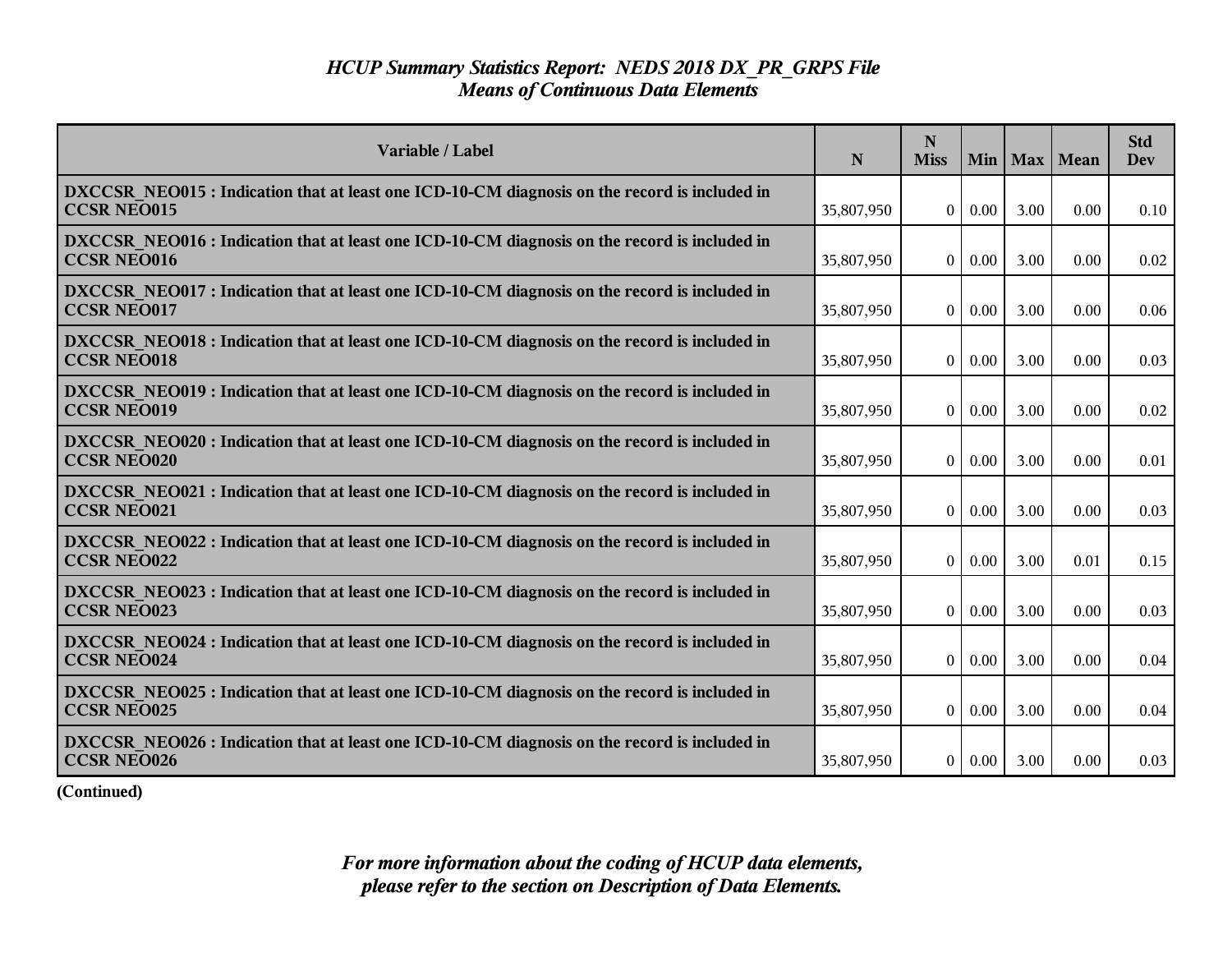| Variable / Label                                                                                                    | N          | N<br><b>Miss</b> | Min      | Max  | Mean | <b>Std</b><br>Dev |
|---------------------------------------------------------------------------------------------------------------------|------------|------------------|----------|------|------|-------------------|
| DXCCSR NEO027 : Indication that at least one ICD-10-CM diagnosis on the record is included in<br><b>CCSR NEO027</b> | 35,807,950 | $\overline{0}$   | 0.00     | 3.00 | 0.00 | 0.03              |
| DXCCSR NEO028 : Indication that at least one ICD-10-CM diagnosis on the record is included in<br><b>CCSR NEO028</b> | 35,807,950 | $\vert 0 \vert$  | 0.00     | 3.00 | 0.00 | 0.03              |
| DXCCSR NEO029 : Indication that at least one ICD-10-CM diagnosis on the record is included in<br><b>CCSR NEO029</b> | 35,807,950 | $\theta$         | 0.00     | 3.00 | 0.00 | 0.01              |
| DXCCSR NEO030 : Indication that at least one ICD-10-CM diagnosis on the record is included in<br><b>CCSR NEO030</b> | 35,807,950 | $\overline{0}$   | 0.00     | 3.00 | 0.00 | 0.11              |
| DXCCSR NEO031 : Indication that at least one ICD-10-CM diagnosis on the record is included in<br><b>CCSR NEO031</b> | 35,807,950 | $\overline{0}$   | 0.00     | 3.00 | 0.00 | 0.03              |
| DXCCSR NEO032 : Indication that at least one ICD-10-CM diagnosis on the record is included in<br><b>CCSR NEO032</b> | 35,807,950 | $\bf{0}$         | 0.00     | 3.00 | 0.00 | 0.04              |
| DXCCSR NEO033 : Indication that at least one ICD-10-CM diagnosis on the record is included in<br><b>CCSR NEO033</b> | 35,807,950 | $\theta$         | 0.00     | 3.00 | 0.00 | 0.06              |
| DXCCSR NEO034 : Indication that at least one ICD-10-CM diagnosis on the record is included in<br><b>CCSR NEO034</b> | 35,807,950 | $\overline{0}$   | 0.00     | 3.00 | 0.00 | 0.01              |
| DXCCSR NEO035 : Indication that at least one ICD-10-CM diagnosis on the record is included in<br><b>CCSR NEO035</b> | 35,807,950 | $\overline{0}$   | 0.00     | 3.00 | 0.00 | 0.04              |
| DXCCSR NEO036 : Indication that at least one ICD-10-CM diagnosis on the record is included in<br><b>CCSR NEO036</b> | 35,807,950 | $\theta$         | 0.00     | 3.00 | 0.00 | 0.02              |
| DXCCSR NEO037: Indication that at least one ICD-10-CM diagnosis on the record is included in<br><b>CCSR NEO037</b>  | 35,807,950 | $\overline{0}$   | $0.00\,$ | 3.00 | 0.00 | 0.01              |
| DXCCSR_NEO038: Indication that at least one ICD-10-CM diagnosis on the record is included in<br><b>CCSR NEO038</b>  | 35,807,950 | 0 <sup>1</sup>   | 0.00     | 3.00 | 0.00 | 0.01              |

**(Continued)**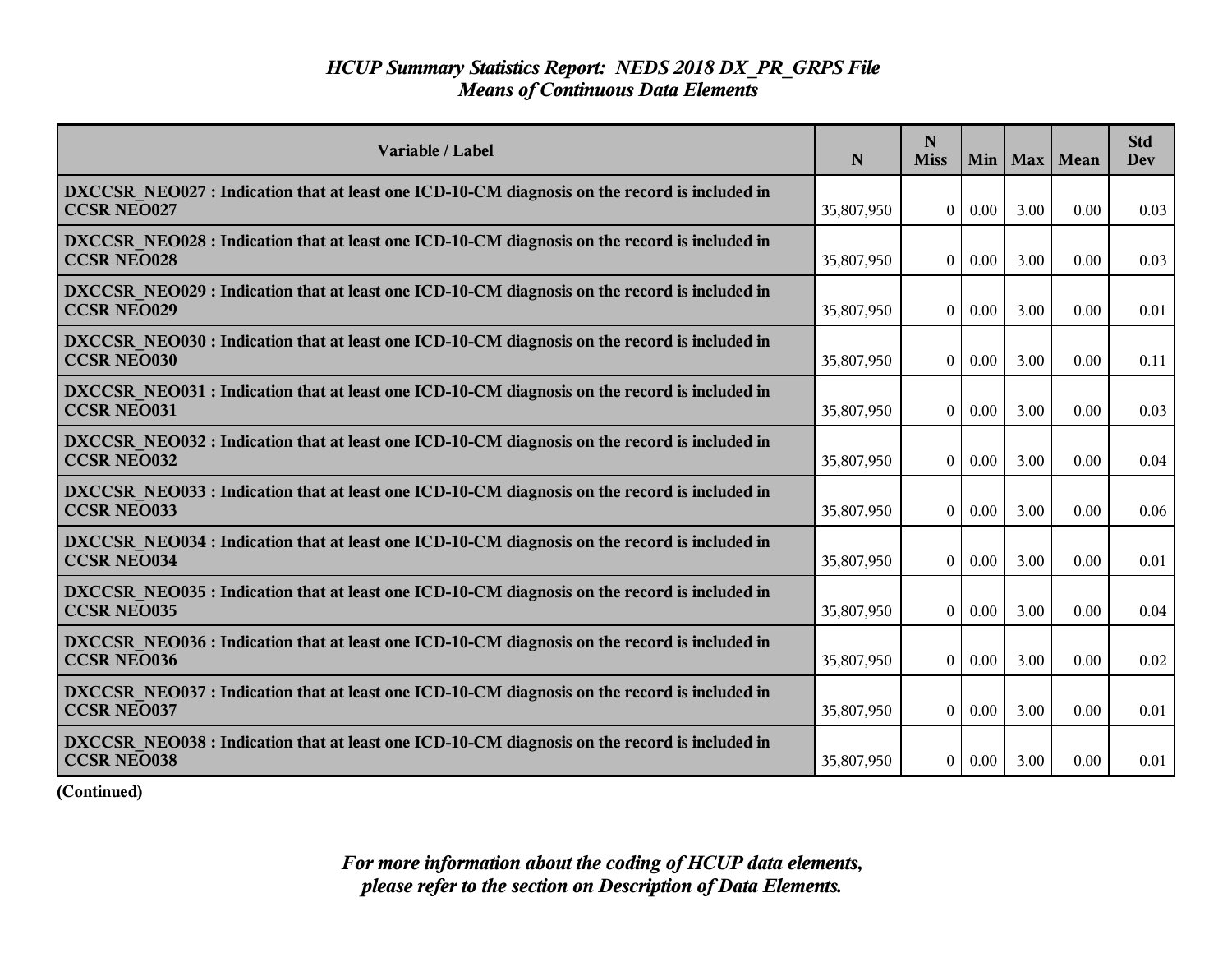| Variable / Label                                                                                                    | N          | N<br><b>Miss</b> | Min      | Max  | Mean | <b>Std</b><br>Dev |
|---------------------------------------------------------------------------------------------------------------------|------------|------------------|----------|------|------|-------------------|
| DXCCSR NEO039 : Indication that at least one ICD-10-CM diagnosis on the record is included in<br><b>CCSR NEO039</b> | 35,807,950 | $\overline{0}$   | 0.00     | 3.00 | 0.00 | 0.11              |
| DXCCSR NEO040 : Indication that at least one ICD-10-CM diagnosis on the record is included in<br><b>CCSR NEO040</b> | 35,807,950 | $\vert 0 \vert$  | 0.00     | 3.00 | 0.00 | 0.02              |
| DXCCSR NEO041 : Indication that at least one ICD-10-CM diagnosis on the record is included in<br><b>CCSR NEO041</b> | 35,807,950 | $\theta$         | 0.00     | 3.00 | 0.00 | 0.01              |
| DXCCSR NEO042 : Indication that at least one ICD-10-CM diagnosis on the record is included in<br><b>CCSR NEO042</b> | 35,807,950 | 0                | 0.00     | 3.00 | 0.00 | 0.00              |
| DXCCSR NEO043 : Indication that at least one ICD-10-CM diagnosis on the record is included in<br><b>CCSR NEO043</b> | 35,807,950 | $\overline{0}$   | 0.00     | 3.00 | 0.00 | 0.07              |
| DXCCSR NEO044 : Indication that at least one ICD-10-CM diagnosis on the record is included in<br><b>CCSR NEO044</b> | 35,807,950 | $\bf{0}$         | 0.00     | 3.00 | 0.00 | 0.02              |
| DXCCSR NEO045 : Indication that at least one ICD-10-CM diagnosis on the record is included in<br><b>CCSR NEO045</b> | 35,807,950 | $\theta$         | 0.00     | 3.00 | 0.00 | 0.06              |
| DXCCSR NEO046 : Indication that at least one ICD-10-CM diagnosis on the record is included in<br><b>CCSR NEO046</b> | 35,807,950 | $\overline{0}$   | 0.00     | 3.00 | 0.00 | 0.01              |
| DXCCSR NEO047 : Indication that at least one ICD-10-CM diagnosis on the record is included in<br><b>CCSR NEO047</b> | 35,807,950 | $\overline{0}$   | 0.00     | 3.00 | 0.00 | 0.01              |
| DXCCSR NEO048 : Indication that at least one ICD-10-CM diagnosis on the record is included in<br><b>CCSR NEO048</b> | 35,807,950 | $\theta$         | 0.00     | 3.00 | 0.00 | 0.05              |
| DXCCSR NEO049 : Indication that at least one ICD-10-CM diagnosis on the record is included in<br><b>CCSR NEO049</b> | 35,807,950 | $\overline{0}$   | $0.00\,$ | 3.00 | 0.00 | 0.01              |
| DXCCSR_NEO050: Indication that at least one ICD-10-CM diagnosis on the record is included in<br><b>CCSR NEO050</b>  | 35,807,950 | 0 <sup>1</sup>   | 0.00     | 3.00 | 0.00 | 0.03              |

**(Continued)**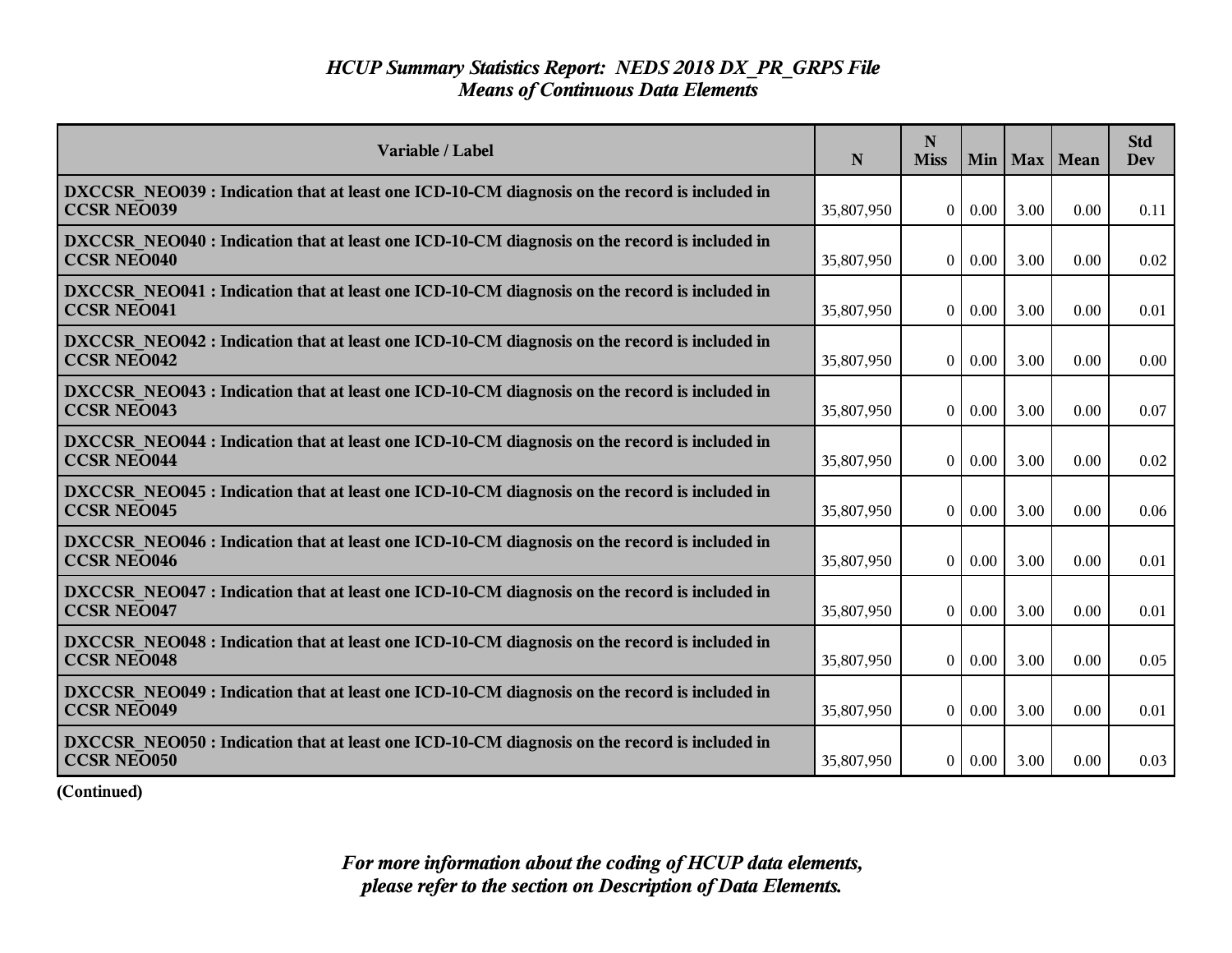| Variable / Label                                                                                                    | N          | N<br><b>Miss</b> | Min      | Max  | Mean | <b>Std</b><br>Dev |
|---------------------------------------------------------------------------------------------------------------------|------------|------------------|----------|------|------|-------------------|
| DXCCSR NEO051 : Indication that at least one ICD-10-CM diagnosis on the record is included in<br><b>CCSR NEO051</b> | 35,807,950 | $\overline{0}$   | 0.00     | 3.00 | 0.00 | 0.08              |
| DXCCSR NEO052 : Indication that at least one ICD-10-CM diagnosis on the record is included in<br><b>CCSR NEO052</b> | 35,807,950 | $\vert 0 \vert$  | 0.00     | 3.00 | 0.00 | 0.01              |
| DXCCSR NEO053 : Indication that at least one ICD-10-CM diagnosis on the record is included in<br><b>CCSR NEO053</b> | 35,807,950 | $\theta$         | 0.00     | 3.00 | 0.00 | 0.01              |
| DXCCSR NEO054 : Indication that at least one ICD-10-CM diagnosis on the record is included in<br><b>CCSR NEO054</b> | 35,807,950 | $\overline{0}$   | 0.00     | 3.00 | 0.00 | 0.00              |
| DXCCSR NEO055 : Indication that at least one ICD-10-CM diagnosis on the record is included in<br><b>CCSR NEO055</b> | 35,807,950 | $\overline{0}$   | 0.00     | 3.00 | 0.00 | 0.00              |
| DXCCSR NEO056 : Indication that at least one ICD-10-CM diagnosis on the record is included in<br><b>CCSR NEO056</b> | 35,807,950 | $\bf{0}$         | 0.00     | 3.00 | 0.00 | 0.02              |
| DXCCSR NEO057: Indication that at least one ICD-10-CM diagnosis on the record is included in<br><b>CCSR NEO057</b>  | 35,807,950 | $\theta$         | 0.00     | 3.00 | 0.00 | 0.03              |
| DXCCSR NEO058 : Indication that at least one ICD-10-CM diagnosis on the record is included in<br><b>CCSR NEO058</b> | 35,807,950 | $\overline{0}$   | 0.00     | 3.00 | 0.00 | 0.10              |
| DXCCSR NEO059 : Indication that at least one ICD-10-CM diagnosis on the record is included in<br><b>CCSR NEO059</b> | 35,807,950 | $\overline{0}$   | 0.00     | 3.00 | 0.00 | 0.04              |
| DXCCSR NEO060 : Indication that at least one ICD-10-CM diagnosis on the record is included in<br><b>CCSR NEO060</b> | 35,807,950 | $\theta$         | 0.00     | 3.00 | 0.00 | 0.05              |
| DXCCSR NEO061 : Indication that at least one ICD-10-CM diagnosis on the record is included in<br><b>CCSR NEO061</b> | 35,807,950 | $\overline{0}$   | $0.00\,$ | 3.00 | 0.00 | 0.07              |
| DXCCSR_NEO062 : Indication that at least one ICD-10-CM diagnosis on the record is included in<br><b>CCSR NEO062</b> | 35,807,950 | 0 <sup>1</sup>   | 0.00     | 3.00 | 0.00 | 0.04              |

**(Continued)**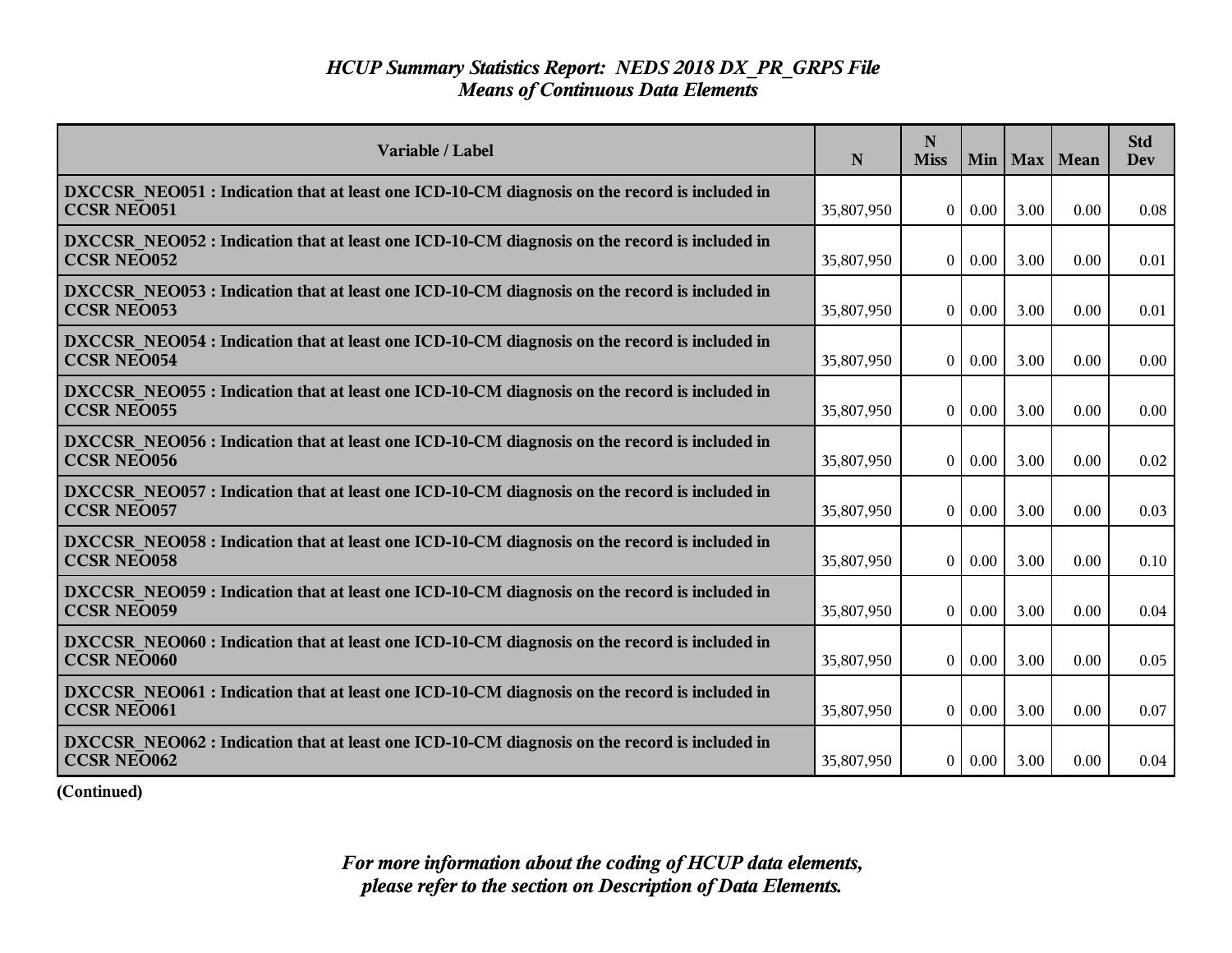| Variable / Label                                                                                                    | N          | N<br><b>Miss</b>  | Min 1    | Max  | Mean | <b>Std</b><br><b>Dev</b> |
|---------------------------------------------------------------------------------------------------------------------|------------|-------------------|----------|------|------|--------------------------|
| DXCCSR NEO063 : Indication that at least one ICD-10-CM diagnosis on the record is included in<br><b>CCSR NEO063</b> | 35,807,950 | $\overline{0}$    | 0.00     | 3.00 | 0.00 | 0.01                     |
| DXCCSR NEO064 : Indication that at least one ICD-10-CM diagnosis on the record is included in<br><b>CCSR NEO064</b> | 35,807,950 | $\overline{0}$    | 0.00     | 3.00 | 0.00 | 0.05                     |
| DXCCSR NEO065 : Indication that at least one ICD-10-CM diagnosis on the record is included in<br><b>CCSR NEO065</b> | 35,807,950 | $\theta$          | 0.00     | 3.00 | 0.00 | 0.09                     |
| DXCCSR NEO066 : Indication that at least one ICD-10-CM diagnosis on the record is included in<br><b>CCSR NEO066</b> | 35,807,950 | $\vert 0 \vert$   | 0.00     | 3.00 | 0.00 | 0.04                     |
| DXCCSR_NEO067: Indication that at least one ICD-10-CM diagnosis on the record is included in<br><b>CCSR NEO067</b>  | 35,807,950 | 0 <sup>1</sup>    | 0.00     | 3.00 | 0.00 | 0.02                     |
| DXCCSR NEO068 : Indication that at least one ICD-10-CM diagnosis on the record is included in<br><b>CCSR NEO068</b> | 35,807,950 | $\bf{0}$          | 0.00     | 3.00 | 0.00 | 0.07                     |
| DXCCSR NEO069 : Indication that at least one ICD-10-CM diagnosis on the record is included in<br><b>CCSR NEO069</b> | 35,807,950 | $\theta$          | 0.00     | 3.00 | 0.00 | 0.02                     |
| DXCCSR NEO070 : Indication that at least one ICD-10-CM diagnosis on the record is included in<br><b>CCSR NEO070</b> | 35,807,950 | $\overline{0}$    | 0.00     | 3.00 | 0.02 | 0.23                     |
| DXCCSR NEO071 : Indication that at least one ICD-10-CM diagnosis on the record is included in<br><b>CCSR NEO071</b> | 35,807,950 | $\overline{0}$    | 0.00     | 3.00 | 0.00 | 0.05                     |
| DXCCSR NEO072 : Indication that at least one ICD-10-CM diagnosis on the record is included in<br><b>CCSR NEO072</b> | 35,807,950 | $\bf{0}$          | 0.00     | 3.00 | 0.01 | 0.13                     |
| DXCCSR NEO073 : Indication that at least one ICD-10-CM diagnosis on the record is included in<br><b>CCSR NEO073</b> | 35,807,950 | $\vert$ 0 $\vert$ | $0.00\,$ | 3.00 | 0.01 | 0.20                     |
| DXCCSR_NEO074: Indication that at least one ICD-10-CM diagnosis on the record is included in<br><b>CCSR NEO074</b>  | 35,807,950 | 0 <sup>1</sup>    | $0.00\,$ | 3.00 | 0.01 | 0.17                     |

**(Continued)**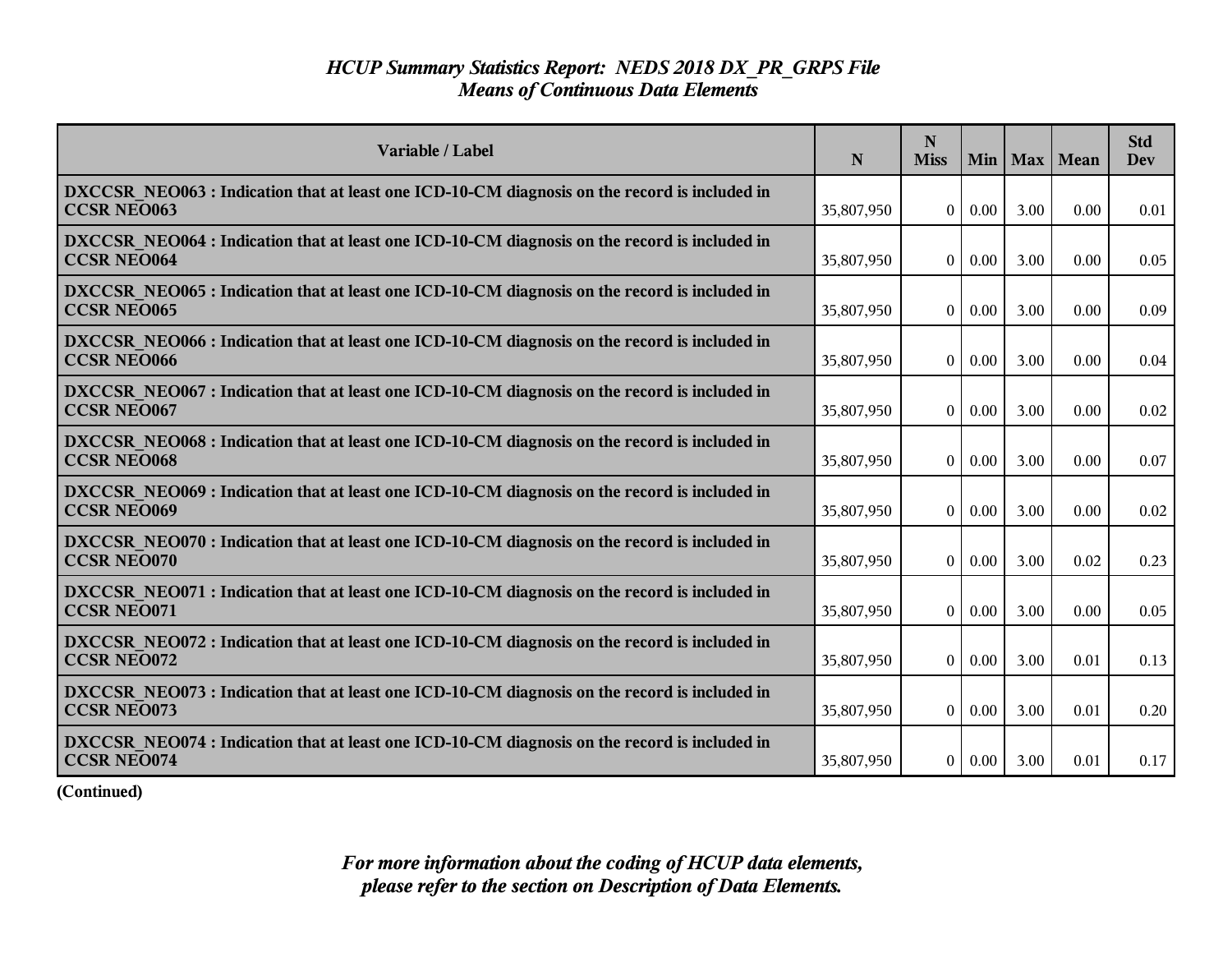| Variable / Label                                                                                                    | N          | N<br><b>Miss</b> |          | Min   Max | <b>Mean</b> | <b>Std</b><br><b>Dev</b> |
|---------------------------------------------------------------------------------------------------------------------|------------|------------------|----------|-----------|-------------|--------------------------|
| DXCCSR NVS001 : Indication that at least one ICD-10-CM diagnosis on the record is included in<br><b>CCSR NVS001</b> | 35,807,950 | $\overline{0}$   | 0.00     | 3.00      | 0.00        | 0.04                     |
| DXCCSR_NVS002 : Indication that at least one ICD-10-CM diagnosis on the record is included in<br><b>CCSR NVS002</b> | 35,807,950 | $\overline{0}$   | 0.00     | 3.00      | 0.00        | 0.03                     |
| DXCCSR NVS003 : Indication that at least one ICD-10-CM diagnosis on the record is included in<br><b>CCSR NVS003</b> | 35,807,950 | $\theta$         | 0.00     | 3.00      | 0.00        | 0.03                     |
| DXCCSR NVS004 : Indication that at least one ICD-10-CM diagnosis on the record is included in<br><b>CCSR NVS004</b> | 35,807,950 | $\overline{0}$   | 0.00     | 3.00      | 0.01        | 0.19                     |
| DXCCSR NVS005 : Indication that at least one ICD-10-CM diagnosis on the record is included in<br><b>CCSR NVS005</b> | 35,807,950 |                  | 0   0.00 | 3.00      | 0.01        | 0.13                     |
| DXCCSR NVS006 : Indication that at least one ICD-10-CM diagnosis on the record is included in<br><b>CCSR NVS006</b> | 35,807,950 | $\overline{0}$   | 0.00     | 3.00      | 0.02        | 0.22                     |
| DXCCSR NVS007 : Indication that at least one ICD-10-CM diagnosis on the record is included in<br><b>CCSR NVS007</b> | 35,807,950 | $\theta$         | 0.00     | 3.00      | 0.00        | 0.12                     |
| DXCCSR NVS008 : Indication that at least one ICD-10-CM diagnosis on the record is included in<br><b>CCSR NVS008</b> | 35,807,950 | $\overline{0}$   | 0.00     | 3.00      | 0.01        | 0.20                     |
| DXCCSR NVS009 : Indication that at least one ICD-10-CM diagnosis on the record is included in<br><b>CCSR NVS009</b> | 35,807,950 | $\overline{0}$   | 0.00     | 3.00      | 0.05        | 0.38                     |
| DXCCSR NVS010 : Indication that at least one ICD-10-CM diagnosis on the record is included in<br><b>CCSR NVS010</b> | 35,807,950 | $\bf{0}$         | 0.00     | 3.00      | 0.10        | 0.51                     |
| DXCCSR NVS011 : Indication that at least one ICD-10-CM diagnosis on the record is included in<br><b>CCSR NVS011</b> | 35,807,950 | $\overline{0}$   | $0.00\,$ | 3.00      | 0.07        | 0.44                     |
| DXCCSR NVS012 : Indication that at least one ICD-10-CM diagnosis on the record is included in<br><b>CCSR NVS012</b> | 35,807,950 |                  | 0   0.00 | 3.00      | 0.00        | 0.08                     |

**(Continued)**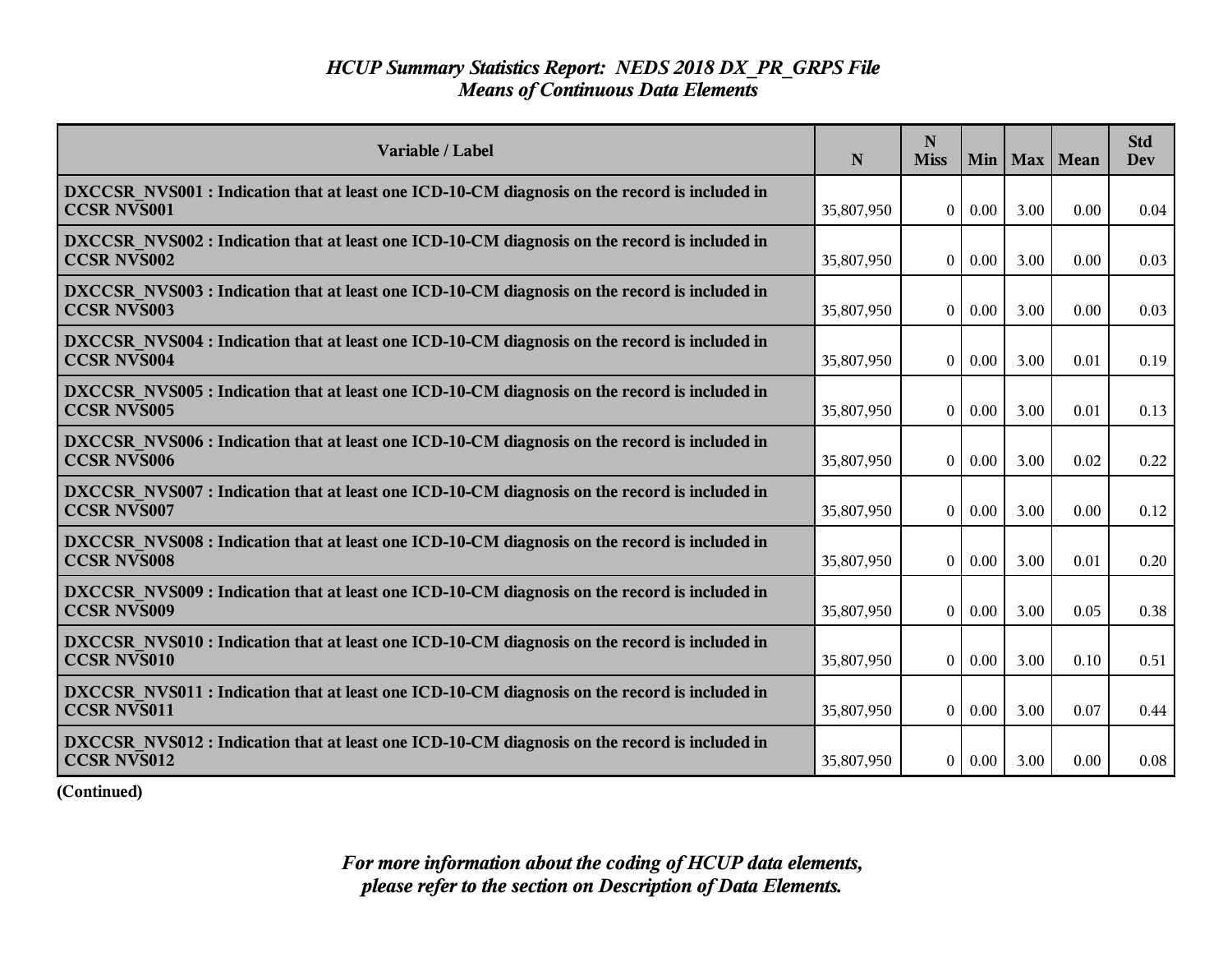| Variable / Label                                                                                                    | N          | N<br><b>Miss</b> | Min      | Max  | Mean | <b>Std</b><br><b>Dev</b> |
|---------------------------------------------------------------------------------------------------------------------|------------|------------------|----------|------|------|--------------------------|
| DXCCSR NVS013 : Indication that at least one ICD-10-CM diagnosis on the record is included in<br><b>CCSR NVS013</b> | 35,807,950 | $\overline{0}$   | 0.00     | 3.00 | 0.00 | 0.11                     |
| DXCCSR NVS014 : Indication that at least one ICD-10-CM diagnosis on the record is included in<br><b>CCSR NVS014</b> | 35,807,950 | $\overline{0}$   | 0.00     | 3.00 | 0.00 | 0.04                     |
| DXCCSR NVS015 : Indication that at least one ICD-10-CM diagnosis on the record is included in<br><b>CCSR NVS015</b> | 35,807,950 | $\theta$         | 0.00     | 3.00 | 0.04 | 0.33                     |
| DXCCSR_NVS016 : Indication that at least one ICD-10-CM diagnosis on the record is included in<br><b>CCSR NVS016</b> | 35,807,950 | $\vert 0 \vert$  | 0.00     | 3.00 | 0.08 | 0.48                     |
| DXCCSR_NVS017: Indication that at least one ICD-10-CM diagnosis on the record is included in<br><b>CCSR NVS017</b>  | 35,807,950 | $\overline{0}$   | 0.00     | 3.00 | 0.01 | 0.14                     |
| DXCCSR NVS018 : Indication that at least one ICD-10-CM diagnosis on the record is included in<br><b>CCSR NVS018</b> | 35,807,950 | $\bf{0}$         | 0.00     | 3.00 | 0.00 | 0.09                     |
| DXCCSR NVS019 : Indication that at least one ICD-10-CM diagnosis on the record is included in<br><b>CCSR NVS019</b> | 35,807,950 | $\theta$         | 0.00     | 3.00 | 0.09 | 0.51                     |
| DXCCSR NVS020 : Indication that at least one ICD-10-CM diagnosis on the record is included in<br><b>CCSR NVS020</b> | 35,807,950 | $\overline{0}$   | 0.00     | 3.00 | 0.06 | 0.43                     |
| DXCCSR NVS021 : Indication that at least one ICD-10-CM diagnosis on the record is included in<br><b>CCSR NVS021</b> | 35,807,950 | $\overline{0}$   | 0.00     | 3.00 | 0.00 | 0.03                     |
| DXCCSR NVS022 : Indication that at least one ICD-10-CM diagnosis on the record is included in<br><b>CCSR NVS022</b> | 35,807,950 | $\theta$         | 0.00     | 3.00 | 0.00 | 0.02                     |
| DXCCSR PNL001 : Indication that at least one ICD-10-CM diagnosis on the record is included in<br><b>CCSR PNL001</b> | 35,807,950 | $\overline{0}$   | $0.00\,$ | 3.00 | 0.00 | 0.01                     |
| DXCCSR PNL002 : Indication that at least one ICD-10-CM diagnosis on the record is included in<br><b>CCSR PNL002</b> | 35,807,950 | 0 <sup>1</sup>   | $0.00\,$ | 3.00 | 0.00 | 0.04                     |

**(Continued)**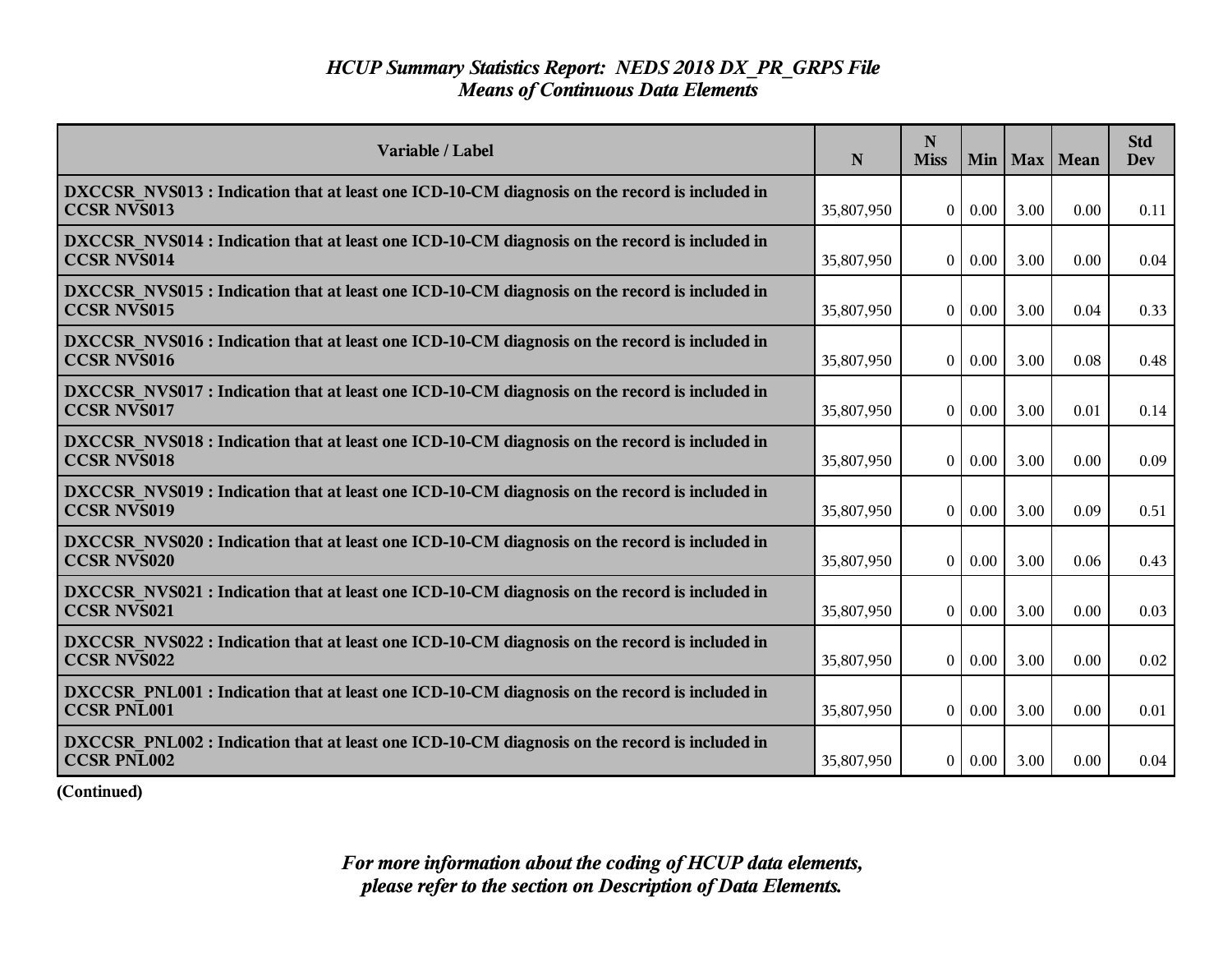| Variable / Label                                                                                                    | N          | N<br><b>Miss</b> | Min      | Max  | Mean | <b>Std</b><br>Dev |
|---------------------------------------------------------------------------------------------------------------------|------------|------------------|----------|------|------|-------------------|
| DXCCSR PNL003 : Indication that at least one ICD-10-CM diagnosis on the record is included in<br><b>CCSR PNL003</b> | 35,807,950 | $\overline{0}$   | 0.00     | 3.00 | 0.00 | 0.02              |
| DXCCSR PNL004 : Indication that at least one ICD-10-CM diagnosis on the record is included in<br><b>CCSR PNL004</b> | 35,807,950 | $\vert 0 \vert$  | 0.00     | 3.00 | 0.00 | 0.02              |
| DXCCSR PNL005 : Indication that at least one ICD-10-CM diagnosis on the record is included in<br><b>CCSR PNL005</b> | 35,807,950 | $\theta$         | 0.00     | 3.00 | 0.00 | 0.02              |
| DXCCSR PNL006 : Indication that at least one ICD-10-CM diagnosis on the record is included in<br><b>CCSR PNL006</b> | 35,807,950 | $\overline{0}$   | 0.00     | 3.00 | 0.00 | 0.04              |
| DXCCSR PNL007 : Indication that at least one ICD-10-CM diagnosis on the record is included in<br><b>CCSR PNL007</b> | 35,807,950 | $\overline{0}$   | 0.00     | 3.00 | 0.00 | 0.04              |
| DXCCSR PNL008 : Indication that at least one ICD-10-CM diagnosis on the record is included in<br><b>CCSR PNL008</b> | 35,807,950 | $\bf{0}$         | 0.00     | 3.00 | 0.00 | 0.01              |
| DXCCSR PNL009 : Indication that at least one ICD-10-CM diagnosis on the record is included in<br><b>CCSR PNL009</b> | 35,807,950 | $\theta$         | 0.00     | 3.00 | 0.00 | 0.03              |
| DXCCSR PNL010 : Indication that at least one ICD-10-CM diagnosis on the record is included in<br><b>CCSR PNL010</b> | 35,807,950 | $\overline{0}$   | 0.00     | 3.00 | 0.00 | 0.02              |
| DXCCSR PNL011 : Indication that at least one ICD-10-CM diagnosis on the record is included in<br><b>CCSR PNL011</b> | 35,807,950 | $\overline{0}$   | 0.00     | 3.00 | 0.00 | 0.02              |
| DXCCSR PNL012 : Indication that at least one ICD-10-CM diagnosis on the record is included in<br><b>CCSR PNL012</b> | 35,807,950 | $\theta$         | 0.00     | 3.00 | 0.00 | 0.04              |
| DXCCSR PNL013 : Indication that at least one ICD-10-CM diagnosis on the record is included in<br><b>CCSR PNL013</b> | 35,807,950 | $\overline{0}$   | $0.00\,$ | 3.00 | 0.00 | 0.06              |
| DXCCSR PNL014 : Indication that at least one ICD-10-CM diagnosis on the record is included in<br><b>CCSR PNL014</b> | 35,807,950 | 0 <sup>1</sup>   | 0.00     | 3.00 | 0.00 | 0.01              |

**(Continued)**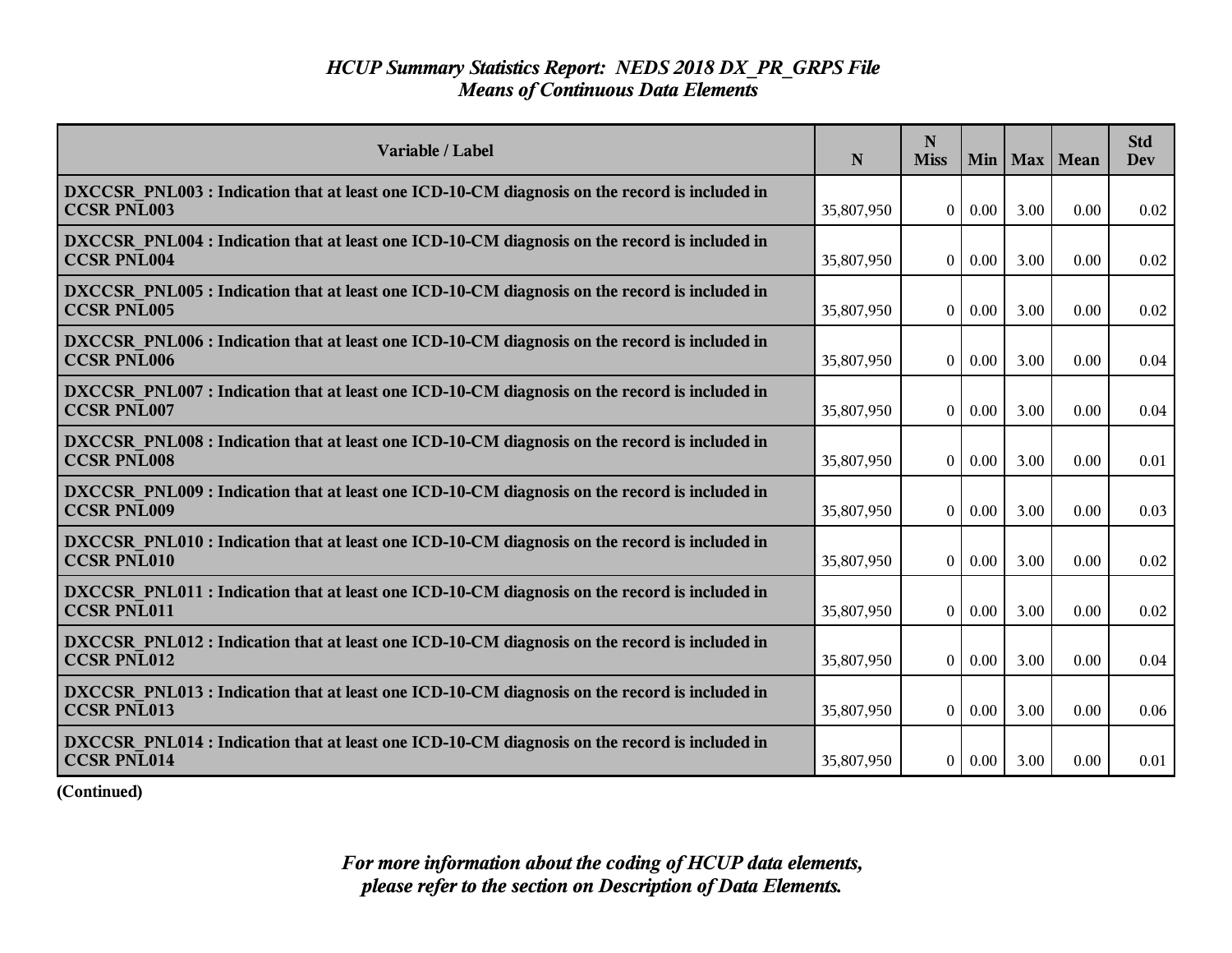| Variable / Label                                                                                                    | N          | N<br><b>Miss</b>  | Min      | Max  | Mean | <b>Std</b><br>Dev |
|---------------------------------------------------------------------------------------------------------------------|------------|-------------------|----------|------|------|-------------------|
| DXCCSR PNL015 : Indication that at least one ICD-10-CM diagnosis on the record is included in<br><b>CCSR PNL015</b> | 35,807,950 | $\overline{0}$    | 0.00     | 3.00 | 0.00 | 0.02              |
| DXCCSR PRG001 : Indication that at least one ICD-10-CM diagnosis on the record is included in<br><b>CCSR PRG001</b> | 35,807,950 | $\overline{0}$    | 0.00     | 3.00 | 0.00 | 0.02              |
| DXCCSR PRG002 : Indication that at least one ICD-10-CM diagnosis on the record is included in<br><b>CCSR PRG002</b> | 35,807,950 | $\theta$          | 0.00     | 3.00 | 0.08 | 0.47              |
| DXCCSR PRG003 : Indication that at least one ICD-10-CM diagnosis on the record is included in<br><b>CCSR PRG003</b> | 35,807,950 | 0                 | 0.00     | 3.00 | 0.00 | 0.05              |
| DXCCSR PRG004 : Indication that at least one ICD-10-CM diagnosis on the record is included in<br><b>CCSR PRG004</b> | 35,807,950 | 0 <sup>1</sup>    | 0.00     | 3.00 | 0.00 | 0.01              |
| DXCCSR PRG005 : Indication that at least one ICD-10-CM diagnosis on the record is included in<br><b>CCSR PRG005</b> | 35,807,950 | $\bf{0}$          | 0.00     | 3.00 | 0.00 | 0.02              |
| DXCCSR PRG006 : Indication that at least one ICD-10-CM diagnosis on the record is included in<br><b>CCSR PRG006</b> | 35,807,950 | $\theta$          | 0.00     | 3.00 | 0.00 | 0.03              |
| DXCCSR PRG007 : Indication that at least one ICD-10-CM diagnosis on the record is included in<br><b>CCSR PRG007</b> | 35,807,950 | $\overline{0}$    | 0.00     | 3.00 | 0.00 | 0.02              |
| DXCCSR PRG008 : Indication that at least one ICD-10-CM diagnosis on the record is included in<br><b>CCSR PRG008</b> | 35,807,950 | $\overline{0}$    | 0.00     | 3.00 | 0.00 | 0.09              |
| DXCCSR PRG009 : Indication that at least one ICD-10-CM diagnosis on the record is included in<br><b>CCSR PRG009</b> | 35,807,950 | $\bf{0}$          | 0.00     | 3.00 | 0.01 | 0.10              |
| DXCCSR PRG010 : Indication that at least one ICD-10-CM diagnosis on the record is included in<br><b>CCSR PRG010</b> | 35,807,950 | $\vert$ 0 $\vert$ | $0.00\,$ | 3.00 | 0.00 | 0.06              |
| DXCCSR PRG011 : Indication that at least one ICD-10-CM diagnosis on the record is included in<br>CCSR PRG011        | 35,807,950 | 0 <sup>1</sup>    | $0.00\,$ | 3.00 | 0.00 | 0.07              |

**(Continued)**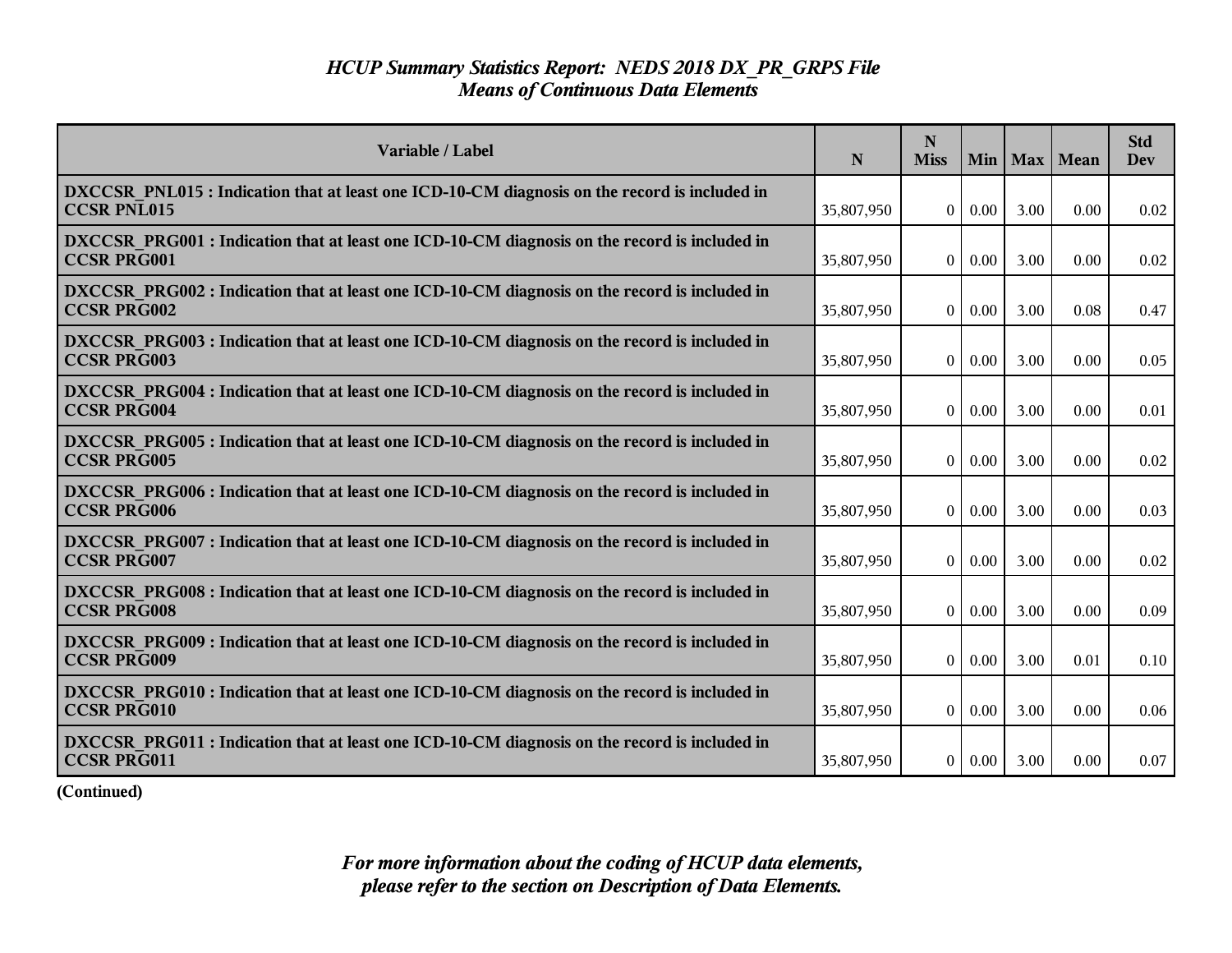| Variable / Label                                                                                                    | N          | N<br><b>Miss</b> | Min  | Max  | Mean | <b>Std</b><br>Dev |
|---------------------------------------------------------------------------------------------------------------------|------------|------------------|------|------|------|-------------------|
| DXCCSR PRG012 : Indication that at least one ICD-10-CM diagnosis on the record is included in<br><b>CCSR PRG012</b> | 35,807,950 | $\vert 0 \vert$  | 0.00 | 3.00 | 0.00 | 0.05              |
| DXCCSR PRG013 : Indication that at least one ICD-10-CM diagnosis on the record is included in<br><b>CCSR PRG013</b> | 35,807,950 | $\vert 0 \vert$  | 0.00 | 3.00 | 0.00 | 0.07              |
| DXCCSR PRG014 : Indication that at least one ICD-10-CM diagnosis on the record is included in<br><b>CCSR PRG014</b> | 35,807,950 | $\theta$         | 0.00 | 3.00 | 0.00 | 0.04              |
| DXCCSR PRG015 : Indication that at least one ICD-10-CM diagnosis on the record is included in<br><b>CCSR PRG015</b> | 35,807,950 | $\overline{0}$   | 0.00 | 3.00 | 0.00 | 0.04              |
| DXCCSR PRG016 : Indication that at least one ICD-10-CM diagnosis on the record is included in<br><b>CCSR PRG016</b> | 35,807,950 | $\overline{0}$   | 0.00 | 3.00 | 0.00 | 0.07              |
| DXCCSR PRG017: Indication that at least one ICD-10-CM diagnosis on the record is included in<br><b>CCSR PRG017</b>  | 35,807,950 | $\bf{0}$         | 0.00 | 3.00 | 0.00 | 0.07              |
| DXCCSR PRG018 : Indication that at least one ICD-10-CM diagnosis on the record is included in<br><b>CCSR PRG018</b> | 35,807,950 | $\theta$         | 0.00 | 3.00 | 0.00 | 0.04              |
| DXCCSR PRG019 : Indication that at least one ICD-10-CM diagnosis on the record is included in<br><b>CCSR PRG019</b> | 35,807,950 | $\overline{0}$   | 0.00 | 3.00 | 0.00 | 0.08              |
| DXCCSR PRG020 : Indication that at least one ICD-10-CM diagnosis on the record is included in<br><b>CCSR PRG020</b> | 35,807,950 | $\overline{0}$   | 0.00 | 3.00 | 0.00 | 0.09              |
| DXCCSR PRG021 : Indication that at least one ICD-10-CM diagnosis on the record is included in<br><b>CCSR PRG021</b> | 35,807,950 | $\theta$         | 0.00 | 3.00 | 0.00 | 0.03              |
| DXCCSR PRG022 : Indication that at least one ICD-10-CM diagnosis on the record is included in<br><b>CCSR PRG022</b> | 35,807,950 | $\overline{0}$   | 0.00 | 3.00 | 0.00 | 0.05              |
| DXCCSR PRG023 : Indication that at least one ICD-10-CM diagnosis on the record is included in<br><b>CCSR PRG023</b> | 35,807,950 | 0 <sup>1</sup>   | 0.00 | 3.00 | 0.01 | 0.13              |

**(Continued)**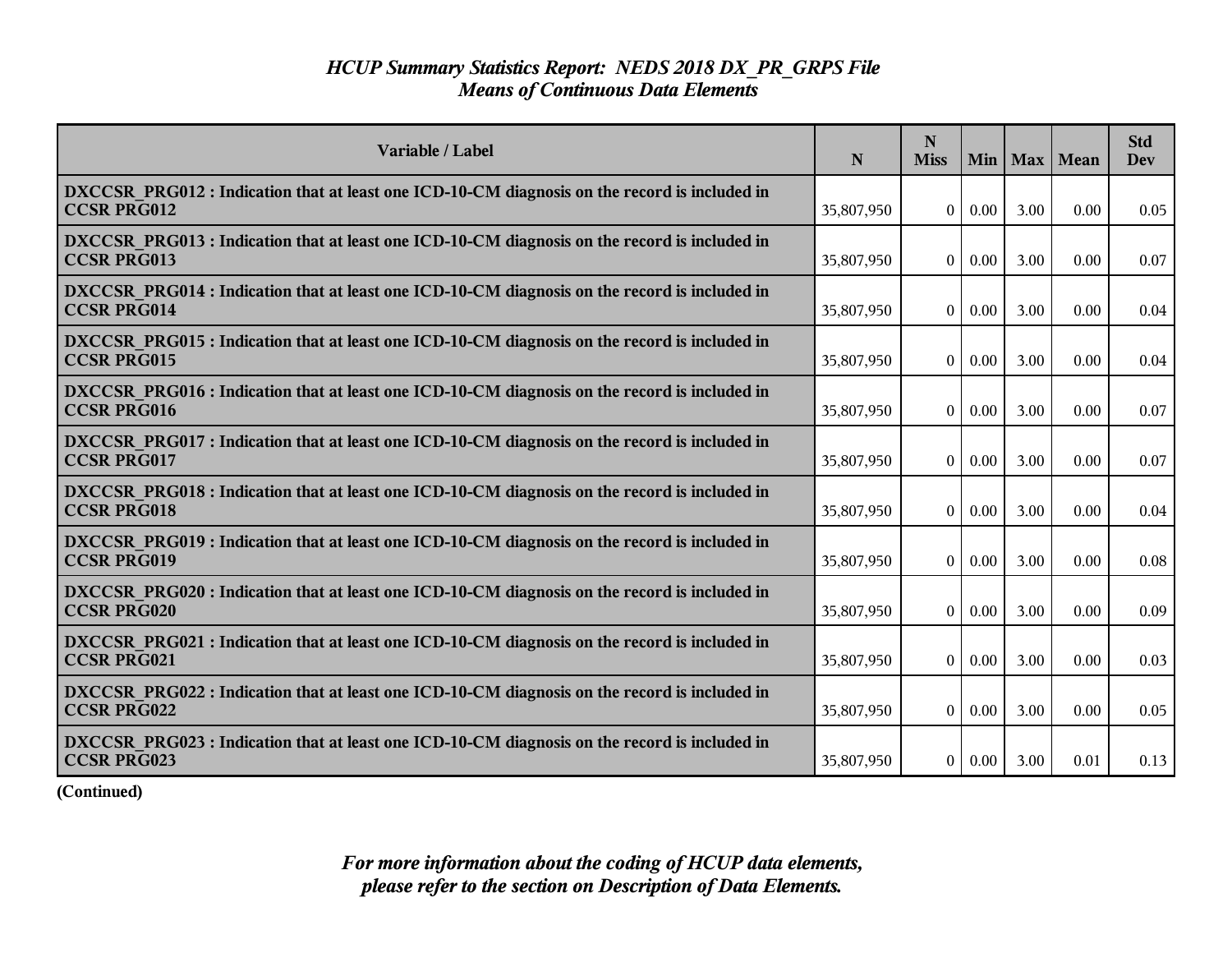| Variable / Label                                                                                                    | N          | N<br><b>Miss</b> |      |      | Min   Max   Mean | <b>Std</b><br><b>Dev</b> |
|---------------------------------------------------------------------------------------------------------------------|------------|------------------|------|------|------------------|--------------------------|
| DXCCSR PRG024 : Indication that at least one ICD-10-CM diagnosis on the record is included in<br><b>CCSR PRG024</b> | 35,807,950 | $\overline{0}$   | 0.00 | 3.00 | 0.00             | 0.10                     |
| DXCCSR PRG025 : Indication that at least one ICD-10-CM diagnosis on the record is included in<br><b>CCSR PRG025</b> | 35,807,950 | $\theta$         | 0.00 | 3.00 | 0.00             | 0.01                     |
| DXCCSR PRG026 : Indication that at least one ICD-10-CM diagnosis on the record is included in<br><b>CCSR PRG026</b> | 35,807,950 | $\theta$         | 0.00 | 3.00 | 0.00             | 0.10                     |
| DXCCSR PRG027 : Indication that at least one ICD-10-CM diagnosis on the record is included in<br><b>CCSR PRG027</b> | 35,807,950 | $\theta$         | 0.00 | 3.00 | 0.00             | 0.09                     |
| DXCCSR PRG028 : Indication that at least one ICD-10-CM diagnosis on the record is included in<br><b>CCSR PRG028</b> | 35,807,950 | $\overline{0}$   | 0.00 | 3.00 | 0.03             | 0.25                     |
| DXCCSR PRG029 : Indication that at least one ICD-10-CM diagnosis on the record is included in<br><b>CCSR PRG029</b> | 35,807,950 | $\theta$         | 0.00 | 3.00 | 0.00             | 0.10                     |
| DXCCSR PRG030 : Indication that at least one ICD-10-CM diagnosis on the record is included in<br><b>CCSR PRG030</b> | 35,807,950 | $\mathbf{0}$     | 0.00 | 3.00 | 0.01             | 0.18                     |
| DXCCSR RSP001 : Indication that at least one ICD-10-CM diagnosis on the record is included in<br><b>CCSR RSP001</b> | 35,807,950 | $\overline{0}$   | 0.00 | 3.00 | 0.02             | 0.19                     |
| DXCCSR RSP002 : Indication that at least one ICD-10-CM diagnosis on the record is included in<br><b>CCSR RSP002</b> | 35,807,950 | $\theta$         | 0.00 | 3.00 | 0.05             | 0.36                     |
| DXCCSR RSP003 : Indication that at least one ICD-10-CM diagnosis on the record is included in<br><b>CCSR RSP003</b> | 35,807,950 | $\theta$         | 0.00 | 3.00 | 0.02             | 0.19                     |
| DXCCSR_RSP004 : Indication that at least one ICD-10-CM diagnosis on the record is included in<br><b>CCSR RSP004</b> | 35,807,950 | $\overline{0}$   | 0.00 | 3.00 | 0.00             | 0.09                     |
| DXCCSR RSP005 : Indication that at least one ICD-10-CM diagnosis on the record is included in<br><b>CCSR RSP005</b> | 35,807,950 | $\overline{0}$   | 0.00 | 3.00 | 0.03             | 0.27                     |

**(Continued)**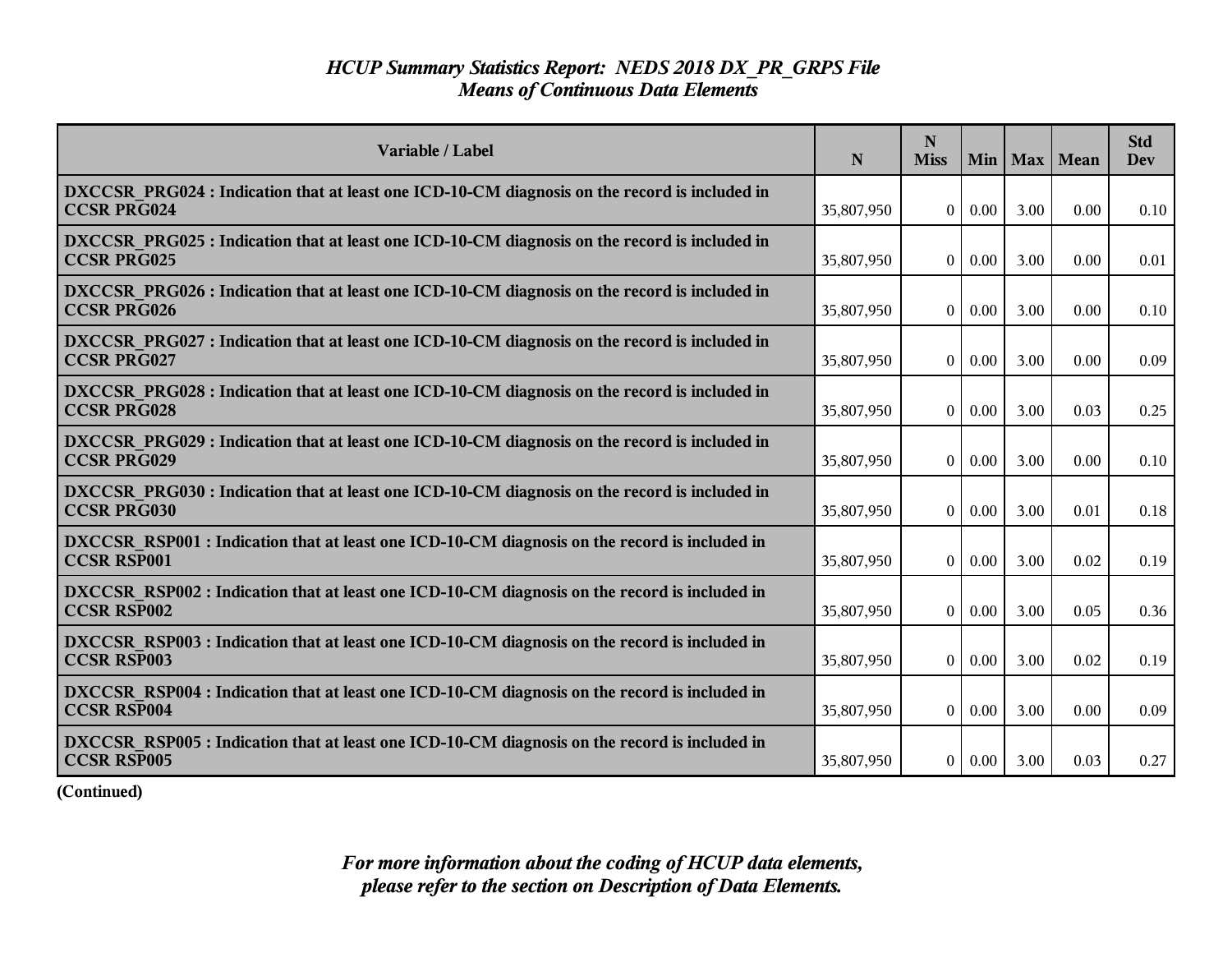| Variable / Label                                                                                                    | N          | N<br><b>Miss</b> |                    |      | Min   Max   Mean | <b>Std</b><br>Dev |
|---------------------------------------------------------------------------------------------------------------------|------------|------------------|--------------------|------|------------------|-------------------|
| DXCCSR RSP006 : Indication that at least one ICD-10-CM diagnosis on the record is included in<br><b>CCSR RSP006</b> | 35,807,950 |                  | $0 \mid 0.00$      | 3.00 | 0.09             | 0.41              |
| DXCCSR RSP007 : Indication that at least one ICD-10-CM diagnosis on the record is included in<br><b>CCSR RSP007</b> | 35,807,950 | $\theta$         | 0.00               | 3.00 | 0.02             | 0.25              |
| DXCCSR RSP008 : Indication that at least one ICD-10-CM diagnosis on the record is included in<br><b>CCSR RSP008</b> | 35,807,950 | $\theta$         | 0.00               | 3.00 | 0.15             | 0.64              |
| DXCCSR RSP009 : Indication that at least one ICD-10-CM diagnosis on the record is included in<br><b>CCSR RSP009</b> | 35,807,950 | $\theta$         | 0.00               | 3.00 | 0.16             | 0.65              |
| DXCCSR RSP010 : Indication that at least one ICD-10-CM diagnosis on the record is included in<br><b>CCSR RSP010</b> | 35,807,950 | $\overline{0}$   | 0.00               | 3.00 | 0.01             | 0.17              |
| DXCCSR RSP011 : Indication that at least one ICD-10-CM diagnosis on the record is included in<br><b>CCSR RSP011</b> | 35,807,950 | $\theta$         | 0.00               | 3.00 | 0.03             | 0.30              |
| DXCCSR RSP012 : Indication that at least one ICD-10-CM diagnosis on the record is included in<br><b>CCSR RSP012</b> | 35,807,950 | $\mathbf{0}$     | 0.00               | 3.00 | 0.07             | 0.43              |
| DXCCSR RSP013 : Indication that at least one ICD-10-CM diagnosis on the record is included in<br><b>CCSR RSP013</b> | 35,807,950 | $\theta$         | 0.00               | 3.00 | 0.00             | 0.06              |
| DXCCSR RSP014 : Indication that at least one ICD-10-CM diagnosis on the record is included in<br><b>CCSR RSP014</b> | 35,807,950 | $\mathbf{0}$     | 0.00               | 3.00 | 0.00             | 0.07              |
| DXCCSR RSP015 : Indication that at least one ICD-10-CM diagnosis on the record is included in<br><b>CCSR RSP015</b> | 35,807,950 | $\theta$         | 0.00               | 3.00 | 0.00             | 0.03              |
| DXCCSR RSP016 : Indication that at least one ICD-10-CM diagnosis on the record is included in<br><b>CCSR RSP016</b> | 35,807,950 | $\overline{0}$   | $\vert 0.00 \vert$ | 3.00 | 0.02             | 0.22              |
| DXCCSR RSP017 : Indication that at least one ICD-10-CM diagnosis on the record is included in<br><b>CCSR RSP017</b> | 35,807,950 | $\overline{0}$   | 0.00               | 3.00 | 0.00             | 0.08              |

**(Continued)**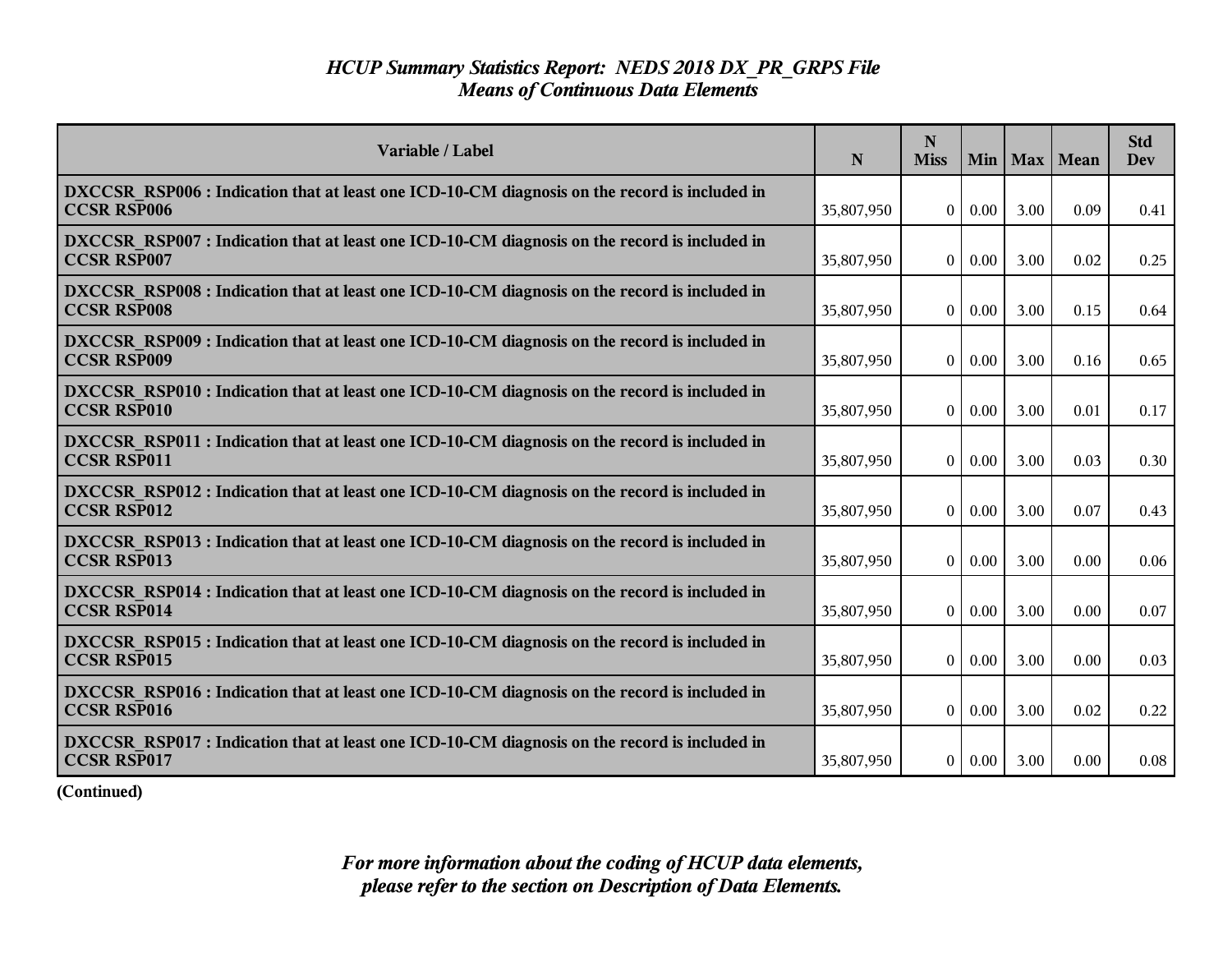| Variable / Label                                                                                                    | N          | N<br><b>Miss</b> | Min  |      | Max   Mean | <b>Std</b><br><b>Dev</b> |
|---------------------------------------------------------------------------------------------------------------------|------------|------------------|------|------|------------|--------------------------|
| DXCCSR SKN001 : Indication that at least one ICD-10-CM diagnosis on the record is included in<br><b>CCSR SKN001</b> | 35,807,950 | $\mathbf{0}$     | 0.00 | 3.00 | 0.06       | 0.36                     |
| DXCCSR_SKN002 : Indication that at least one ICD-10-CM diagnosis on the record is included in<br><b>CCSR SKN002</b> | 35,807,950 | $\overline{0}$   | 0.00 | 3.00 | 0.03       | 0.25                     |
| DXCCSR SKN003 : Indication that at least one ICD-10-CM diagnosis on the record is included in<br><b>CCSR SKN003</b> | 35,807,950 | $\theta$         | 0.00 | 3.00 | 0.02       | 0.24                     |
| DXCCSR SKN004 : Indication that at least one ICD-10-CM diagnosis on the record is included in<br><b>CCSR SKN004</b> | 35,807,950 | $\mathbf{0}$     | 0.00 | 3.00 | 0.01       | 0.20                     |
| DXCCSR SKN005 : Indication that at least one ICD-10-CM diagnosis on the record is included in<br><b>CCSR SKN005</b> | 35,807,950 | $\overline{0}$   | 0.00 | 3.00 | 0.01       | 0.12                     |
| DXCCSR SKN006 : Indication that at least one ICD-10-CM diagnosis on the record is included in<br><b>CCSR SKN006</b> | 35,807,950 | $\mathbf{0}$     | 0.00 | 3.00 | 0.00       | 0.06                     |
| DXCCSR SKN007 : Indication that at least one ICD-10-CM diagnosis on the record is included in<br><b>CCSR SKN007</b> | 35,807,950 | $\mathbf{0}$     | 0.00 | 3.00 | 0.02       | 0.22                     |
| DXCCSR SYM001 : Indication that at least one ICD-10-CM diagnosis on the record is included in<br><b>CCSR SYM001</b> | 35,807,950 | $\theta$         | 0.00 | 3.00 | 0.03       | 0.27                     |
| DXCCSR SYM002 : Indication that at least one ICD-10-CM diagnosis on the record is included in<br><b>CCSR SYM002</b> | 35,807,950 | $\mathbf{0}$     | 0.00 | 3.00 | 0.06       | 0.39                     |
| DXCCSR SYM003 : Indication that at least one ICD-10-CM diagnosis on the record is included in<br><b>CCSR SYM003</b> | 35,807,950 | $\mathbf{0}$     | 0.00 | 3.00 | 0.02       | 0.22                     |
| DXCCSR SYM004 : Indication that at least one ICD-10-CM diagnosis on the record is included in<br><b>CCSR SYM004</b> | 35,807,950 | $\theta$         | 0.00 | 3.00 | 0.15       | 0.63                     |
| DXCCSR SYM005 : Indication that at least one ICD-10-CM diagnosis on the record is included in<br><b>CCSR SYM005</b> | 35,807,950 | 0                | 0.00 | 3.00 | 0.02       | 0.24                     |

**(Continued)**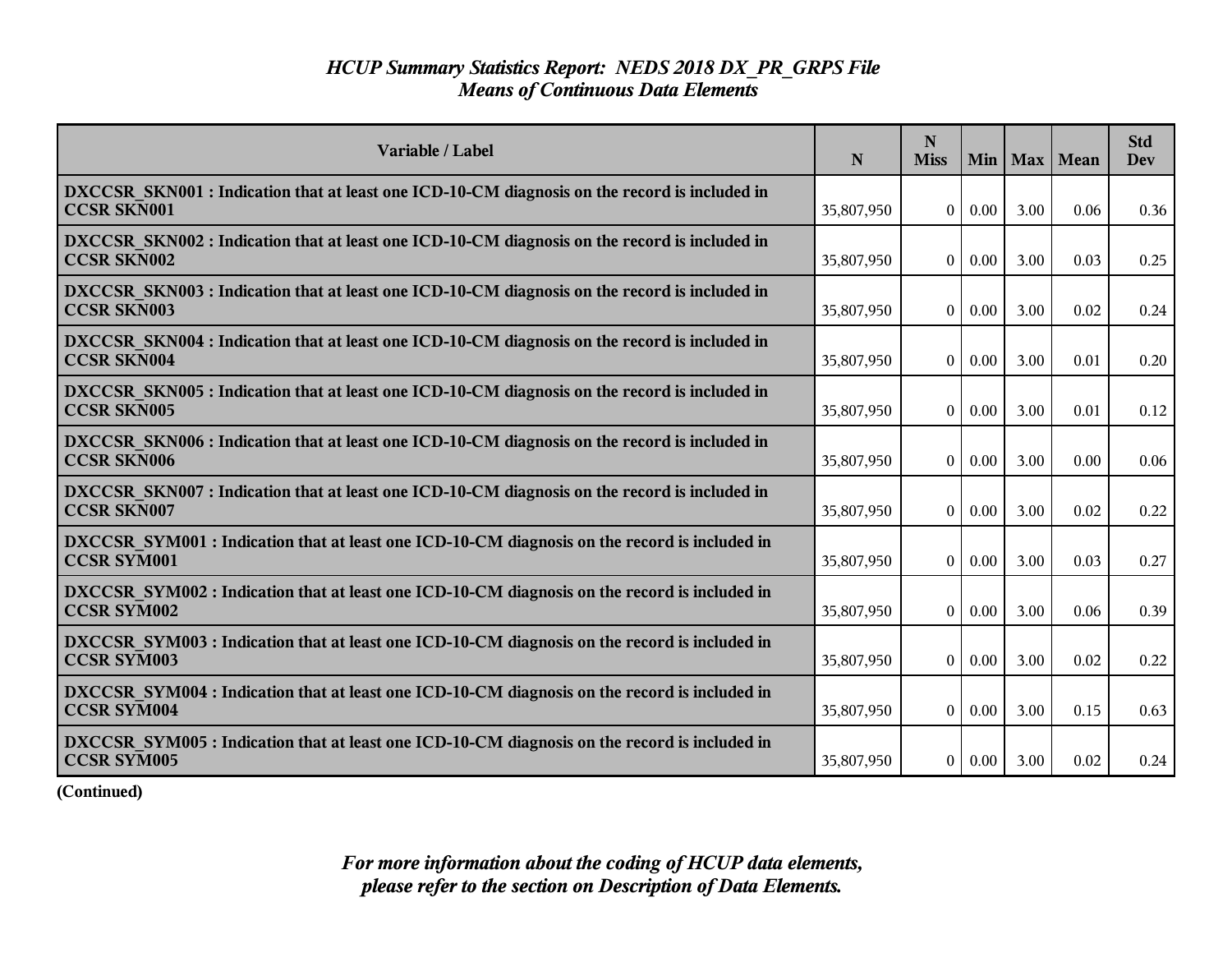| Variable / Label                                                                                                    | N          | N<br><b>Miss</b> | Min  | Max  | Mean | <b>Std</b><br><b>Dev</b> |
|---------------------------------------------------------------------------------------------------------------------|------------|------------------|------|------|------|--------------------------|
| DXCCSR SYM006 : Indication that at least one ICD-10-CM diagnosis on the record is included in<br><b>CCSR SYM006</b> | 35,807,950 | $\vert 0 \vert$  | 0.00 | 3.00 | 0.21 | 0.71                     |
| DXCCSR SYM007: Indication that at least one ICD-10-CM diagnosis on the record is included in<br><b>CCSR SYM007</b>  | 35,807,950 | 0                | 0.00 | 3.00 | 0.05 | 0.38                     |
| DXCCSR SYM008 : Indication that at least one ICD-10-CM diagnosis on the record is included in<br><b>CCSR SYM008</b> | 35,807,950 | $\overline{0}$   | 0.00 | 3.00 | 0.01 | 0.18                     |
| DXCCSR SYM009 : Indication that at least one ICD-10-CM diagnosis on the record is included in<br><b>CCSR SYM009</b> | 35,807,950 | $\Omega$         | 0.00 | 3.00 | 0.00 | 0.02                     |
| DXCCSR SYM010 : Indication that at least one ICD-10-CM diagnosis on the record is included in<br><b>CCSR SYM010</b> | 35,807,950 | 0                | 0.00 | 3.00 | 0.14 | 0.60                     |
| DXCCSR SYM011 : Indication that at least one ICD-10-CM diagnosis on the record is included in<br><b>CCSR SYM011</b> | 35,807,950 | 0                | 0.00 | 3.00 | 0.05 | 0.36                     |
| DXCCSR SYM012 : Indication that at least one ICD-10-CM diagnosis on the record is included in<br><b>CCSR SYM012</b> | 35,807,950 | $\overline{0}$   | 0.00 | 3.00 | 0.10 | 0.54                     |
| DXCCSR SYM013 : Indication that at least one ICD-10-CM diagnosis on the record is included in<br><b>CCSR SYM013</b> | 35,807,950 | $\overline{0}$   | 0.00 | 3.00 | 0.17 | 0.66                     |
| DXCCSR SYM014 : Indication that at least one ICD-10-CM diagnosis on the record is included in<br><b>CCSR SYM014</b> | 35,807,950 | $\Omega$         | 0.00 | 3.00 | 0.05 | 0.37                     |
| DXCCSR_SYM015 : Indication that at least one ICD-10-CM diagnosis on the record is included in<br><b>CCSR SYM015</b> | 35,807,950 | 0                | 0.00 | 3.00 | 0.05 | 0.37                     |
| DXCCSR SYM016 : Indication that at least one ICD-10-CM diagnosis on the record is included in<br><b>CCSR SYM016</b> | 35,807,950 | $\vert 0 \vert$  | 0.00 | 3.00 | 0.08 | 0.49                     |
| DXCCSR SYM017: Indication that at least one ICD-10-CM diagnosis on the record is included in<br><b>CCSR SYM017</b>  | 35,807,950 | 0                | 0.00 | 3.00 | 0.11 | 0.55                     |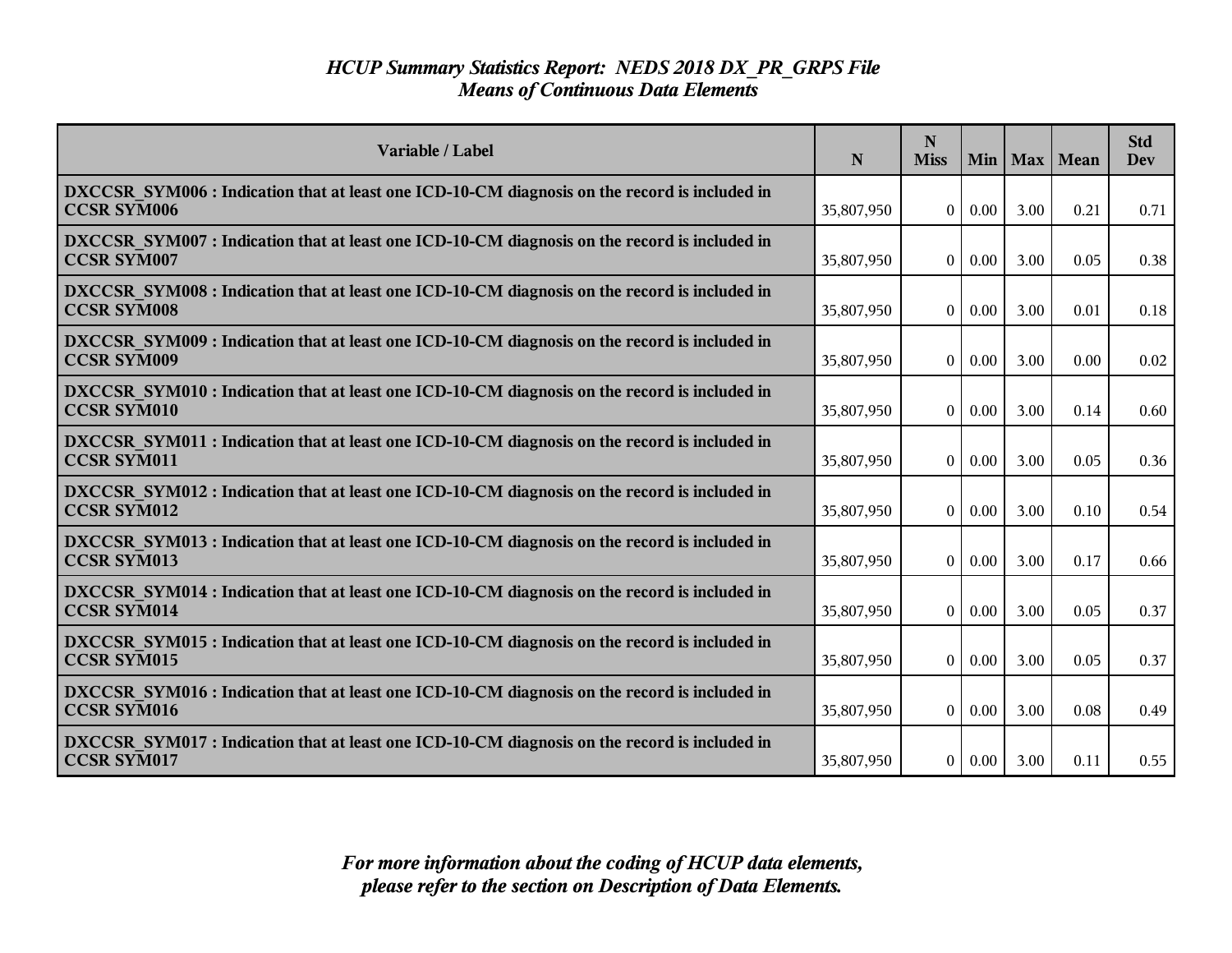# *HCUP Summary Statistics Report: NEDS 2018 DX\_PR\_GRPS File Frequency Distribution for DXCCSR\_DEFAULT\_DX1*

| DXCCSR DEFAULT DX1                                                                                          | Frequency | Percent |
|-------------------------------------------------------------------------------------------------------------|-----------|---------|
| BLD: Diseases of the Blood and Blood Forming Organs and Certain Disorders Involving the Immune<br>Mechanism | 210,715   | 0.59    |
| CIR: Diseases of the Circulatory System                                                                     | 3,057,667 | 8.54    |
| DIG: Diseases of the Digestive System                                                                       | 2,745,719 | 7.67    |
| EAR: Diseases of the Ear and Mastoid Process                                                                | 672,784   | 1.88    |
| END: Endocrine, Nutritional and Metabolic Diseases                                                          | 741,414   | 2.07    |
| EYE: Diseases of the Eye and Adnexa                                                                         | 335,611   | 0.94    |
| FAC: Factors Influencing Health Status and Contact with Health Services                                     | 652,817   | 1.82    |
| GEN: Diseases of the Genitourinary System                                                                   | 2,197,038 | 6.14    |
| INF: Certain Infectious and Parasitic Diseases                                                              | 1,133,298 | 3.16    |
| INJ: Injury, Poisoning and Certain Other Consequences of External Causes                                    | 6,626,929 | 18.51   |
| InvlDX: Invalid diagnosis                                                                                   | 889       | 0.00    |
| MAL: Congenital Malformations, Deformations and Chromosomal Abnormalities                                   | 14,517    | 0.04    |
| MBD: Mental, Behavioral and Neurodevelopmental Disorders                                                    | 1,606,116 | 4.49    |
| MUS: Diseases of the Musculoskeletal System and Connective Tissue                                           | 2,523,363 | 7.05    |
| NEO: Neoplasms                                                                                              | 206,529   | 0.58    |
| NVS: Diseases of the Nervous System                                                                         | 1,520,789 | 4.25    |
| NoDX1: Missing the first diagnosis                                                                          | 10,459    | 0.03    |
| PNL: Certain Conditions Originating in the Perinatal Period                                                 | 53,852    | 0.15    |
| PRG: Pregnancy, Childbirth and the Puerperium                                                               | 1,069,688 | 2.99    |
| RSP: Diseases of the Respiratory System                                                                     | 4,112,625 | 11.49   |
| SKN: Diseases of the Skin and Subcutaneous Tissue                                                           | 1,272,126 | 3.55    |
| SYM: Symptoms, Signs and Abnormal Clinical and Laboratory Findings, Not Elsewhere Classified                | 5,023,743 | 14.03   |
| XXX000: Unacceptable principal diagnosis (inpatient data)                                                   | 2,011     | 0.01    |
| XXX111: Unacceptable first-listed diagnosis (outpatient data)                                               | 17,251    | 0.05    |